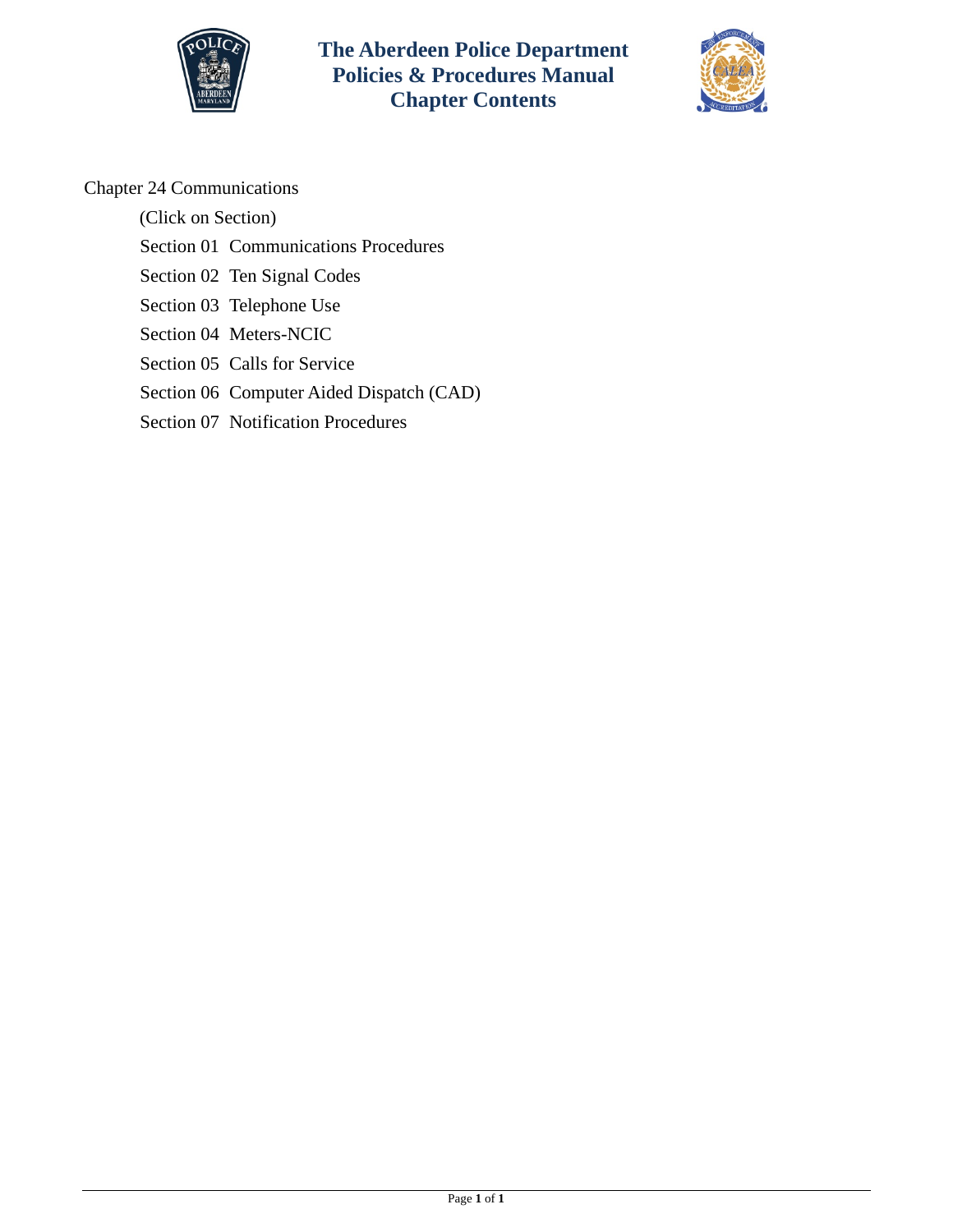



<span id="page-1-0"></span>

| Chapter | 24 Communications                    | GO 19-043, 09/05/2019 |
|---------|--------------------------------------|-----------------------|
|         | Section 01 Communications Procedures | Supersedes GO 18-088  |

## **A. Policy**

1. This Department is authorized by the Federal Communications Commission to transmit communications relating to public safety and the protection of life and property, and communications essential to official public safety activities. (81.2.4a)

#### **B. Definition**

1. Plain Talk - the use of the English vocabulary in radio transmissions without the use of codes and/or signals.

## **C. Requirements of Using the System**

- 1. It is the responsibility of the state, county, or municipal departments holding radio licenses to ensure that the system is operated in accordance with FCC Rules and Regulations.
	- a. The FCC requires that any person operating a radio transmitter be familiar with its rules.
	- b. A copy of these rules shall be available for access on the computer in the Communications Office, using the following suggested link for *Title 45, Chapter 1, Subchapter D, Part 90 (eCFR 90)*:

[http://www.ecfr.gov/cgi-bin/text-idx?tpl=/ecfrbrowse/Title47/47cfr90\\_main\\_02.tpl.](http://www.ecfr.gov/cgi-bin/text-idx?tpl=/ecfrbrowse/Title47/47cfr90_main_02.tpl)

- 2. Prohibited transmissions using Department radio transmitters include false calls, fraudulent distress signals, superfluous and unidentified communications, obscene, indecent, profane language and the transmission of unassigned call signals.
- 3. All personnel shall keep strict confidentiality of radio communications.
	- a. The contents of a radio communication shall not be divulged to any person or party other than to whom it is addressed.
- 4. Unauthorized communications equipment are prohibited from being used in the Communications Office and areas accessible to and/or in the view of the public.
	- a. Supervisors will be held strictly accountable for the presence of any communications equipment in any area adjacent to the communications center that would cause inattention or disruption to the police communications officers.

## **D. Definitions**

- 1. PCO Police Communications Officer, person operating base or fixed communications equipment. (81.2.4a)
- 2. Mobile Unit Operator The police officer operating a radio transmitter from a Department vehicle or hand-held unit. (81.2.4a)
- 3. Plain Talk The use of the English vocabulary in radio transmissions without the use of codes and/or signals.

## **E. Operating Procedure**

- 1. All Department users shall speak in plain talk only.
	- a. PCOs shall utilize "plain talk" conversational English to verbally assign police units.
- 2. Utmost professionalism shall be used when transmitting on Department radio frequencies.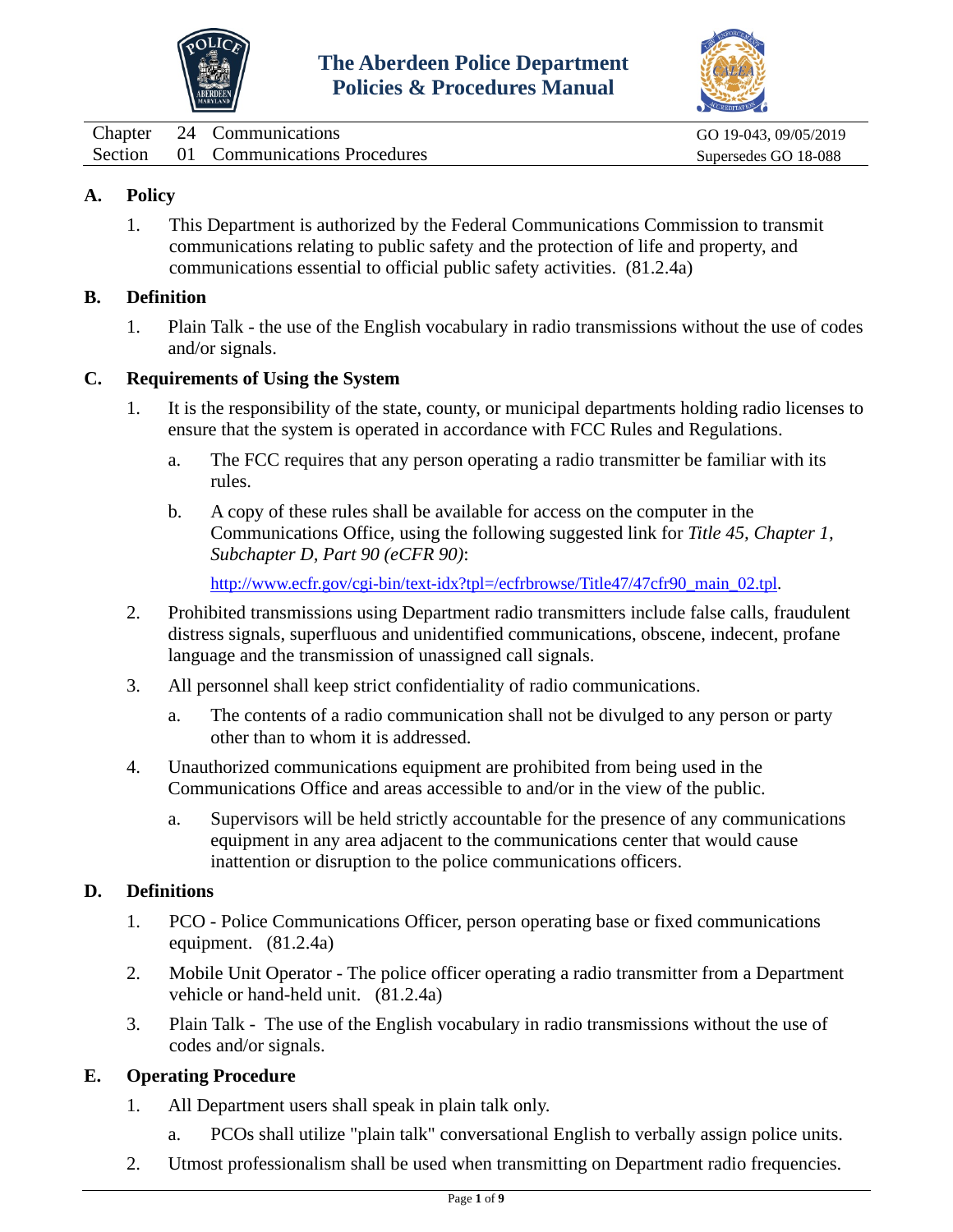



|                    |                                                                                                                          |    |                                                                                                                                                                                                                              | COREDITATION                                  |
|--------------------|--------------------------------------------------------------------------------------------------------------------------|----|------------------------------------------------------------------------------------------------------------------------------------------------------------------------------------------------------------------------------|-----------------------------------------------|
| Chapter<br>Section | 24<br>01                                                                                                                 |    | Communications<br><b>Communications Procedures</b>                                                                                                                                                                           | GO 19-043, 09/05/2019<br>Supersedes GO 18-088 |
|                    | a.                                                                                                                       |    | Courtesy, tone of voice, and manner of presentation are integral factors to consider<br>prior to transmitting.                                                                                                               |                                               |
|                    | b.                                                                                                                       |    | Every broadcast is an advertisement to listeners, both within the communications<br>system and on the outside to the listening public, many of whom have receivers tuned<br>into the Aberdeen Police Department frequencies. |                                               |
|                    | c.                                                                                                                       |    | Words or voice inflections which, when broadcast, reflect irritation, disgust, or sarcasm,<br>shall not be used.                                                                                                             |                                               |
|                    | d.                                                                                                                       |    | Relations with other PCOs must remain cordial at all times.                                                                                                                                                                  |                                               |
|                    | e.                                                                                                                       |    | PCOs shall remain absolutely impersonal during transmissions.                                                                                                                                                                |                                               |
| 3.                 |                                                                                                                          |    | PCOs are not permitted to leave the operating position at the control desk unless absolutely<br>necessary, and then only when a relief PCO is available.                                                                     |                                               |
| 4.                 |                                                                                                                          |    | Technical adjustments shall not be made to the radio equipment except to adjust volume,<br>frequencies and squelch control.                                                                                                  |                                               |
| 5.                 | The loss of time due to the transmission of superfluous words can be considerable in the<br>course of a day. PCOs shall: |    |                                                                                                                                                                                                                              |                                               |
|                    | a.                                                                                                                       |    | Eliminate all unnecessary talking.                                                                                                                                                                                           |                                               |
|                    | b.                                                                                                                       |    | Critically review the construction of a message before transmitting it, and if necessary<br>reduce it to telegram brevity.                                                                                                   |                                               |
|                    | $C_{\bullet}$                                                                                                            |    | Use military (2400 hours) time for communications.                                                                                                                                                                           |                                               |
|                    | d.                                                                                                                       |    | Avoid familiarity and the use of "I".                                                                                                                                                                                        |                                               |
|                    | e.                                                                                                                       |    | Use proper names and titles or unit identifiers.                                                                                                                                                                             |                                               |
|                    | f.                                                                                                                       |    | Use definite time whenever possible, e.g. "September 10" instead of today, yesterday or<br>tomorrow.                                                                                                                         |                                               |
|                    | g.                                                                                                                       |    | Define definite hour and minute instead of "a few minutes ago," etc.                                                                                                                                                         |                                               |
|                    | h.                                                                                                                       |    | Repeat numbers individually first and then as the whole number.                                                                                                                                                              |                                               |
|                    |                                                                                                                          | 1) | Example, 1,527,617, is transmitted "1,5,2,7,6,1,7 (pause), one million, five<br>hundred twenty-seven thousand, six hundred seventeen."                                                                                       |                                               |
|                    | i.                                                                                                                       |    | Pronounce the number "0" as "zero".                                                                                                                                                                                          |                                               |
|                    | j.                                                                                                                       |    | Avoid filling the air with incessant calls.                                                                                                                                                                                  |                                               |
|                    |                                                                                                                          | 1) | After calling an installation or car twice and no reply is received, call again in<br>about a minute.                                                                                                                        |                                               |
| 6.                 |                                                                                                                          |    | PCO's shall answer calls promptly.                                                                                                                                                                                           |                                               |
|                    | a.                                                                                                                       |    | If information is requested and it cannot be supplied directly, the PCO should request a<br>Standby.                                                                                                                         |                                               |

- b. The PCO will send the information as quickly as possible. If a message can be taken, the PCO will say "go ahead."
- c. A PCO shall never allow a call to go unheeded.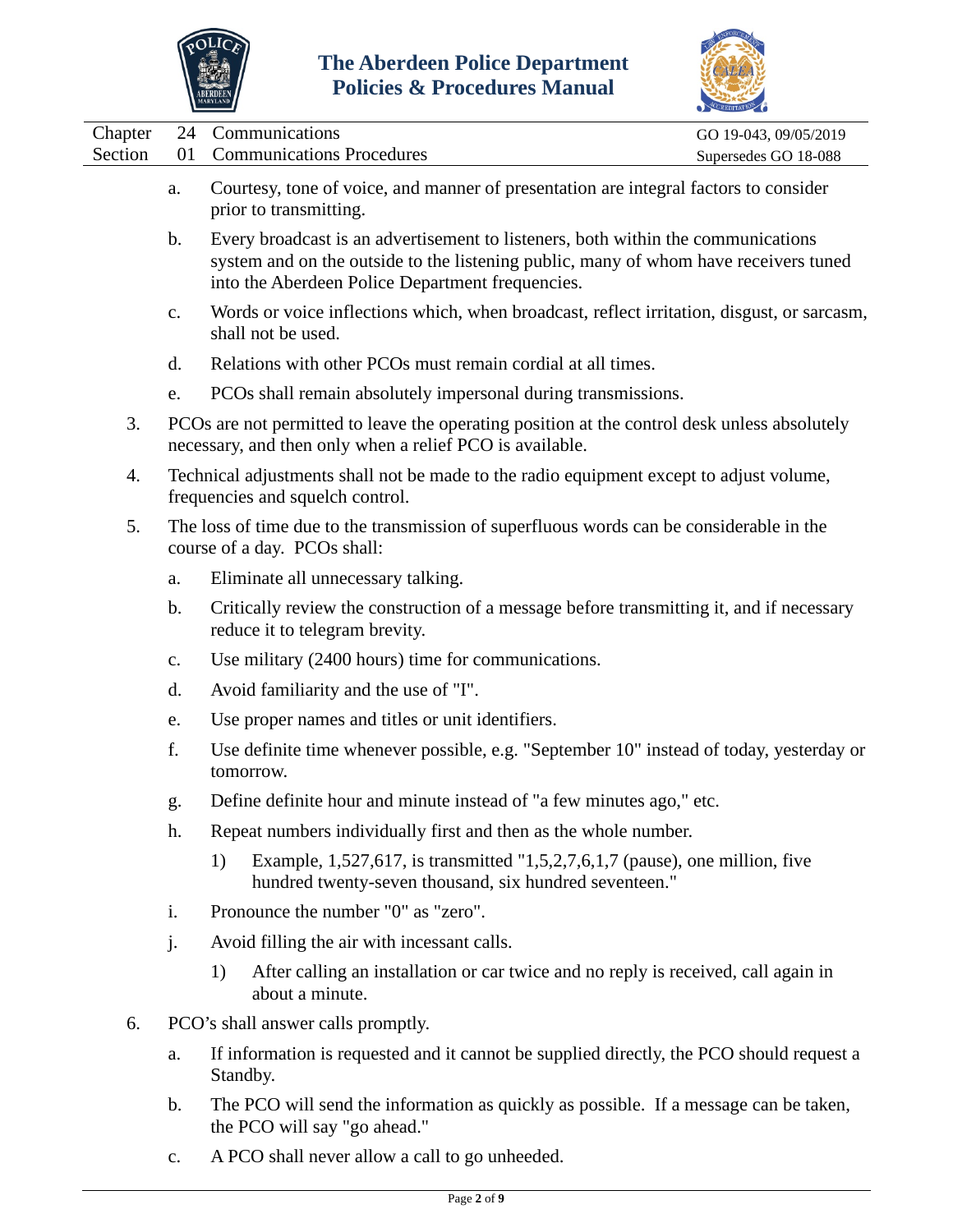



|  | $\sum_{n=1}^{\infty}$                                                                | ACCREDITATION         |
|--|--------------------------------------------------------------------------------------|-----------------------|
|  | Chapter 24 Communications                                                            | GO 19-043, 09/05/2019 |
|  | Section 01 Communications Procedures                                                 | Supersedes GO 18-088  |
|  | Non-APD personnel are prohibited from using the Communications Office telephones for |                       |

- 7. Non-APD personnel are prohibited from using the Communications Office telephones for outgoing or incoming telephone calls.
- 8. Frequently, one may be asked to respond by telephone or use the computer terminal.
	- a. The judgment of the PCO must be exercised in determining which function is the most important and it should be given priority.
- 9. "Officer Needs Assistance" is an urgent emergency call and should be answered promptly disregarding all others. (81.2.4g)
- 10. Misdirected Emergency Calls (81.2.11)
	- a. The PCO shall promptly transfer a misdirected call to the intended agency.
	- b. The PCO shall:
		- 1) Tell the caller he/she will be transferred to the intended agency;
		- 2) Dial the correct number to the intended agency;
		- 3) Listen for the phone to ring; and
		- 4) Hang up the phone to complete the transfer.

## **F. Radio Messages**

- 1. Messages generally, may be classified as:
	- a. Directed Those transmitted from Communications to a mobile unit; or
	- b. Broadcast Those addressed to all units.
- 2. A message has three parts:
	- a. Preamble Identifies the recipient;
	- b. Text The body of the message containing information to be transmitted; and
	- c. Signature The police department responsible for originating the message, in other words, the authority.
- 3. PCOs shall not change a single word in a formal message which is received for relay purposes. The message shall be recorded and broadcasted exactly as given.
	- a. Long messages should be broken into phrases and each phrase repeated once before going to the next phrase of the message.
	- b. At the end of two or three phrases of a long message, the PCO should break the transmission.
		- 1) This will reduce the number of repeats.
		- 2) If the receiving PCO misses any part of a message the PCO may have missed the entire meaning of the message.
	- c. When the text and signature have been completed in this manner, PCO shall wait for acknowledgment or fill in whatever portion of the message as requested by the receiving officer.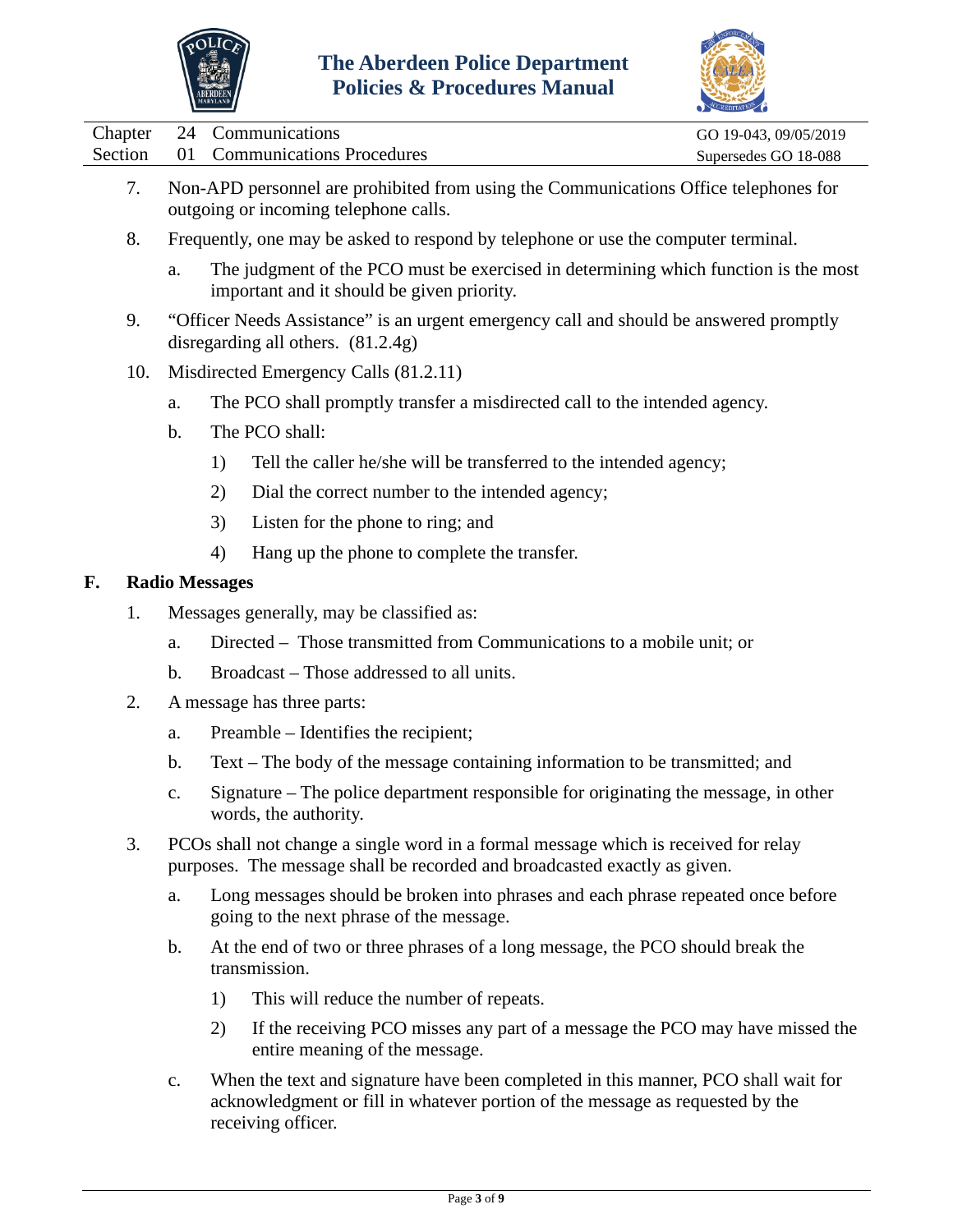



|  | Chapter 24 Communications            | GO 19-043, 09/05/2019 |
|--|--------------------------------------|-----------------------|
|  | Section 01 Communications Procedures | Supersedes GO 18-088  |
|  |                                      |                       |

- 4. Federal law states that messages are the property of those who originate them and a cancellation may only be made by the originating authority.
	- a. Direct messages may only be delivered to those to whom they are addressed.
	- b. Exception to this may be made only with the permission from the department originating the message.
- 5. News media must be referred to the Department originating the message for any release of information.
	- a. Example: The Aberdeen Police Department will not release any information to the media based upon information received from another department, relative to events within the jurisdiction of that department.
- 6. Broadcast Messages
	- a. The following procedures shall be used by all PCOs for broadcasting messages:
		- 1) Broadcasts of offenses that might endanger life shall be promptly transmitted to neighboring law enforcement agencies;
		- 2) If assistance is desired, specific instructions shall be prepared and conveyed to the department from whom assistance is requested; and
		- 3) Proper notation is to be entered into the CAD System for every broadcast message.
	- b. The supervisor shall ensure compliance.

## **G. Obtaining and Recording Information**

- 1. Police Communication Officers shall record and retain the following information from every call for service or self-initiated activity:
	- a. Incident Report Number, generated from CAD; (81.2.3a)
	- b. Date and Time any request for service is received; (81.2.3b)
	- c. Name, Address, and Telephone Number of the reporting person; (81.2.3c)
	- d. Type of incident reported; (81.2.3d)
	- e. Location of the incident reported; (81.2.3e)
	- f. Identification of officers assigned as primary and backup; (81.2.3f)
		- 1) The primary officer:
			- a) First officer who is dispatched to the call; and
			- b) Coded in CAD: DSP;
		- 2) The backup officer:
			- a) Next officer or officers who respond after primary officer is notified; and
			- b) Coded in CAD: 09;
	- g. Time of dispatch; (81.2.3g)
	- h. Time Police Officer arrived; (81.2.3h)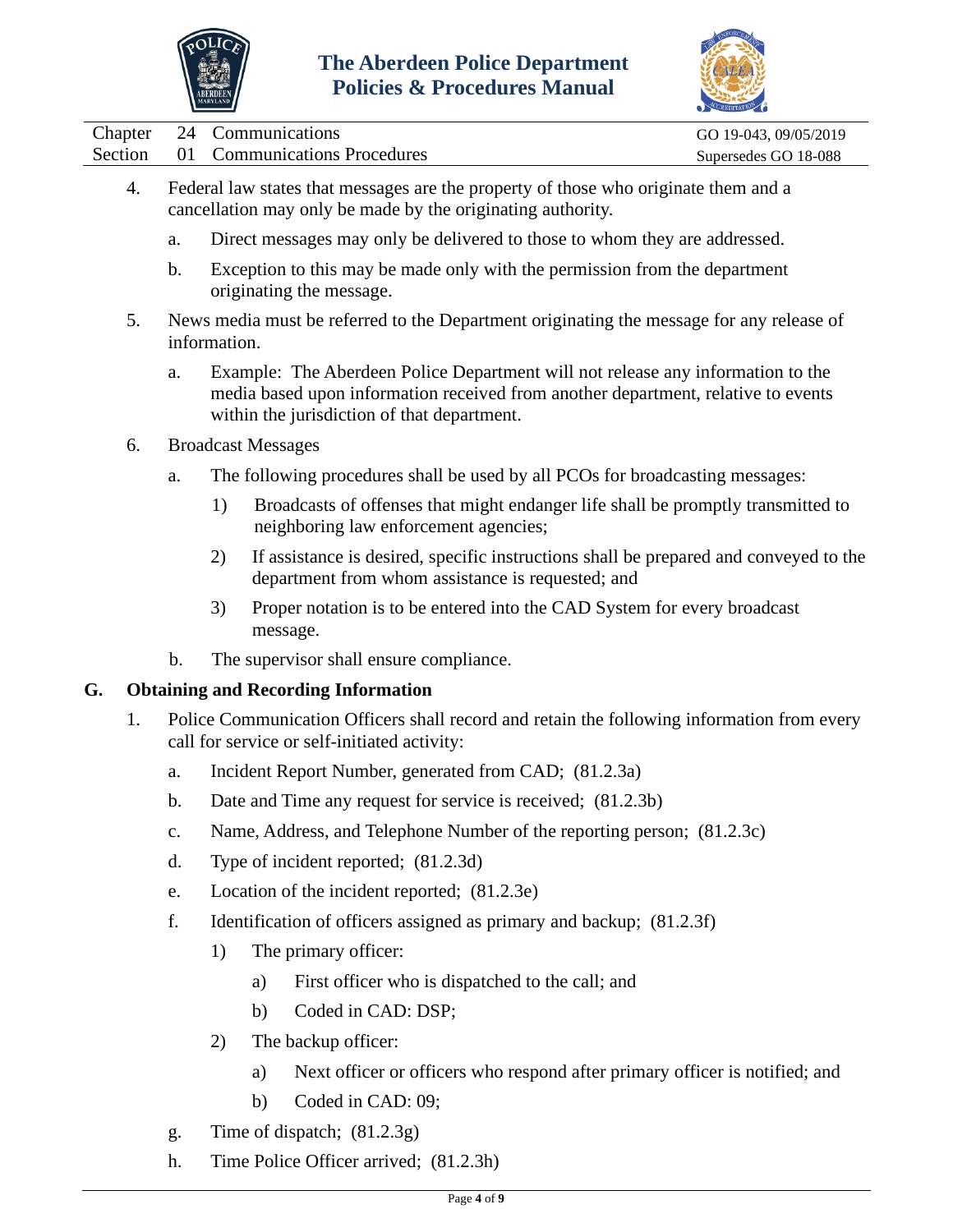



Chapter 24 Communications GO 19-043, 09/05/2019

Section 01 Communications Procedures Supersedes GO 18-088

- i. Time Police Officer returned to service; and (81.2.3i)
- j. Disposition or status of the incident. (81.2.3j)

## **H. Responsibilities of Police Communications Officers**

- 1. PCOs are responsible to monitor the operational frequency.
- 2. Only in emergency situations should a PCO interfere with a transmission which is in progress.
- 3. It is the responsibility of each PCO reporting for duty to read the CAD event entries and become familiar with any activity called to his attention by the PCO going off duty.
- 4. METERS Messages should be removed from the machine as promptly as possible and the content checked to ensure that patrols are alerted in the matter of criminal activity.
- 5. PCOs shall, in accordance with FCC and APD regulations:
	- a. Enter every radio transmission into CAD event;
	- b. Know the capabilities and limitations of their communication system;
	- c. Know the frequencies, station call letters and locations to be monitored;
	- d. Know the streets, businesses, and important areas the department serves;
	- e. Know the organization of the Aberdeen Police Department in order to route communication traffic properly; and
	- f. Know the applicable rules and regulations of the Federal Communications Commission (FCC).
- 6. PCOs shall not allow the interception, use, or publication of the content of a radio message without permission of the proper authority.
- 7. PCOs shall advise their immediate supervisor of any message they are requested to dispatch or of any act they are requested to perform, which in their opinion, may reasonably cause a violation of the Rules and Regulations of the FCC or the Aberdeen Police Department.
	- a. PCOs who are again requested to perform the act shall immediately do so, and shall enter relative comments about such message into the CAD System.
- 8. PCOs shall follow Department procedure when officers request Criminal History information. (82.1.7)
	- a. Officers shall come to the Communications Section to request a criminal history check.
	- b. The PCO shall perform the check.
	- c. If there is no history, the PCO shall inform the Officer, and no further action is required from the PCO.
	- d. If there is a history, the PCO shall complete the Dissemination Log before printing out and giving the criminal history to the Officer.
- 9. PCOs shall comply with METERS/NCIC regulations about entries, clears, and cancels.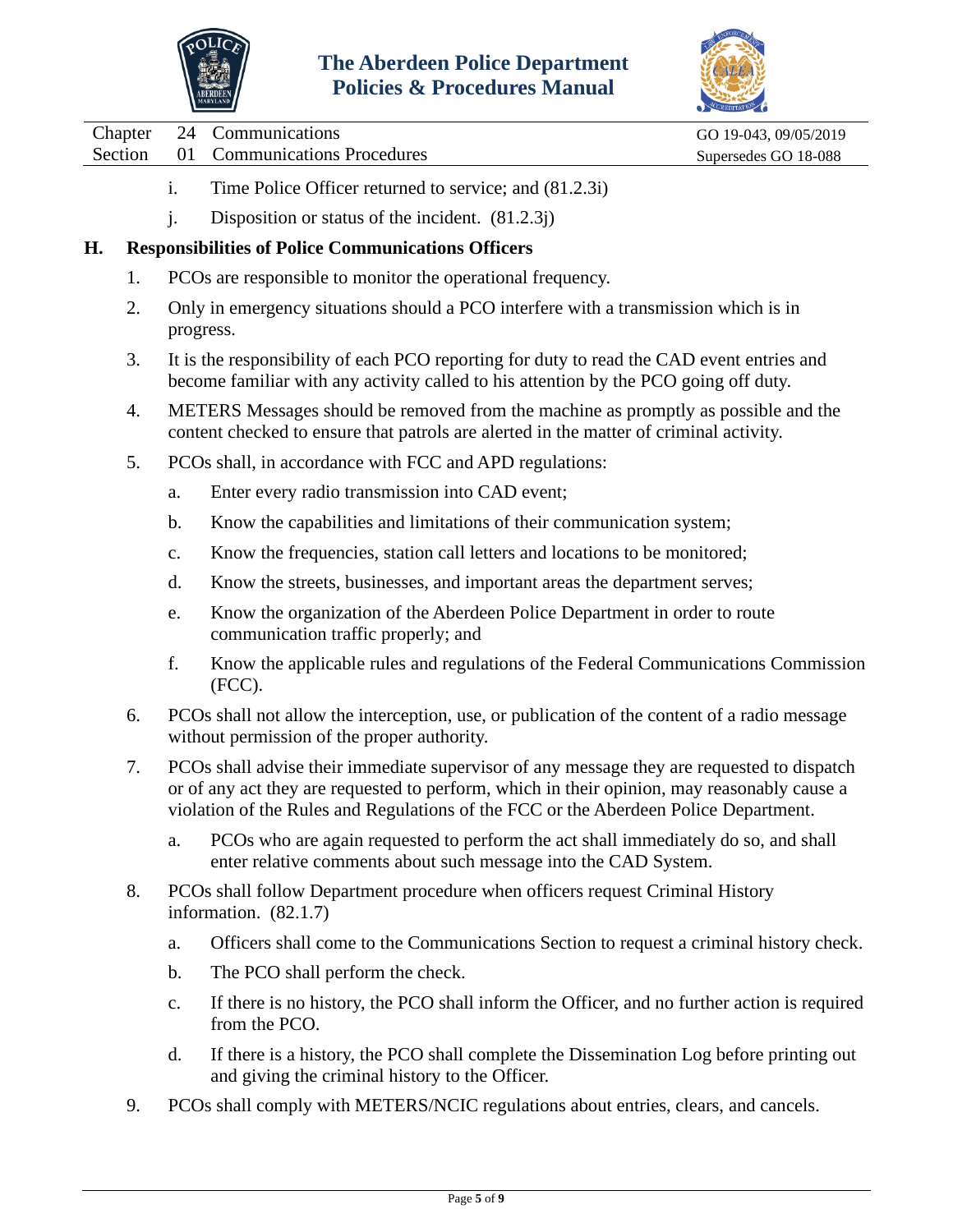



|  | Chapter 24 Communications            | GO 19-043, 09/05/2019 |  |
|--|--------------------------------------|-----------------------|--|
|  | Section 01 Communications Procedures | Supersedes GO 18-088  |  |

## **I. The Mobile Unit**

- 1. Every uniformed police officer of the Department shall maintain radio communications while his/her vehicle is in service.
- 2. PCOs shall become familiar with all communications procedures in this chapter and of the capabilities of the total communications system within the Aberdeen Police Department.
- 3. The mobile operator is prohibited from censuring the police communications officer, regardless of how trivial the matter.
	- a. All complaints must be forwarded through channels.
	- b. Police Communications Officers are to report infractions of this rule through channels to the Administrative Lieutenant.
- 4. When using the mobile radio, the microphone should be held approximately one inch from the lips.
	- a. The microphone button shall be held down firmly and the transmission shall be spoken slowly, clearly and in a normal voice.
	- b. The microphone shall be held slightly to the side of the mouth at an angle so that the transmission is across the face of the microphone instead of directly into it.
- 5. PCOs should not transmit:
	- a. During a Civil Defense Test;
	- b. Within 200 yards of blasting operations or where blasting caps are stored;
		- 1) These areas are usually posted;
	- c. When advised by Communications to stand-by due to interference with other communications which may not be heard;
	- d. Whenever a Stop Transmission is in effect; or
	- e. When the transmission will obviously interfere with communications in progress or such communication will obviously make the transmission unintelligible.
- 6. If an officer responds to a call within Aberdeen, and investigation reveals that the incident occurred in another jurisdiction, the officer shall close the CAD Report and have the PCO indicate the incident occurred in another jurisdiction.

## **J. Procedures for Reporting Vehicle Stops and All Other Calls for Service**

- 1. The following procedure shall be used by police personnel when stopping vehicles or when reporting other incidents.
- 2. These procedures deal with the safety and self-protection of police personnel, therefore, strict compliance with this subsection is essential.
- 3. Prior to making a traffic stop or reporting any other calls for service to Communications, the officer shall notify Communications of the intent and purpose of the stop or service.
	- a. Communications shall request a location from the officer.
	- b. The officer shall then notify Communications of the location.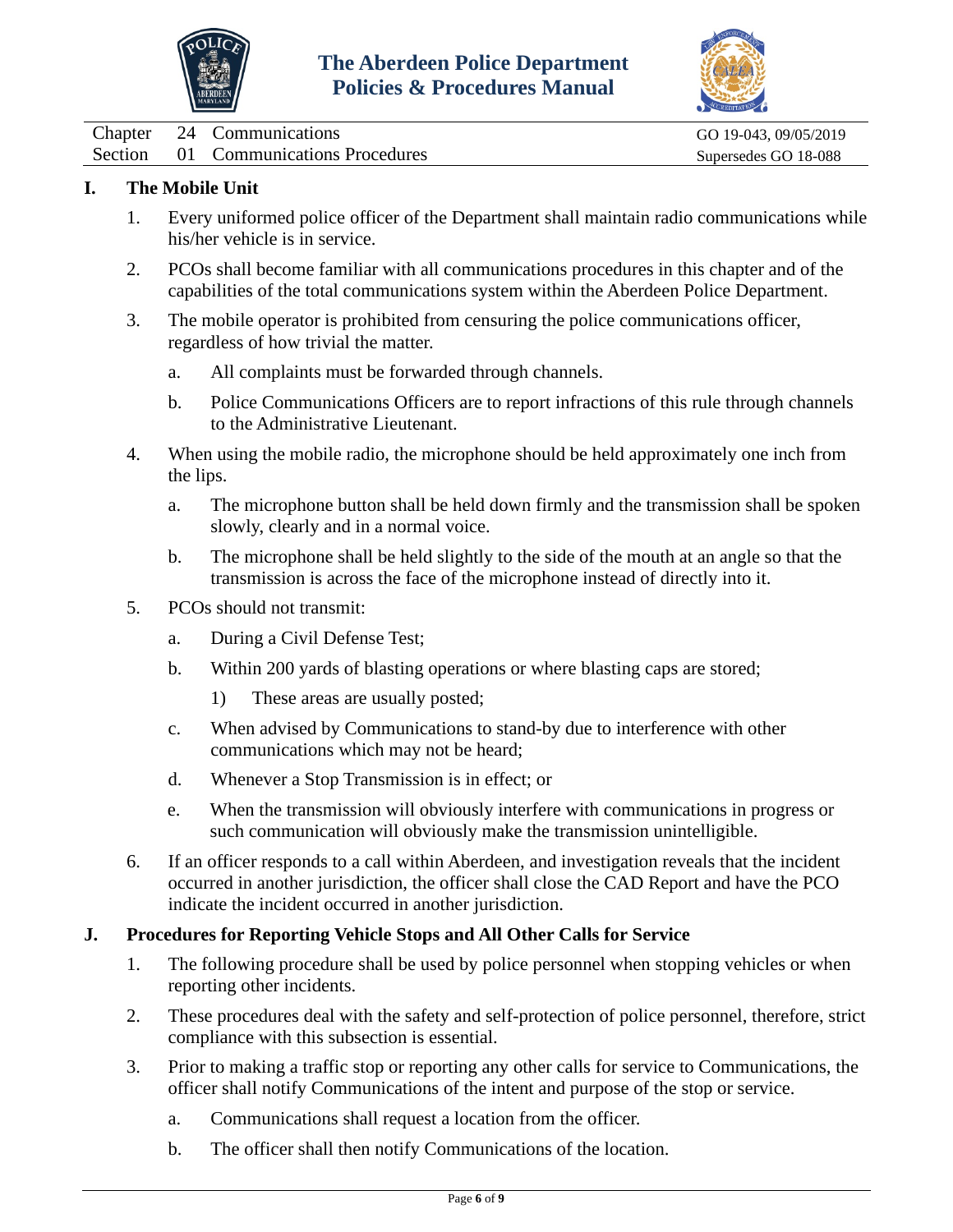



|  | Chapter 24 Communications            | GO 19-043, 09/05/2019 |
|--|--------------------------------------|-----------------------|
|  | Section 01 Communications Procedures | Supersedes GO 18-088  |

- c. Vehicle Stop
	- 1) Communications shall ask for license tag.
	- 2) The officer shall provide tag information and further description of the vehicle and its occupants, i.e. year, make, model, color and number of occupants and occupant's description.
- 4. If, after a reasonable time (2 minutes), the officer has not called in, every attempt must be made to contact the officer.
- 5. If there is ever any question about the officer's safety, Communications shall dispatch other patrol units to the stop location immediately.
- 6. Communications shall create an event for all calls for service.

## **K. Communications with Interacting Agencies** (81.2.4d)

1. Aberdeen Police and interacting agencies may use the appropriate 800 MHz channel to communicate with each other.

#### **L. Victim and Witness Requests for Information/Assistance** (81.2.6c)

- 1. If a crime victim or witness contacts Communications or any Officer or Detective personally and expresses an interest in assistance related to an investigation, the officer shall provide whatever service is practical under the situation at any time.
- 2. If the call is a routine victim's assistance request, the Communications shall:
	- a. Initiate a record of the request with the victim's/witness's name and contact information; and
	- b. Tell the victim that an officer or detective will contact him/her.
- 3. The Communications Center shall contact the appropriate officer and relay the request.

#### **M. Immediate Playback of Recorded Communications**

- 1. Radio transmissions and incoming telephone conversations, except for designated private lines, shall be recorded.
- 2. The Police Communication Officer may review a recording, when information is needed immediately, for assistance with responding to a complaint or incident that has just occurred. (81.2.7c)

#### **N. Security and Retention of Immediate Playback Recordings**

- 1. Access to the Immediate Playback Recordings is limited to Police Communication Officers.
- 2. Immediate Playback Recordings, recorded onto a queue, self-delete after 20 minutes of the call or radio transmission. (81.2.7b)

#### **O. Security and Retention of Complete Recordings**

- 1. Access to the complete (continuous) recordings is limited to the Administrative Lieutenant and the Administrative Supervisor.
- 2. Complete recordings of calls and radio transmissions are retained on a secured server for at least 90 days. (81.2.7a) (81.2.7b)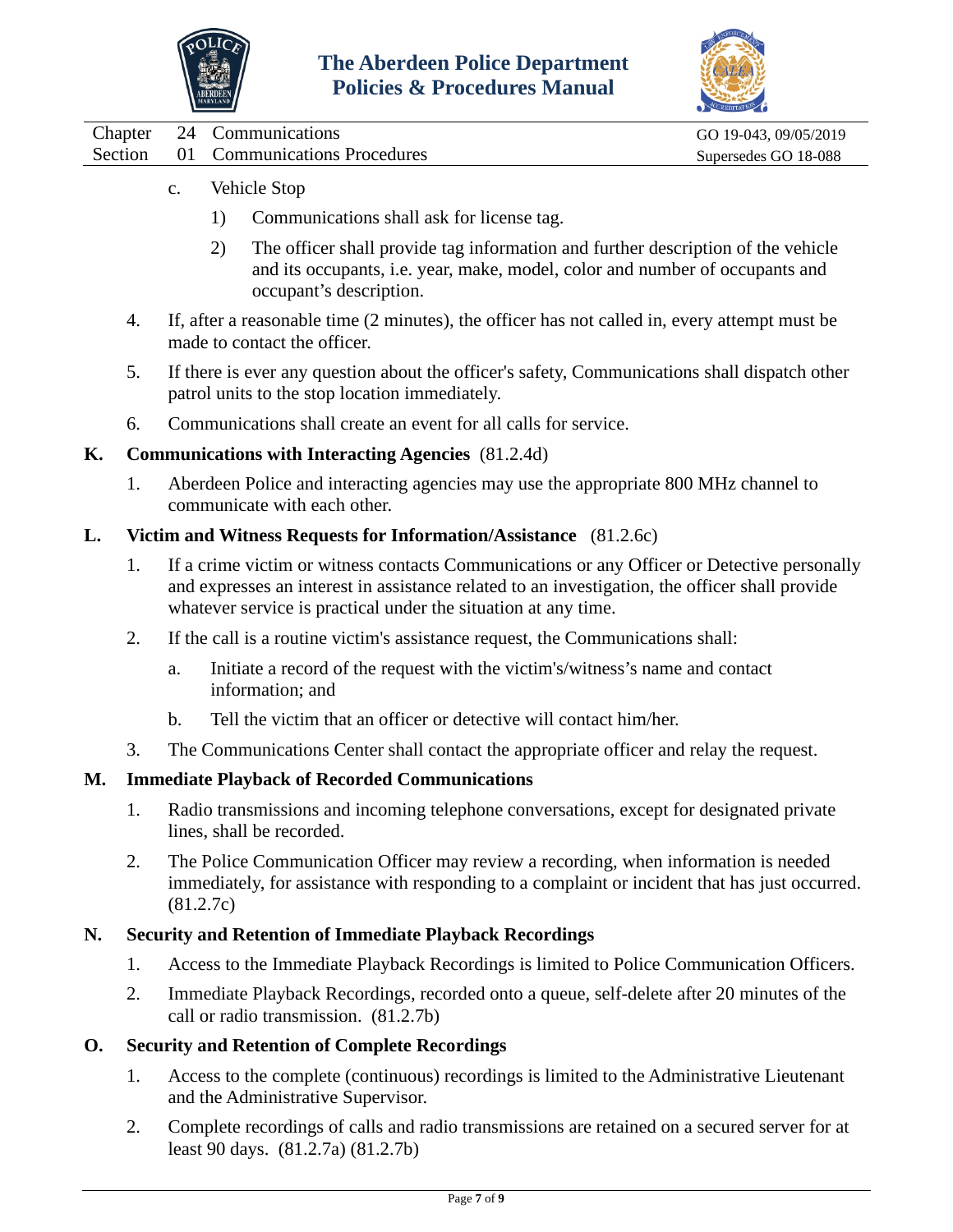



Chapter 24 Communications<br>
Section 01 Communications Procedures Superseduces Supersedes GO 18-088 01 Communications Procedures Supersedes GO 18-088

## **P. Requests for Copies of Recording** (81.2.7c)

1. All requests for copies of any recordings will be handled in accordance with the Maryland Public Information Act, in *Chapter 07.04* of this manual.

### **Q. Radio Logs**

- 1. The Federal Communications Commission requires the Department to maintain records for the use of Department radio equipment.
- 2. Records shall be made by computer entry.
- 3. It is the responsibility of the Administrative Lieutenant to permit properly identified representatives of the FCC to access computerized radio logs and to ensure compliance with FCC requirements.
- 4. The Computerized Radio Log is the required log that is kept for the purpose of recording the receipt and dispatch of all radio transmissions.
- 5. Log Maintenance
	- a. Radio logs shall be generated by the CAD System, beginning at 0001 and ending 2400 hours of the same day.
	- b. Corrections to the log may be made only by the CAD System Administrator.
	- c. PCOs should be familiar with the Rules and Regulations of the FCC, but it is the responsibility of the Administrative Lieutenant to ensure that all communication records and procedures comply with FCC directives.
	- d. Records shall be retained in accordance with Department filing and retention schedules.
	- e. Communications records shall be made available for inspection to an FCC representative at any time.

#### **R. Equipment Maintenance**

1. All equipment maintenance, repairs or adjustments shall be made by electronic services contract personnel unless otherwise authorized by the Administrative Lieutenant.

#### **S. Frequency Distribution** (81.2.4d)

- 1. Main Operation Channel A-1 (APD 1)
- 2. Secondary Channel- A-2 (ATAC 1)
- 3. CID Channel-A-4 (ACID)
- 4. Municipal Aid Channel-A-4 (PDMA-1)
- 5. Direct Talk Portable to Portable Channel C2 & 3 (PD-D)
- 6. Outside agency frequencies and channels can be located with the Emergency Operations Center Fleet Map. (81.2.4c)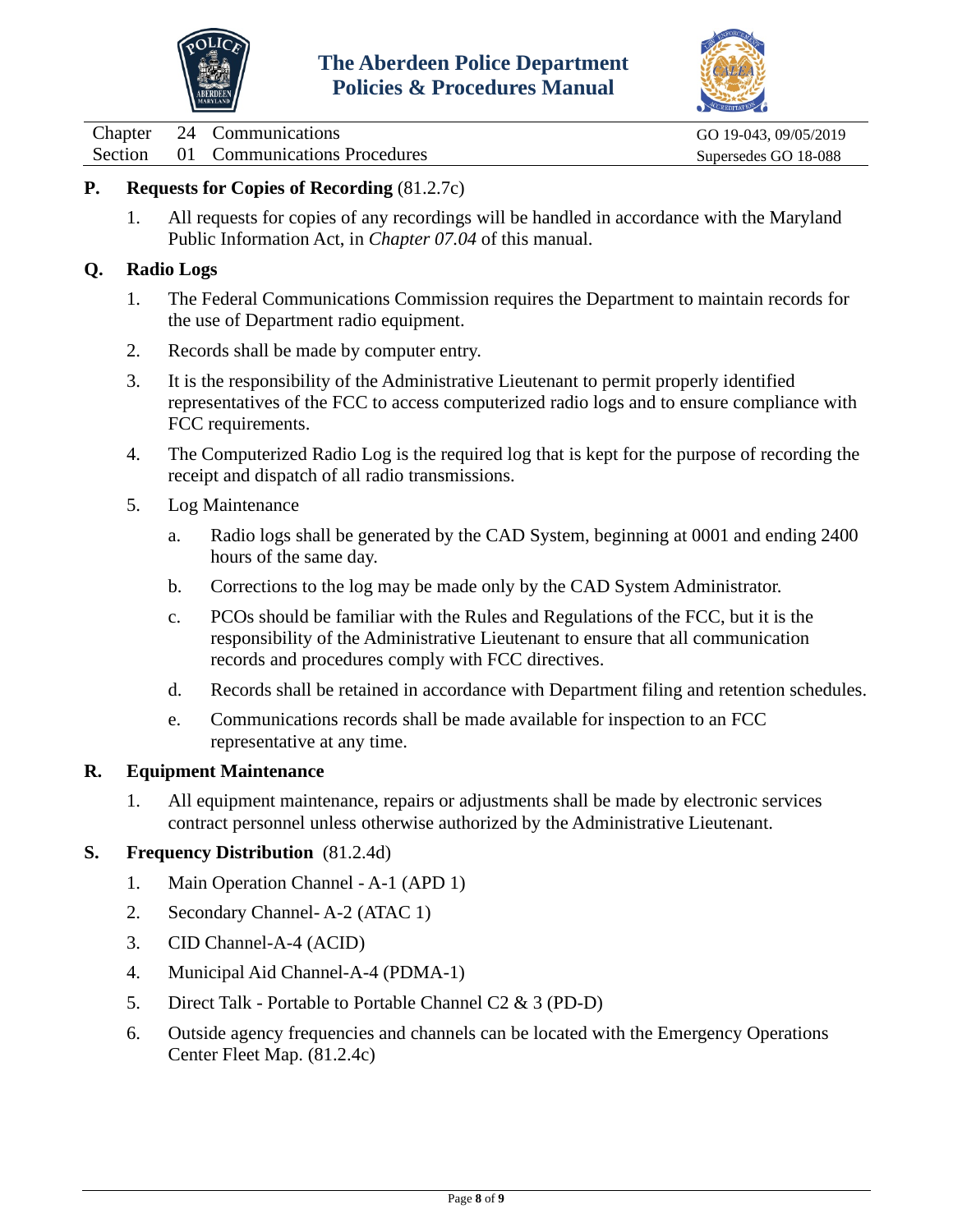



Chapter 24 Communications<br>
Section 01 Communications Procedures Supersedes GO 18-088 01 Communications Procedures Supersedes GO 18-088

## **T. Prohibitions in the Communications Section**

- 1. All personnel are prohibited from performing or engaging in any of the following personal communications, unrelated to department business, in the Communications Section without prior written permission from the Administrative Supervisor, Administrative Division Commander, or the Chief of Police:
	- a. Making, sending, or receiving video messages on Face Time, Marco Polo, e-mail, instant messaging, Twitter, or any other electronic technology or platform;
	- b. Video recording; or
	- c. Photographing.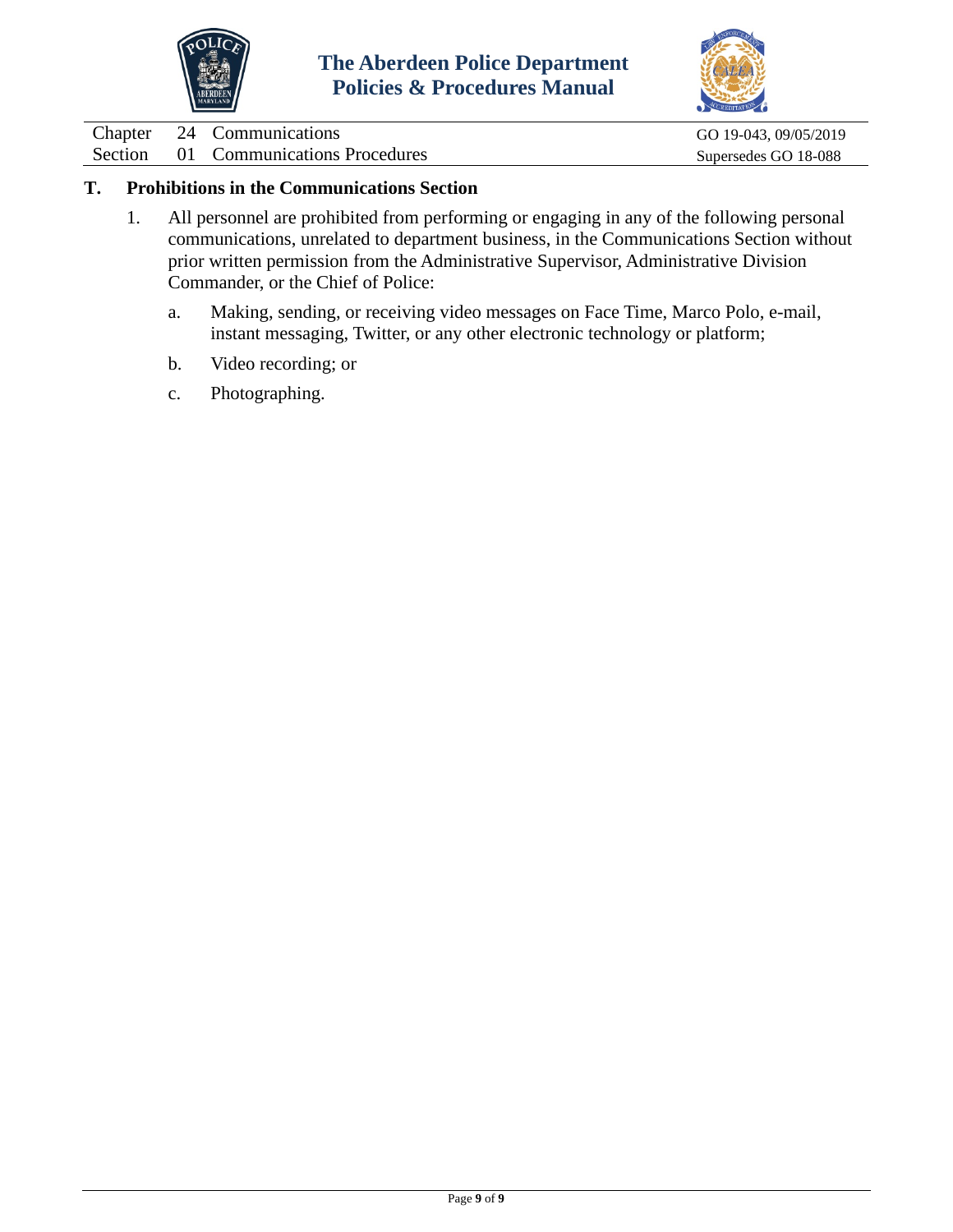



<span id="page-10-0"></span>Chapter 24 Communications Chapter 24 Communications Section 02 Ten Signal Codes

### **A. Purpose**

- 1. The purpose of the TEN SIGNALS is to achieve reliability and speed in radio communications.
	- a. Reliability is achieved by the TEN (10) portion of the signal wherein the "10" is a "alert" attesting to the fact that information is about to follow.
	- b. The SIGNAL portion (number following the 10) is the information content. It is the condensation of several words and it therefore achieves speed due to the fact that numbers, because of inflection, are not as easily confused as words, and, because numbers are more easily read through the noise that is ever present in a two-way radio system.
	- c. A TEN SIGNAL is complete in itself. If it is not correctly used, it would be better not to use it at all, since the meaning is not clear and the transmission ungrammatical.
	- d. There are signals which indicate an emergency. PCOs should be instantly familiar with these, among which are "10-33," 10-34," the spoken word "urgent" repeated several times, or simply the word "help." ( 81.2.4g)
	- e. When assistance is needed in minor emergencies, such a word as "assistance" will indicate the degree of urgency.

## **B. Ten Signal Codes**

10-23 .....Arrived at scene 10-24 .....Assignment completed 10-25 .....Report in person (meet) . . . 10-26 .....Detaining subject, expedite 10-27 .....(Drivers) license information 10-28 .....Vehicle registration information 10-29 .....Check for wanted 10-30 .....Unnecessary use of radio 10-3l......Crime in progress 10-32 .....Man with gun 10-33 .....EMERGENCY 10-34 .....Riot 10-35 .....Major crime alert 10-36 .....Correct time 10-37 .....(Investigate) suspicious vehicle 10-38 .....Stopping suspicious vehicle 10-39 .....Urgent - use light, siren 10-40 .....Silent run - no light, siren 10-4l......Beginning tour of duty 10-42 .....Ending tour of duty 10-43 .....Information 10-44  $\ldots$  Permission to leave  $\ldots$  for  $\ldots$ 10-45 .....Animal carcass at . . .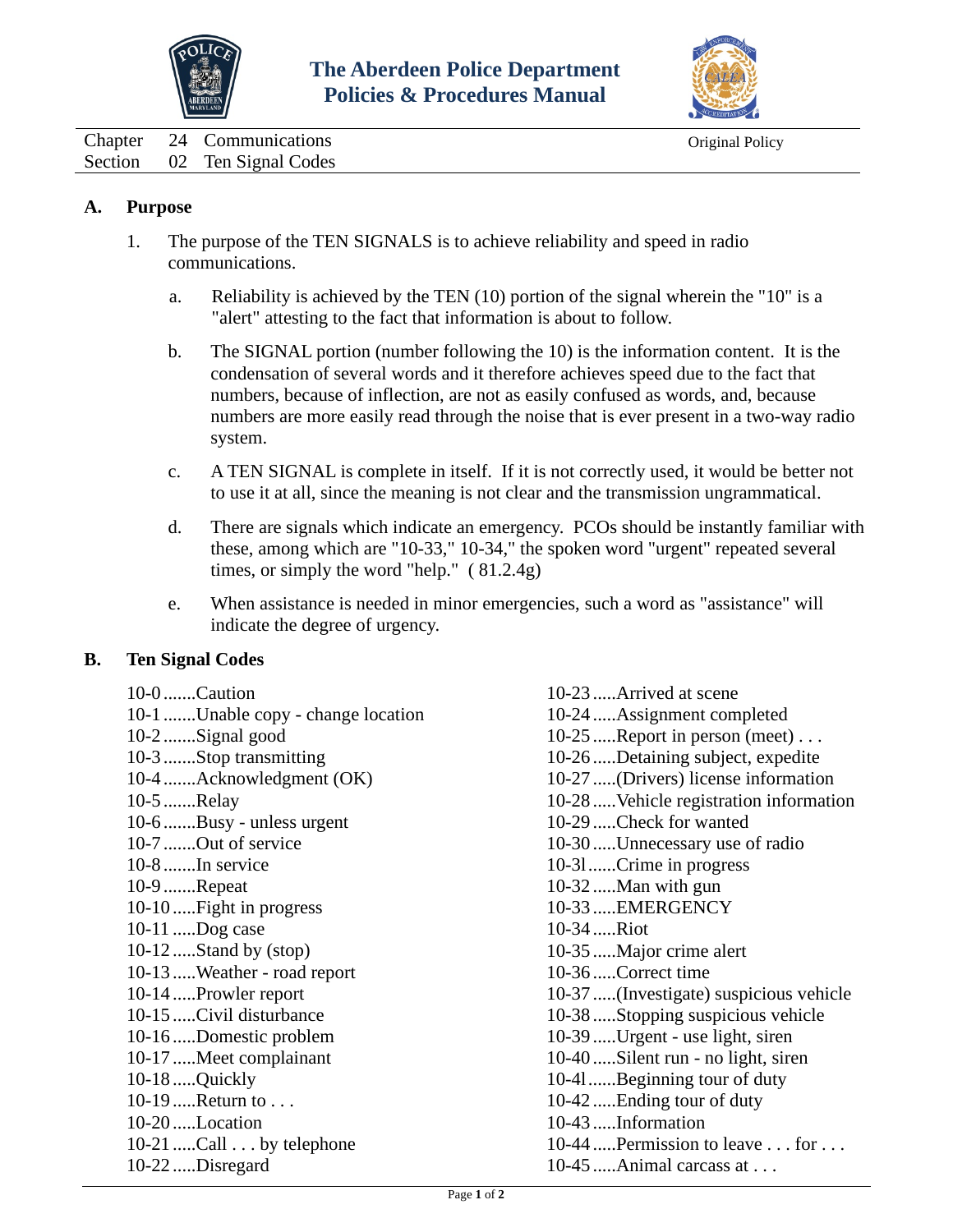



Chapter 24 Communications Original Policy Original Policy

| Section | 02 Ten Signal Codes               |
|---------|-----------------------------------|
|         | 10-46  Assist motorist            |
|         | 10-47  Emergency road repair at   |
|         | 10-48  Traffic standard repair at |
|         | 10-49 Traffic light out at        |
|         | 10-50  Accident (F, PI, PD)       |
|         | 10-51Wrecker needed               |
|         | 10-52 Ambulance needed            |
|         | 10-53 Road blocked at             |
|         | 10-54 Livestock on highway        |
|         | 10-55  Intoxicated driver         |
|         | 10-56Intoxicated pedestrian       |
|         | 10-57  Hit and run (F, PI, PD)    |
|         | 10-58 Direct traffic              |
|         | 10-59  Convoy or escort           |
|         | 10-60  Squad in vicinity          |
|         | 10-61Personnel in area            |
|         | 10-62Reply to message             |
|         | 10-63 Prepare make written copy   |
|         | 10-64 Message for local delivery  |
|         | 10-65  Net message assignment     |
|         | 10-66  Message cancellation       |
|         | 10-67Clear for net message        |
|         | 10-68Dispatch information         |
|         | 10-69  Message received           |
|         | $10-70$ Fire alarm                |
|         | 10-71Advise nature of fire        |
|         | 10-72Report progress on fire      |
|         | 10-73 Smoke report                |
|         |                                   |

## **C. Disposition Codes**

 ..........Report Written ..........Call Abated ..........Settle between parties ..........Subjects moved on ..........Comm/Other Agency Referral ..........911 hang-up - accidental ..........Gone on arrival ..........Unable to locate ..........Assistance rendered ..........Detail Complete 11...........No violation observed ..........Unfounded ..........Police information only ..........Call cancelled

| 10-74 Negative                              |
|---------------------------------------------|
| $10-75$ In contact with                     |
| $10-76$ En route                            |
| 10-77  ETA (Estimated Time Arrival)         |
| 10-78  Need assistance                      |
| 10-79  Notify coroner                       |
| 10-80Chase in progress                      |
| 10-81Breathalyzer report                    |
| 10-82 Reserve lodging                       |
| 10-83  Work school xing at                  |
| 10-84  If meeting advise ETA                |
| 10-85 Delayed due to $\dots$                |
| 10-86  Officer/operator on duty             |
| 10-87Pickup/distribute checks               |
| 10-88  Present telephone # of               |
| 10-89 Bomb threat                           |
| 10-90  Bank alarm at                        |
| 10-91Pick up prisoner/subject               |
| 10-92Improperly parked vehicle              |
| 10-93 Blockade                              |
| 10-94 Drag racing                           |
| 10-95  Prisoner/subject in custody          |
| 10-96Mental subject                         |
| 10-97 Check (test) signal                   |
| 10-98  Prison/jailbreak                     |
| 10-99 Wanted/stolen indicated               |
| <b>Signal 13 - Officer needs assistance</b> |
|                                             |

 ..........Arrests made with report written ..........Verbal warning traffic only ..........Citations issued ..........Civil matter ..........Handled by other agency ..........Extra patrol requested ..........Supplement written ..........FIR ..........Prisoner transport ..........Insurance information only ..........Alarm accidental ..........Alarm/Weather malfunction ..........Alarm faulty ..........Placed on Property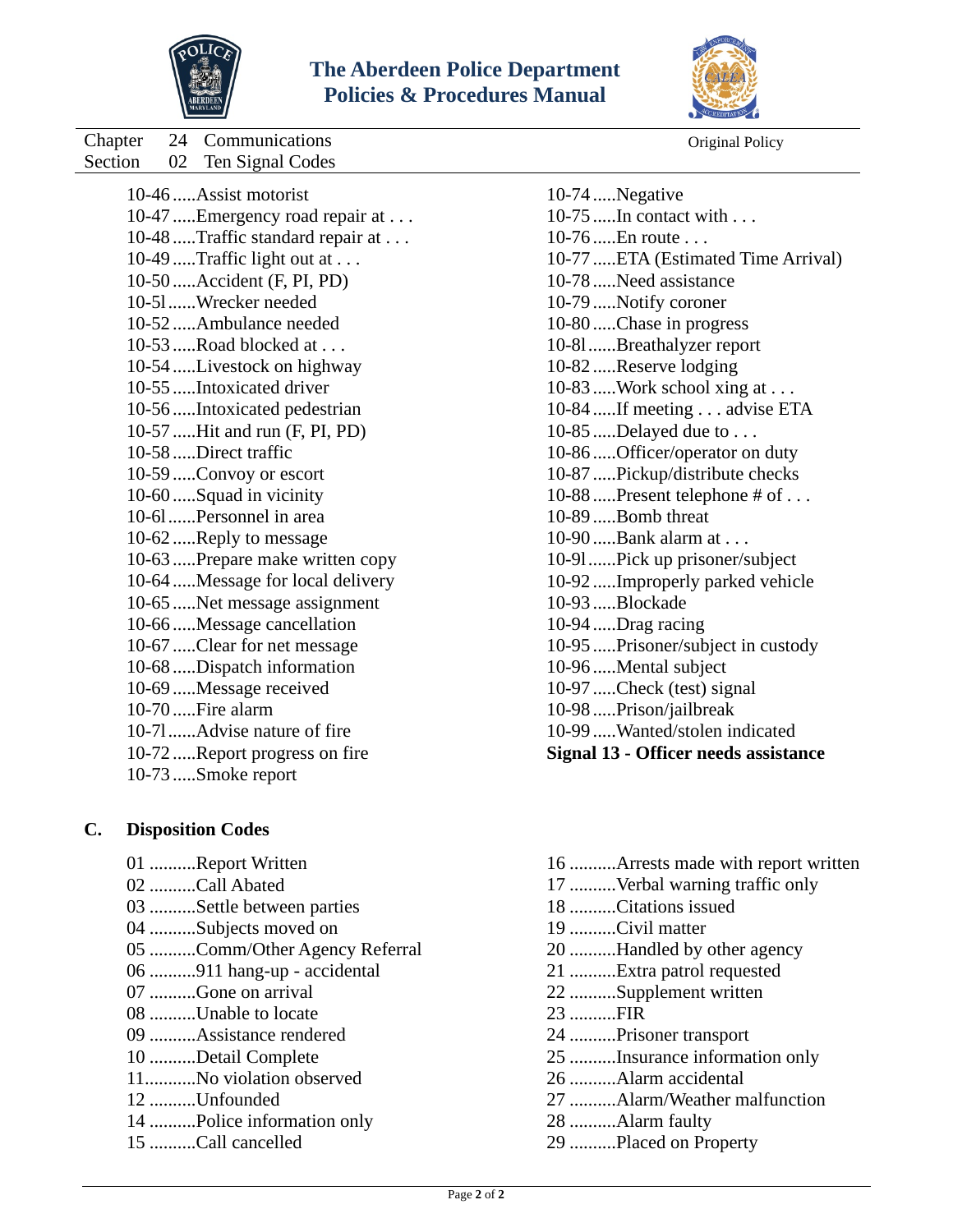



<span id="page-12-0"></span>Chapter 24 Communications GO 14-031, 04/14/2014 Section 03 Telephone Use Supersedes Original Policy

## **A. Introduction**

- 1. The impressions we make over the telephone are important. In business, our voices reflect our real personalities.
- 2. A friendly voice will help build good will for the Department.

## **B. Telephone Procedure**

- 1. Proper application of the following tips will not only make telephone conversations more pleasant, but will help callers realize they are being given efficient service.
	- a. Answer promptly.
		- 1) Give the caller immediate attention.
		- 2) Do not put the caller on hold and forget.
	- b. Be ready.
		- 1) Keep a pad and pencil handy.
		- 2) Be attentive, take notes as the caller talks.
		- 3) Jot down the caller's name and use it.
	- c. Identify yourself and Department by stating, "Aberdeen Police, PCO (Name), May I help you?"
	- d. Taking calls for others.
		- 1) When the identity of the caller must be determined, simply state, "May I ask who's calling, please?" or "May I tell Officer Jones who called?" Never ask, "Who's this?" or "Who's calling?"
		- 2) Offer to help or take a message. When taking a message, be sure it's complete; verify important details; date, time, and sign.
	- e. Have someone answer calls when out of the office or when away from the phone. Leave word regarding expected return or where to be reached.
	- f. Explain delays by stating, "Will you hold the line, please, while I check our records?" Put the telephone down gently. Upon return, use some introductory remark to get the caller's attention, such as, "Mr. Baker?" or "I have that information now." Apologize for unusual delays.
	- g. When transferring a call.
		- 1) Tell the caller what is going to transpire and why, such as, "Sergeant Smith can help you. I will transfer your call."
		- 2) Make certain the transfer is to the right person.
- 2. Telephones shall be answered promptly and courteously, and writing material shall be readily available.
- 3. All messages for members not present shall be sent via Departmental E-Mail/Voice Mail.
- 4. Complaints.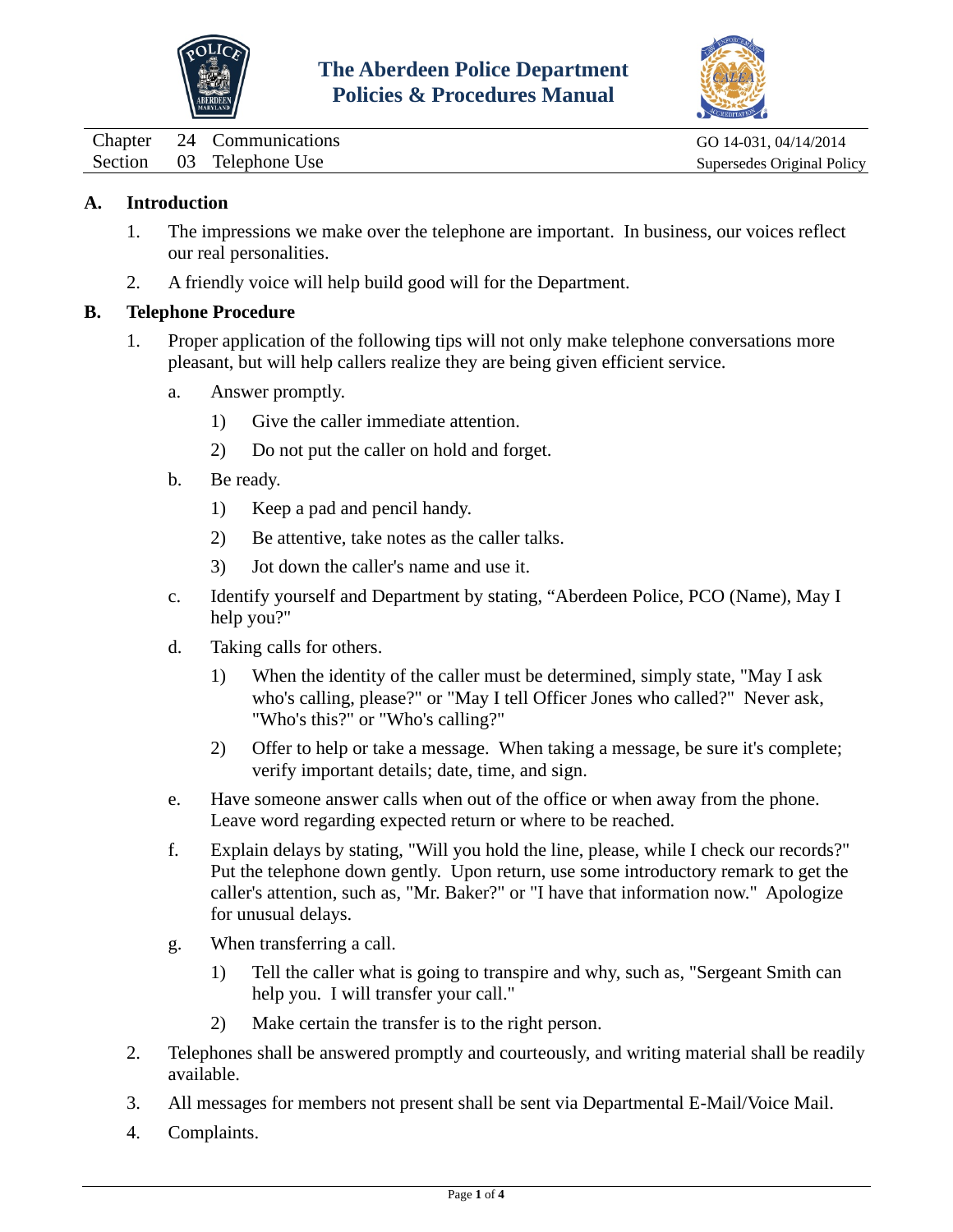



Chapter 24 Communications GO 14-031, 04/14/2014 Section 03 Telephone Use Supersedes Original Policy

When a complaint is received, the recipient shall obtain all information required to complete and enter required complaint into CAD system.

## **C. Telephone Logs**

1. The Administrative Lieutenant will review monthly telephone bills and take appropriate action if discrepancies are discovered.

## **D. Telephone Policy**

- 1. The purpose of this policy is to provide guidance to all Department employees concerning authorized and prohibited use of APD telephones. Employees are advised to follow the guidelines listed below:
	- a. Limit work number to emergency and important matters only.
	- b. Avoid unnecessary calls.
	- c. Keep time of calls to a minimum.
- 2. Authorized Use of the Aberdeen Police Department Telephone Systems.
	- a. The use of APD telephone systems, including calls from cellular telephones, shall be limited to the conduct of official business, except as noted below.
	- b. The use of APD telephone systems for personal or emergency calls may be authorized if such use satisfies the following criteria:
		- 1) It does not adversely affect the employee's performance of duty.
		- 2) It is of reasonable duration and frequency.
		- 3) It reasonably could not be made at another time.
	- c. Examples of circumstances that may constitute authorized use, when consistent with the criteria in Section 2, Paragraph b, regardless of calling area, are:
		- 1) Calls to notify family, doctor, etc., when an employee is injured on the job.
		- 2) Calls within the local commuting area (the area from which the employee regularly commutes) to advise family of a change in schedule or to make alternate arrangements for child care when an employee is required to work overtime or otherwise alters his work schedule without advance notice.
		- 3) Calls to locations within the local commuting area that can be reached only during working hours, such as a government department or physician.
		- 4) Calls to locations within the local commuting area to make arrangements in an emergency.
		- 5) Calls to check on a family member.
		- 6) Calls of an emergency nature to or from a hospital, doctor, school, day care, etc.
	- d. Employees should be particularly sensitive to personal use of APD telephone services. If possible, outgoing personal calls should be made from a public telephone. Abuse of APD telephone services may result in disciplinary action.
- 3. Prohibitions The following actions in this subsection are prohibited: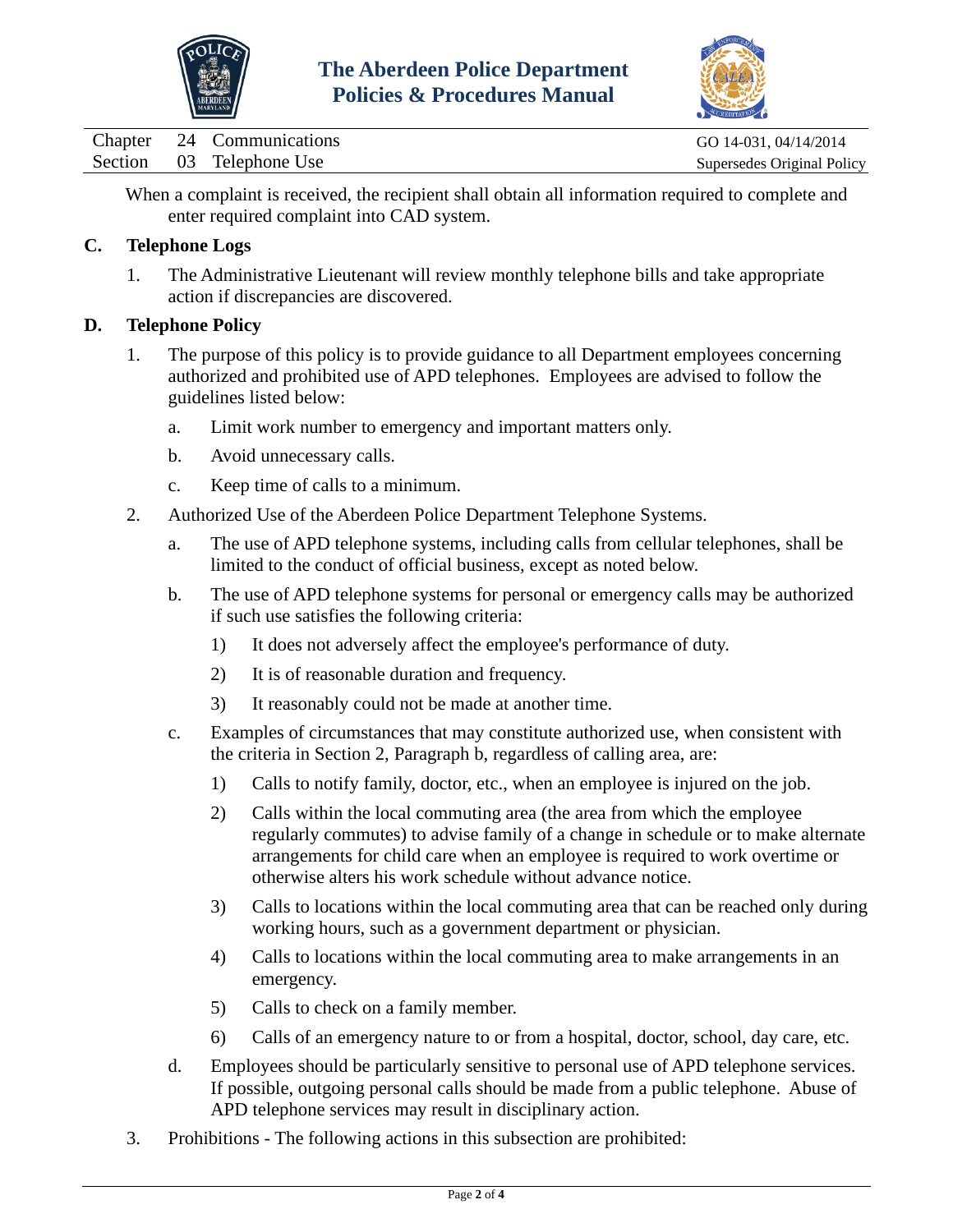



|                            |         |                | MARYLAND                                                                                                                                                                                                                                        | ACCREDITATION              |
|----------------------------|---------|----------------|-------------------------------------------------------------------------------------------------------------------------------------------------------------------------------------------------------------------------------------------------|----------------------------|
|                            | Chapter | 24             | Communications                                                                                                                                                                                                                                  | GO 14-031, 04/14/2014      |
|                            | Section | 03             | Telephone Use                                                                                                                                                                                                                                   | Supersedes Original Policy |
|                            |         | a.             | Use of any commercial network where the City pays for a call for other than official<br>business except as noted in Section 2, paragraph d.                                                                                                     |                            |
|                            |         | $\mathbf b$ .  | Use of any APD telephone service, equipment or facility for approved personal calls<br>that significantly interfere with the conduct of official business.                                                                                      |                            |
|                            |         | $\mathbf{c}$ . | An unauthorized telephone call with the intent to reimburse the APD later.                                                                                                                                                                      |                            |
|                            |         | d.             | Listening-in or recording of telephone conversations, except as specified by a<br>legitimate law enforcement function.                                                                                                                          |                            |
|                            |         | e.             | Use of telephone call detailed data in other than an authorized fashion.                                                                                                                                                                        |                            |
| E.                         |         |                | <b>Cellular Telephones</b>                                                                                                                                                                                                                      |                            |
|                            | 1.      |                | Cellular telephones have proven to be valuable tools for enhancing employee efficiency and<br>productivity.                                                                                                                                     |                            |
|                            | 2.      |                | All requests for cellular telephones must be forwarded through channels to the Chief of<br>Police. Denied requests will be returned through channels to the employee.                                                                           |                            |
| 3.<br>4.<br>be considered. |         |                | Cellular telephones should be restricted to employees who must be accessible at all times.                                                                                                                                                      |                            |
|                            |         |                | In reviewing requests for cellular telephones, use of pagers in lieu of cellular telephones shall                                                                                                                                               |                            |
|                            | 5.      |                | The use of cellular telephones will be limited. Routine telephone calls will be made by use<br>of the Aberdeen Police Department non-mobile telephone system.                                                                                   |                            |
|                            | 6.      | section.       | The use of cellular telephones is subject to policies and procedures found elsewhere in this                                                                                                                                                    |                            |
|                            | 7.      |                | Use of personally owned cellular telephones by sworn personnel while on duty:                                                                                                                                                                   |                            |
|                            |         | a.             | Requires compliance with established telephone use guidelines and policies.                                                                                                                                                                     |                            |
|                            |         | $\mathbf b$ .  | Will not interfere with assigned duties, responsibilities and job performance or create<br>unsafe situations.                                                                                                                                   |                            |
|                            |         | $\mathbf{c}$ . | Will not be used to circumvent or supplant existing communication requirements, <i>i.e.</i><br>direct requests for tow service, ambulance or other official requests or notifications<br>which are not in compliance with established policies. |                            |
|                            |         | d.             | Personnel will not collect any form of compensation while permitting others to use a<br>personally owned cellular telephone while performing law enforcement or related<br>activities.                                                          |                            |
|                            |         | e.             | Installation of personally owned or leased cellular telephones other than phones that<br>plug into a cigarette lighter is prohibited.                                                                                                           |                            |
|                            |         | f.             | Use of a cellular telephone and/or charging system or device which would cause an<br>APD vehicle to be inoperable is prohibited.                                                                                                                |                            |
|                            |         |                |                                                                                                                                                                                                                                                 |                            |

g. Cellular telephone transmissions are not to interfere with police radio signals or equipment.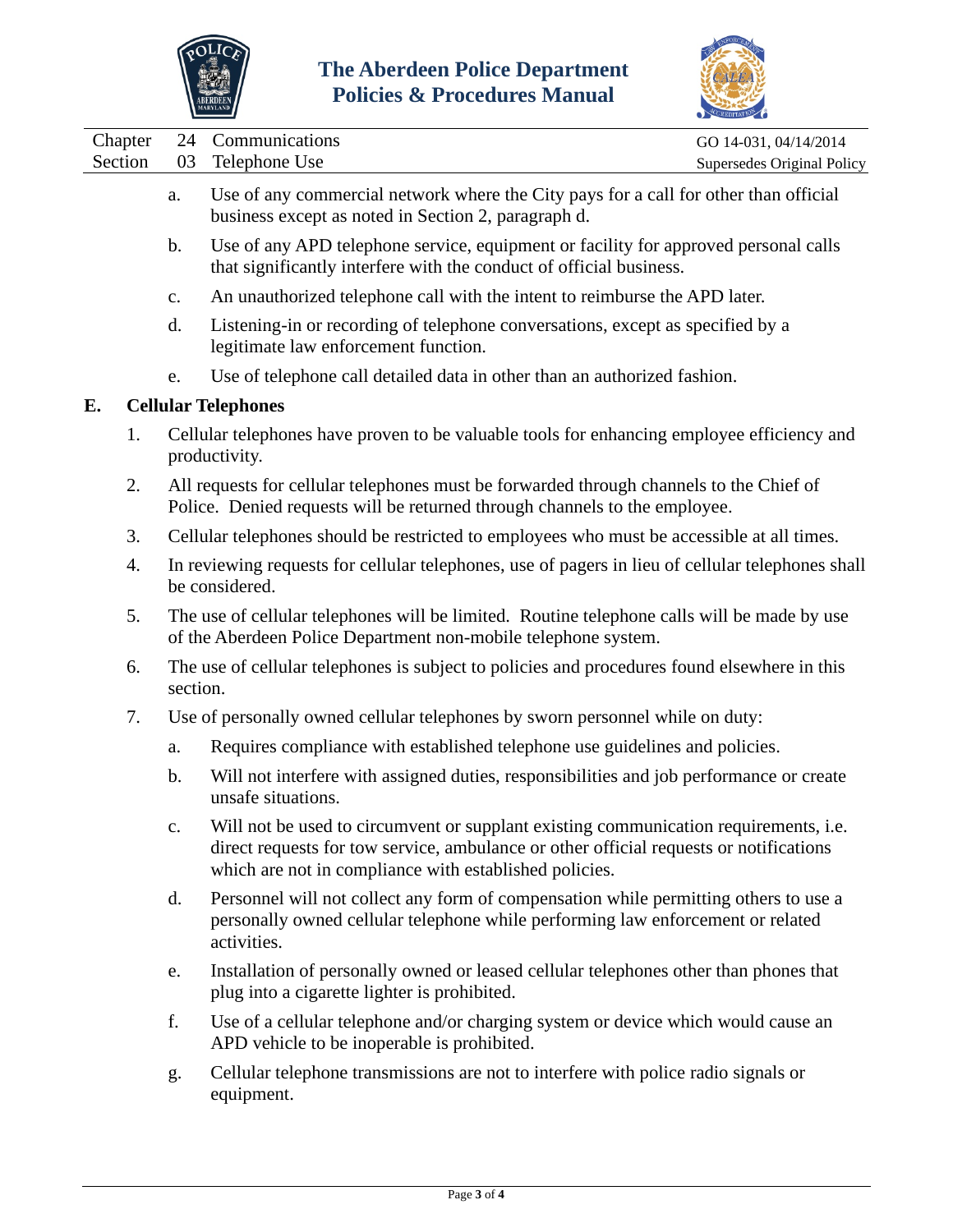



|  | Chapter 24 Communications | GO 14-031, 04/14/2014      |
|--|---------------------------|----------------------------|
|  | Section 03 Telephone Use  | Supersedes Original Policy |
|  |                           |                            |

h. The APD will not be responsible for the replacement or repair of any personally owned cellular or mobile telephone equipment that is lost, damaged, or stolen while in an APD vehicle.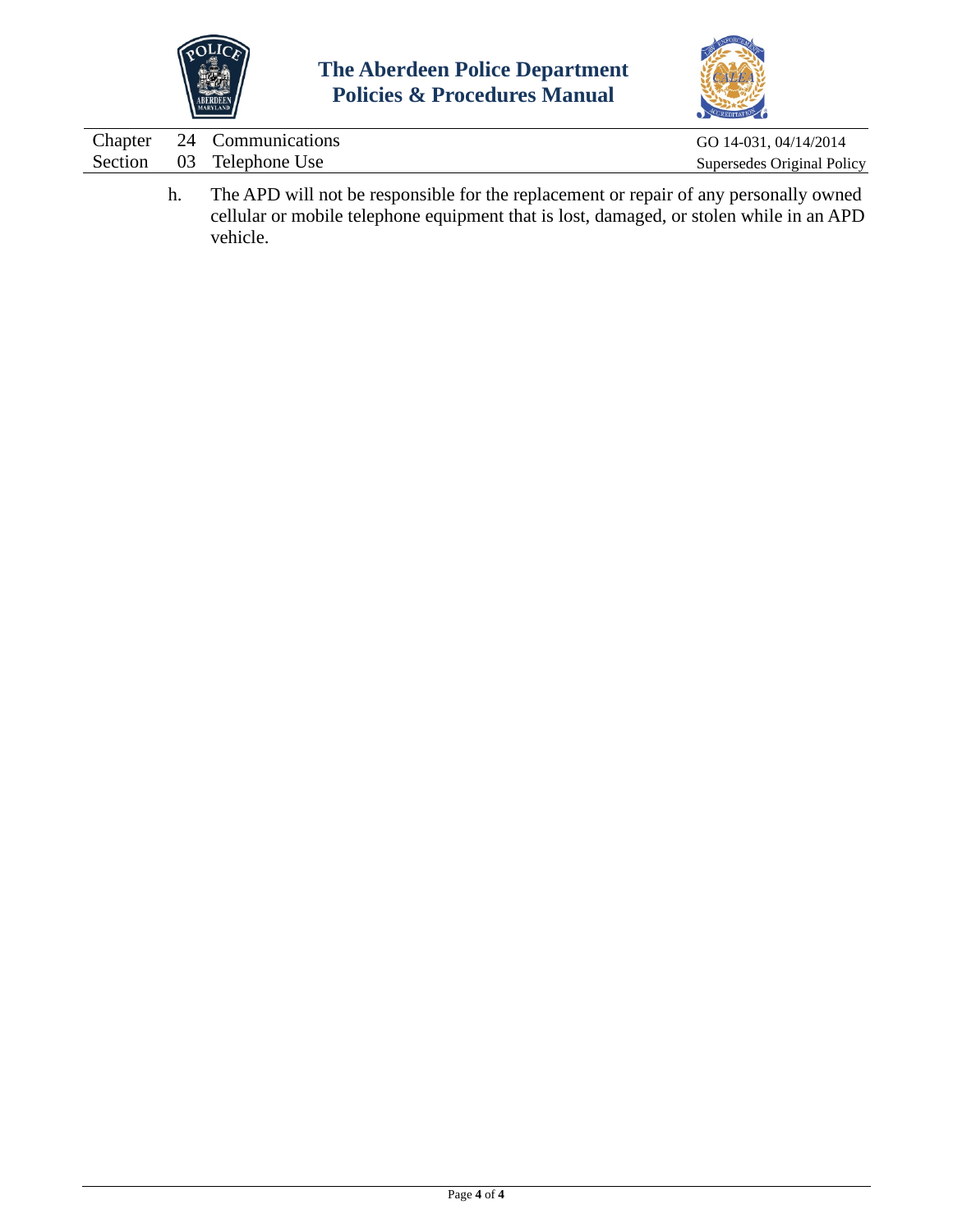



<span id="page-16-0"></span>Chapter 24 Communications GO 15-057, 03/23/2015 Section 04 METERS-NCIC Supersedes GO 15-024

## **A. Policy**

1. This Department shall use METERS (Maryland Electronic Telecommunications Enforcement Resource System) and NCIC (National Crime Information Center) computer networks to enter and retrieve information about crimes and criminals.

## **B. Security of Criminal History Information** (82.1.7)

- 1. Information contained in METERS/NCIC is confidential criminal justice information. (82.1.7)
- 2. Authorized users of METERS/NCIC shall have completed a required course of instruction before accessing any information from METERS/NCIC, and shall recertify at in-service training every two years. (33.7.2)
- 3. Only authorized uses shall have password access to METERS/NCIC.
- 4. Authorized users shall have a legitimate law enforcement need to access those files.

## **C. Prohibited Use**

- 1. Personnel are prohibited from releasing any criminal history information outside of the Criminal Justice System. (82.1.7)
- 2. Any user, who obtains and misuses information from METERS/NCIC, whether accidentally or intentionally, will be subject to criminal and/or administrative penalties.
- 3. Discipline will be evaluated and determined on a case by case basis.

## **D. Terminal Agency Coordinator (TAC)**

- 1. The Administrative Division Lieutenant is designated as the Aberdeen Police Department Terminal Agency Coordinator (TAC).
- 2. The TAC will ensure the Department meets all mandates and guidelines as established by METERS/NCIC. The responsibilities include:
	- a. Ensuring that monthly validations are performed.
	- b. Maintaining quality control.
	- c. Ensuring that PCO's and appropriate sworn personnel are METERS/NCIC certified to use the system. (82.1.7)
	- d. Distributing the METERS/NCIC/NLETS Newsletter.
	- e. Assist State and NCIC auditors during Department audits.
	- f. Serving as METERS/NCIC Coordinator for the Department.

#### **E. Message Numbering**

- 1. The following is a list of file classifications and numbers which will be utilized for the various incidents:
	- FILE 1 Stolen Vehicle Motorcycles
	- FILE 2 Requests for MVA Information Tags, Licenses, VIN, etc.
	- FILE 3 Fatal and Department Vehicle Accidents and Unusual Occurrences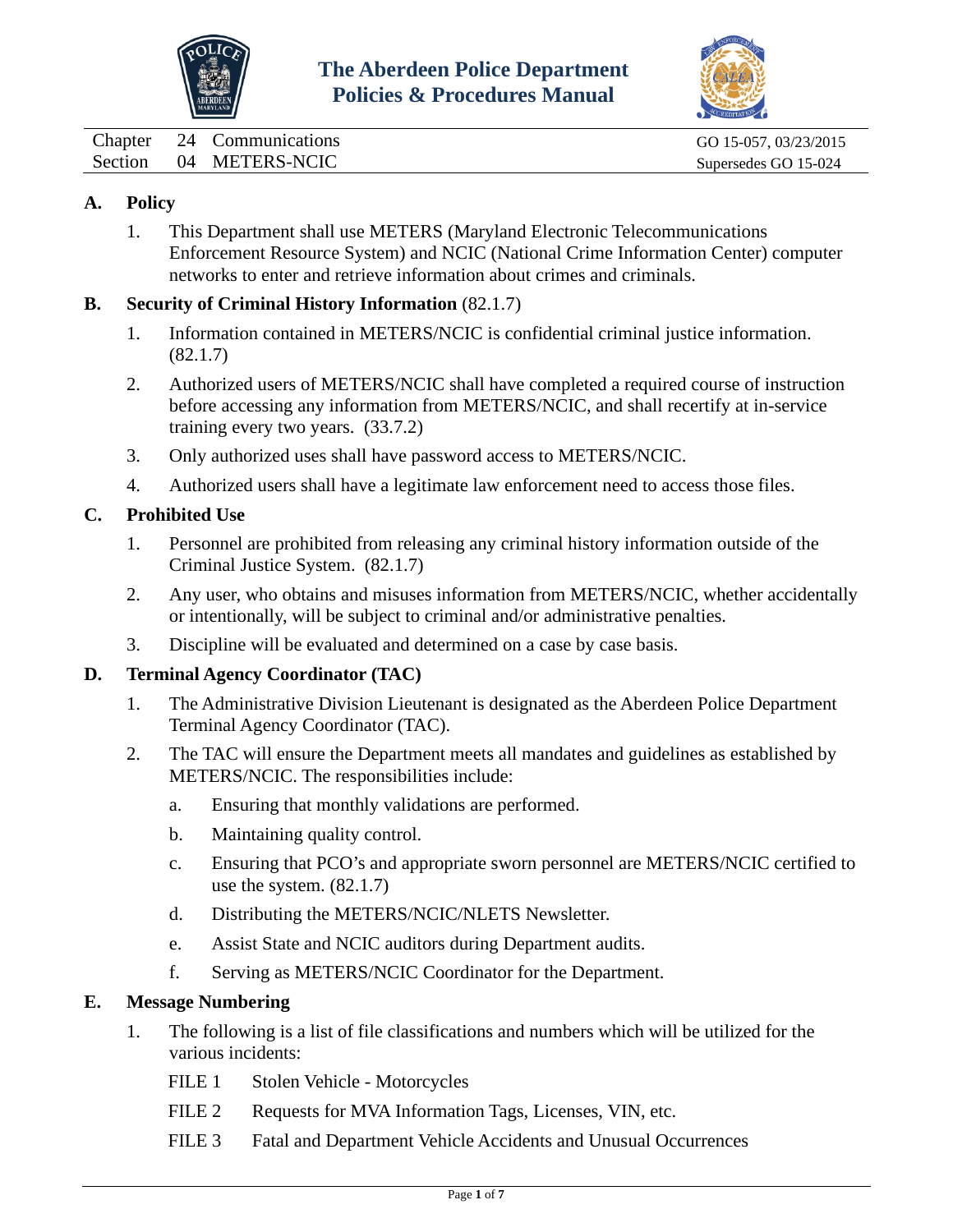



Chapter 24 Communications GO 15-057, 03/23/2015

|    | FILE <sub>4</sub>  | Hit and Run Accidents - Property Damage and Personal Injury              |
|----|--------------------|--------------------------------------------------------------------------|
|    | FILE 5             | <b>Wanted Persons</b>                                                    |
|    | FILE 6             | Missing Persons and Runaways                                             |
|    | FILE 7             | Burglary - Breaking and Entering and Larceny                             |
|    | FILE 8             | Bank Robbery - All Types                                                 |
|    | FILE <sub>9</sub>  | <b>Lost Property</b>                                                     |
|    | FILE 10            | <b>Stolen Property</b>                                                   |
|    | FILE 11            | <b>Assault - Including Rape</b>                                          |
|    | FILE <sub>12</sub> | Homicide (includes motor vehicle fatalities)                             |
|    | FILE 13            | Police Information - Persons in Custody                                  |
|    | FILE 14            | Administrative                                                           |
|    | FILE 15            | Record Requests - Gun Registration Checks - Crime Alerts - Property Held |
|    | FILE 25            | Miscellaneous - e.g. Attempt to Locate, etc.                             |
|    | FILE 26            | Weather and Highway Reports - Traffic Reports                            |
| F. |                    | <b>METERS/NCIC Message Filing</b>                                        |
|    |                    |                                                                          |

- 1. The following instructions will be strictly observed by all employees of the Aberdeen Police Department. No deviation will be permitted except as may be specifically authorized.
	- a. Messages Sent: One copy of all messages sent will be filed in this file. They should be filed behind the appropriate divider with the latest message always filed to the front of the file.
	- b. Retention: Messages that originated from the department shall be retained until they are canceled or have served their purpose.
		- 1) Directed messages to a terminal, whereby some action is required immediately or at some future time, shall remain in the file until canceled or action has been taken.
		- 2) APB messages not originated by this Department are to remain in file for at least fifteen days and may be retained for longer periods, depending on the content.
- 2. Copies of messages for other designated personnel should have one copy of all messages for their review.
	- a. Criminal Investigators should have one copy of messages which might require some action by them.
	- b. A copy of a message that originated from the Department should be placed in the applicable case file.
- 3. Obtaining Copies of Lost Messages Requests for lost messages will be directed to the Maryland State Police Tele-Communications Division giving as much information as possible concerning the message, such as, message number, file number, date it was sent, and any other particulars.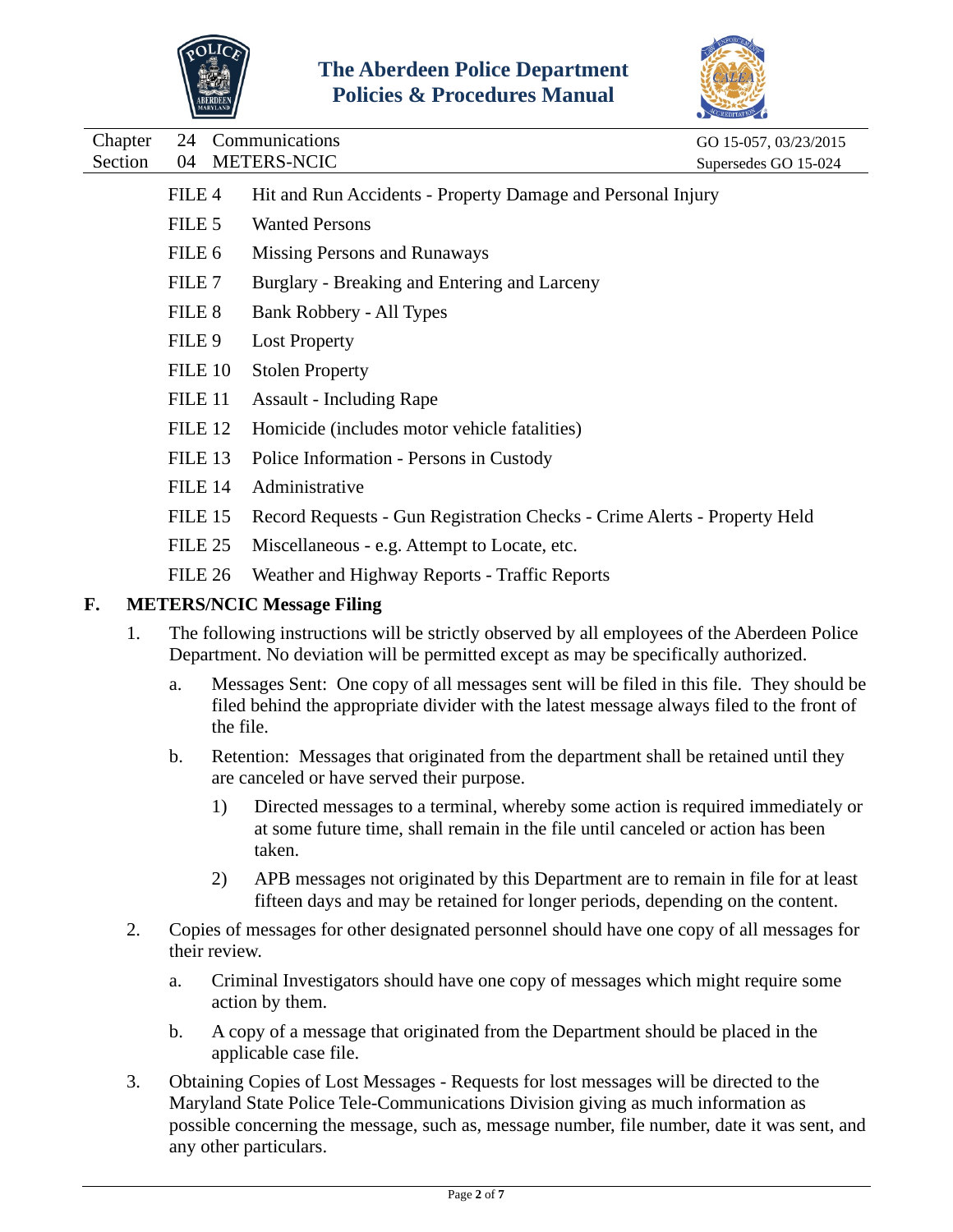



Chapter 24 Communications GO 15-057, 03/23/2015 Section 04 METERS-NCIC Supersedes GO 15-024

## **G. METERS/NCIC Computer Check-Off Sheets**

- 1. Prior to making entries into METERS/NCIC, PCO's will obtain a copy of the full police report. This report is required in order to make complete and accurate entries into METERS/NCIC.
- 2. Using the investigative report, PCO's will complete an appropriate APD Form 59 thru 62 (A through I) METERS/NCIC Computer Check-Off, depending on the type of entry.
	- a. All available information in the report or other sources (MVA, METERS, CCH/CCJ, WINTEL5000, Etc.) will be entered on the appropriate APD form.
	- b. A copy of all documents used to make the entry will be attached to the form.
- 3. The National Crime Information Center (NCIC) Missing Person File, Data Collection Entry Guide will be completed for all missing persons to be entered into NCIC.
	- a. Copies of the guide are on file in the Communications Office.
- 4. The copy of the METERS/NCIC entry, with METERS/NCIC entry conformation number, will be attached to the appropriate APD Form 59 thru 62.
	- a. After making the entry, the PCO will perform a 10-29 to verify the entry.
	- b. A copy of the 10-29 will also be attached to the form.
- 5. The form will be submitted to the shift supervisor.
	- a. The supervisor will review the APD Form 59 thru 62 for completeness and accuracy, using the attached report and other source documents.
	- b. The supervisor will sign the form in the Quality Control Check block.

## **H. Clearing or Canceling Entries**

- 1. When a METERS/NCIC entry is cleared or canceled, the clearing PCO will remove the APD Form 59 thru 62 from the file. The reason, date, and authorized by blocks will be completed.
- 2. The removing PCO will enter the date, PCO ID#, and reason in the WINTEL5000 Incident File USER DEFINED tab. A 10-29 will be initiated to verify the removal.
	- a. The 10-29 verification will be attached to the APD Form 59 thru 62.
- 3. The APD Form 59 thru 62 and all supporting documents will be forwarded to Administrative Services for filing.

## **I. METERS/NCIC VALIDATIONS:**

- 1. Maintaining the Integrity of NCIC Records
	- a. The Aberdeen Police Department is responsible for the accuracy, timeliness, and completeness of all records it enters into METERS/NCIC.
	- b. To ensure that records meet these requirements, records are periodically validated and audited by METERS/NCIC representatives.
		- 1) All records must be checked for accuracy.
	- c. All entries and cancellations must be timely.
		- 1) Timely entry is as soon as possible after the report is taken.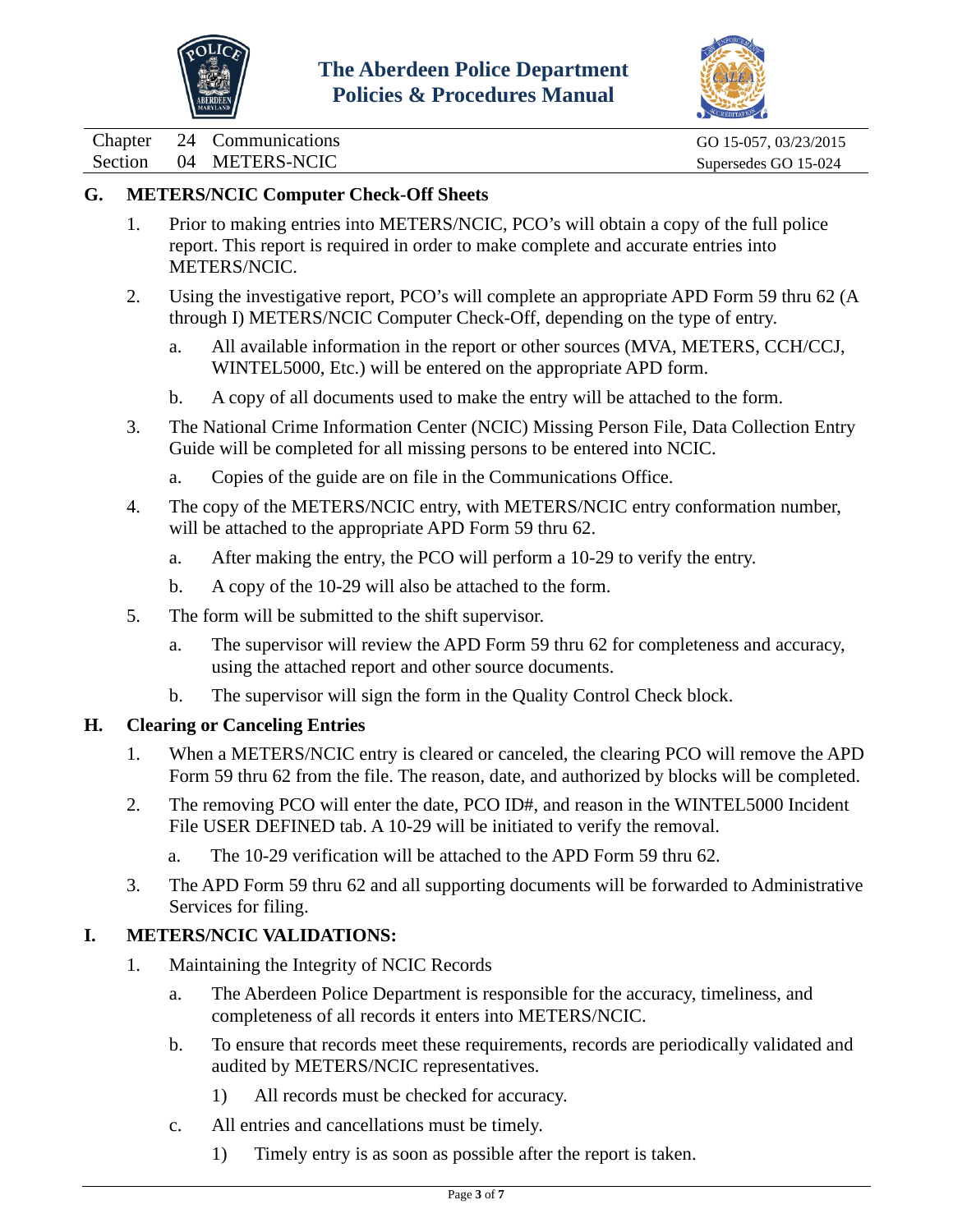



|         |                           | $\sim$ $\sim$ $\sim$ $\sim$ $\sim$ $\sim$ $\sim$ |
|---------|---------------------------|--------------------------------------------------|
|         | Chapter 24 Communications | GO 15-057, 03/23/2015                            |
| Section | 04 METERS-NCIC            | Supersedes GO 15-024                             |
|         |                           |                                                  |

- 2) Timely removal is upon confirmation that the person or property is no longer being sought.
- d. All records must be complete.
	- 1) Complete means that all known information is entered into the data fields.
- 2. METERS/NCIC will send a validation printout to the Terminal Agency Coordinator. The printout will contain a list of all entries to be validated.
- 3. The Validation Report will be completed for each item on the validation printout. This verifies that the entries are current.
- 4. If errors are found during the validation process, corrections will be immediately initiated. All actions taken will be documented on the validation form.
	- a. If entries are cleared or canceled, the reasons will be documented.
- 5. Any new information obtained during the validation process will be forwarded to the assigned investigating officer.
	- a. This includes any information on the status of wanted/missing persons, stolen property, or additional information obtained from a victim.
- 6. When validating a warrant, the appropriate court will be contacted to ensure that the warrant is still valid. If the warrant has been re-called, the METERS/NCIC entry will be canceled..
- 7. The validation form will be attached to the APD Form 59 thru 62 in the Communications Office.
	- a. If the validation results in the person or property being cleared or canceled, the validation form and the APD Form 59 thru 62 file will be forwarded to Administrative Services.
- 8. A copy of each printout item will be attached to the Validation Certification.

## **J. Messages Modified**

- 1. Certain METERS Messages currently being sent will be modified to contain the information as noted.
- 2. Criminal Records Checks
	- a. Purpose
	- b. List information in alphabetical order by name, race, sex, and DOB
- 3. Stolen Property
	- a. Stolen property METERS Messages will not be sent unless the property is of an unusual nature or possesses some unusual characteristic by which it may be easily identified.
		- 1) It should be noted that stolen property messages would be in addition to and would not supplant the requirements for entry of stolen property data into METERS.
	- b. When utilized, these messages should give the following information:
		- 1) APB if applicable.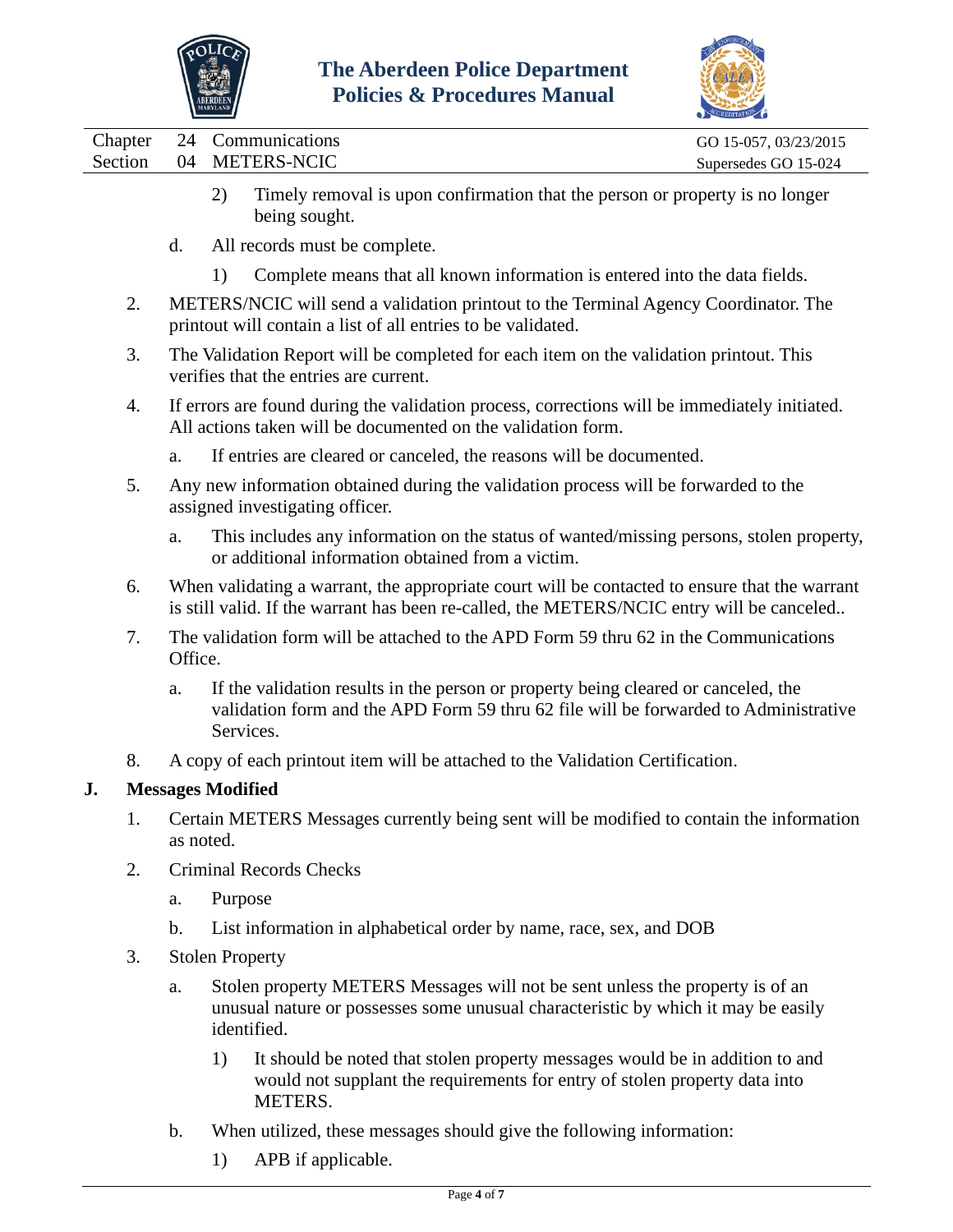



Chapter 24 Communications GO 15-057, 03/23/2015 Section 04 METERS-NCIC Supersedes GO 15-024 2) Location item stolen from. 3) Owned by. 4) Name and address. 5) Date and time. 6) Articles. 7) Total value (if known). 8) Wanted for investigation (if known). 9) Warrant (yes/no), will extradite (yes/no). 4. Wanted Persons a. Wanted person METERS Messages should not be sent unless positive identification is possible. 1) It should be noted that wanted person messages would be in addition to and would not supplant the requirements for entry of wanted person data into METERS. b. When utilized, these messages should give the following information: 1) Crime. 2) Time and location. 3) Name of person and full description (if known) include vehicles used and any other descriptive data that might assist the apprehending officer. 4) Indicate if armed or dangerous. 5) Warrant (yes/no), will extradite (yes/no). 5. Missing Persons a. Missing persons METERS Messages should not be sent unless there is a definite address to be checked, or if unusual circumstances indicate that special efforts should be made to locate such person in a specific area. 1) It should be noted that missing person messages would be in addition to and would not supplant the requirements for entry of missing person data into METERS. b. When utilized, these messages should give the following information: 1) Name of person and full description and address. 2) Date and time missing. 3) Any known addresses where subject may visit.

- 6. Unusual Occurrence METERS Messages
	- a. Unusual occurrence messages will be sent when there is an apparent need to inform other departments or when it involves an obvious news value event.
	- b. They should include, but not be limited to incidents such as: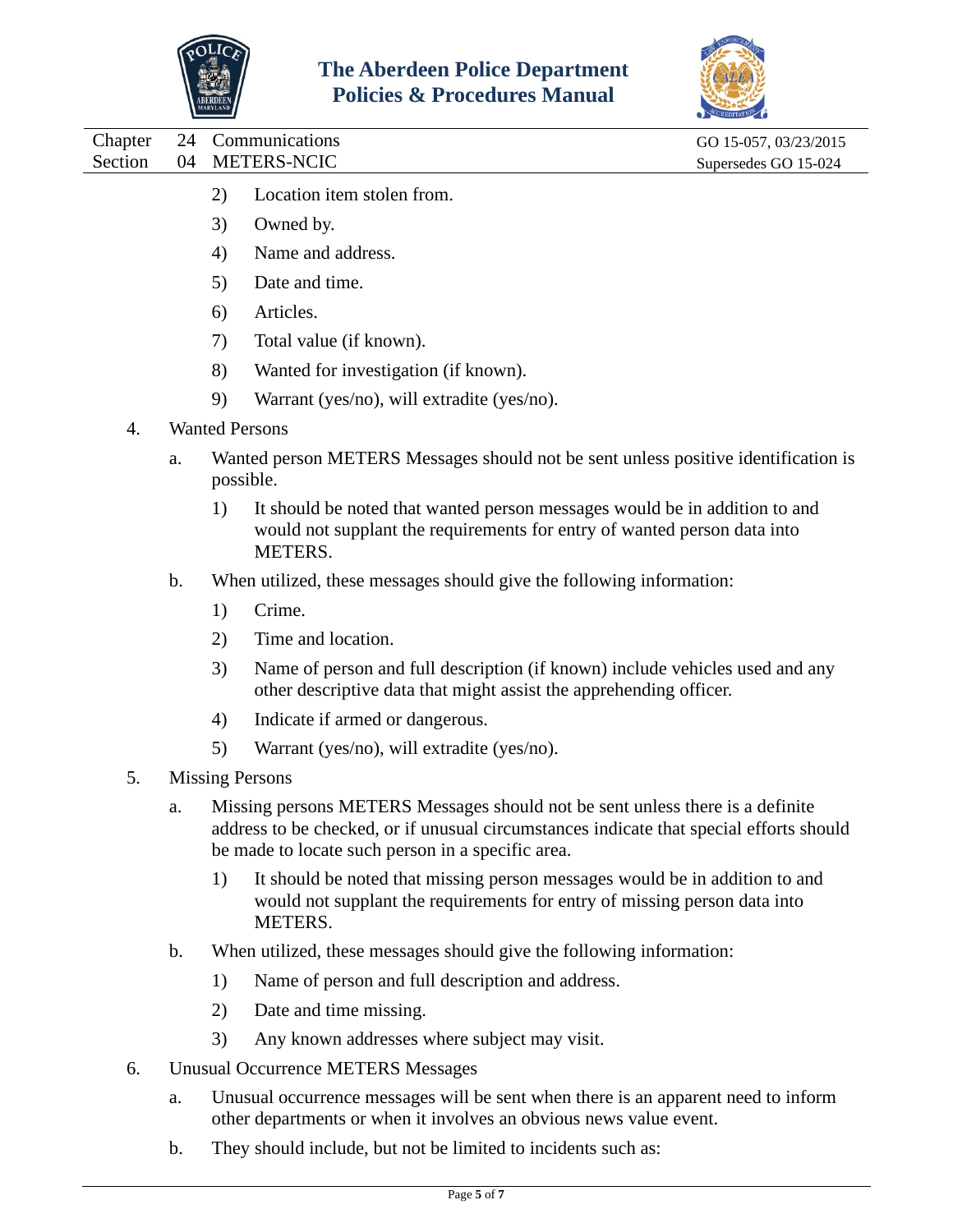



Chapter 24 Communications GO 15-057, 03/23/2015 Section 04 METERS-NCIC Supersedes GO 15-024

- 1) Major Crime
	- a) Homicide, rape, aggravated assault, serious cases of assault on a police officer, kidnapping, deaths or suicide of prominent individuals, large drug raids
- 2) Unusual Incidents
	- a) Correctional facilities disorders, riots, strikes, bombings, explosions, aircraft accidents, serious train derailments, large fires, extended pursuits, cave-ins, electrocutions, serious traffic tie-ups
- 3) Weather Related
	- a) Hurricanes, tornadoes, floods, road washouts, snow storms.
- c. The following information will be furnished when sending unusual occurrence METERS Messages.
	- 1) Title of incident.
	- 2) Date and time.
	- 3) Location.
	- 4) Name, race, DOB, address of victim(s) or accused.
	- 5) Resume.
	- 6) Investigating officer.
- d. METERS Messages advising of persons being arrested for major crimes or unusual type offenses should contain the following information:
	- 1) Accused name, age, address, and employment.
	- 2) Charges.
	- 3) Location where being held.
	- 4) The identity of the investigating and arresting department and if appropriate, the length of the investigation.
	- 5) Circumstances surrounding the arrest including the time and place of arrest, resistance, pursuit, possession and use of weapons, and a brief description of property seized at the time of arrest.

## **K. METERS Fatal Accident Map**

- 1. The METERS Fatal Accident Map was developed to insure uniformity in the gathering and reporting of fatal motor vehicle collision data to the Central Accident Records Division.
	- a. The METERS Fatal Accident Map will be used when there are no more than two vehicles involved and no more than three persons killed/seriously injured.
	- b. In circumstances where fatalities or the number of vehicles exceed the capabilities of the map or a follow-up message is needed, a METERS message must be prepared in free from using the respective captions in the same order as they appear in the fatal map.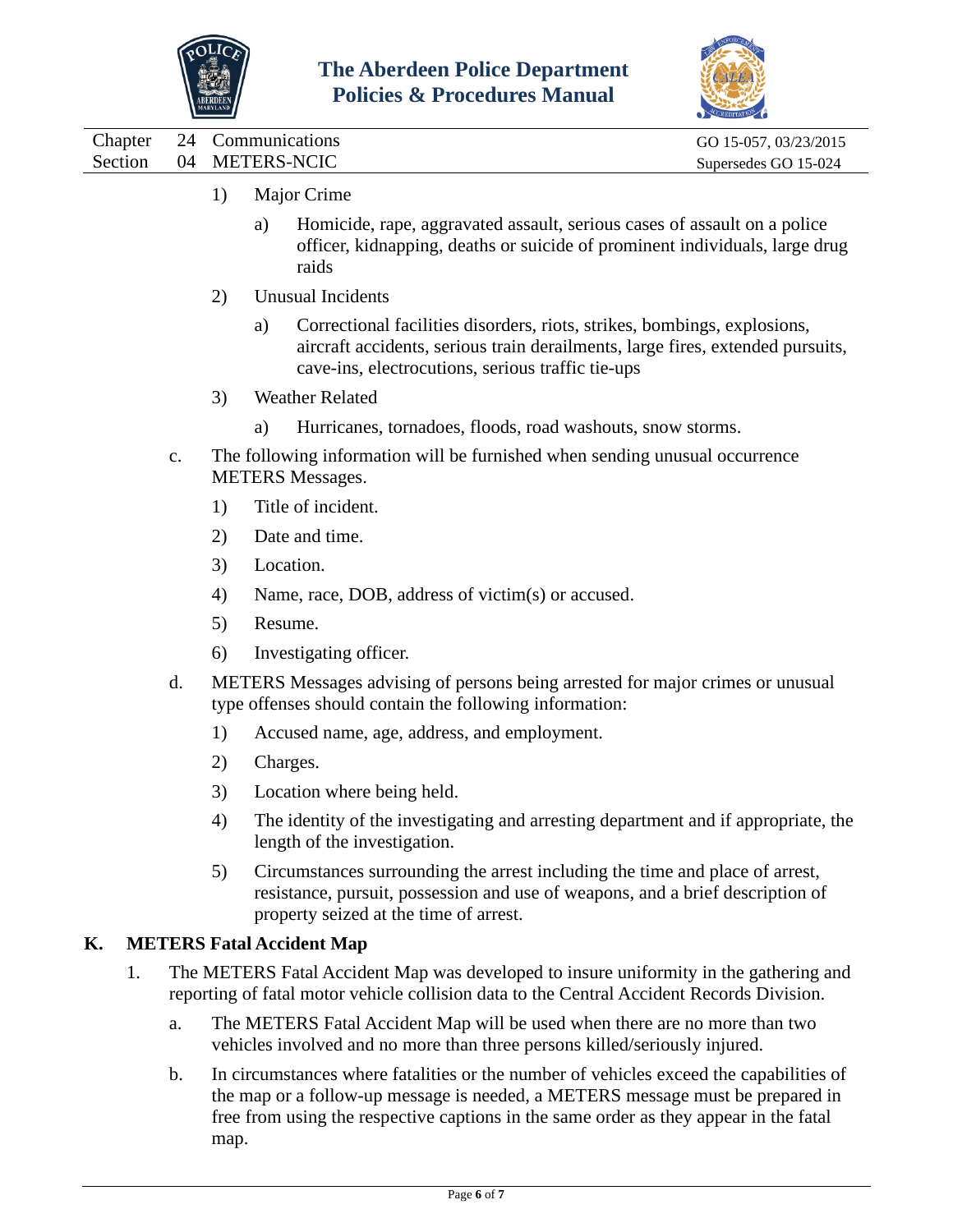



Chapter 24 Communications GO 15-057, 03/23/2015 Section 04 METERS-NCIC Supersedes GO 15-024

- 1) The group code "FAOO" can be used.
- 2. Instructions for completing the METERS Fatal Accident Map are provided in the METERS manual at each installation.
	- a. The form will be completed by the investigating officer and submitted to the patrol supervisor for review and approval.
	- b. Upon approval, the form will be given to the Police Communications Officer to transmit as a METERS message.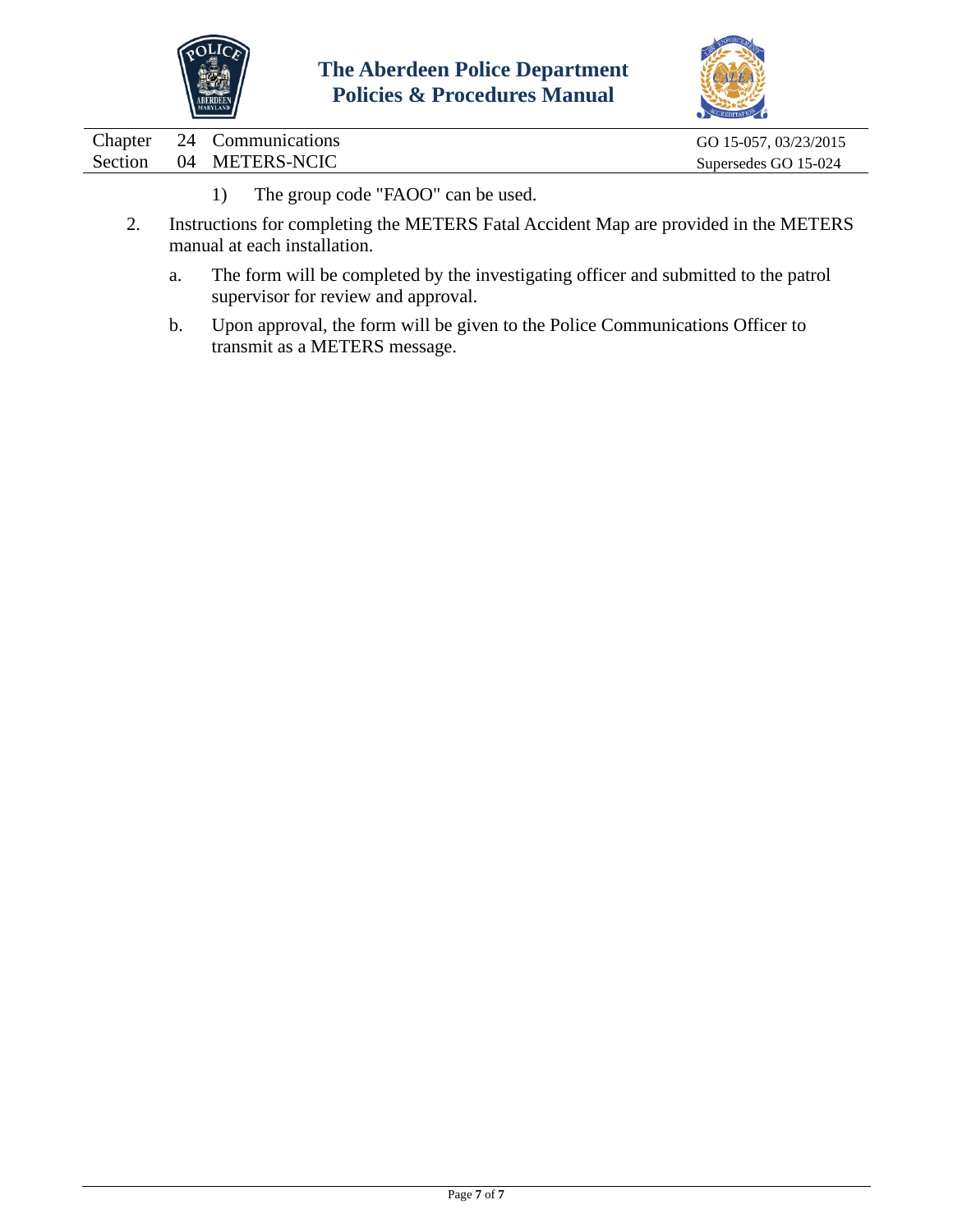



<span id="page-23-0"></span>Chapter 24 Communications GO 19-051, 09/20/2019

Section 05 Calls for Service Supersedes GO 18-002

## **A. Policy**

- 1. Police Communications Officers (PCO's) shall:
	- a. Receive incoming calls;
	- b. Screen and prioritize the calls;
	- c. Try to judge the characteristics of the caller; and
	- d. Dispatch officers according to procedures.

## **B. Definitions**

- 1. Emergency Call: (41.2.1b)
	- a. In-progress or has just occurred;
	- b. Time may be a critical factor; and
	- c. Priority 1 and 2.
- 2. Non-Emergency (Non-Priority) Call: (41.2.1a)
	- a. Not in-progress or has not just occurred;
	- b. Time may not be a critical factor; and
	- c. Priority 3 or greater.

## **C. Receiving Calls for Service**

- 1. The PCO shall try to determine whether an emergency (Priority 1 or 2) or a non-emergency (non-priority) response is required.
- 2. The PCO shall obtain the following information while judging the characteristics of the caller: (81.2.6a)
	- a. Suspects:
		- 1) Number of persons involved;
		- 2) Number of suspects involved;
		- 3) Male or female;
		- 4) Race;
		- 5) Height;
		- 6) Build;
		- 7) Clothing, head covering;
		- 8) Facial hair; and
		- 9) Any other information the victim remembers.
	- b. Weapons:
		- 1) Whether a weapon was used;
		- 2) The type of weapon; and
		- 3) Size and color.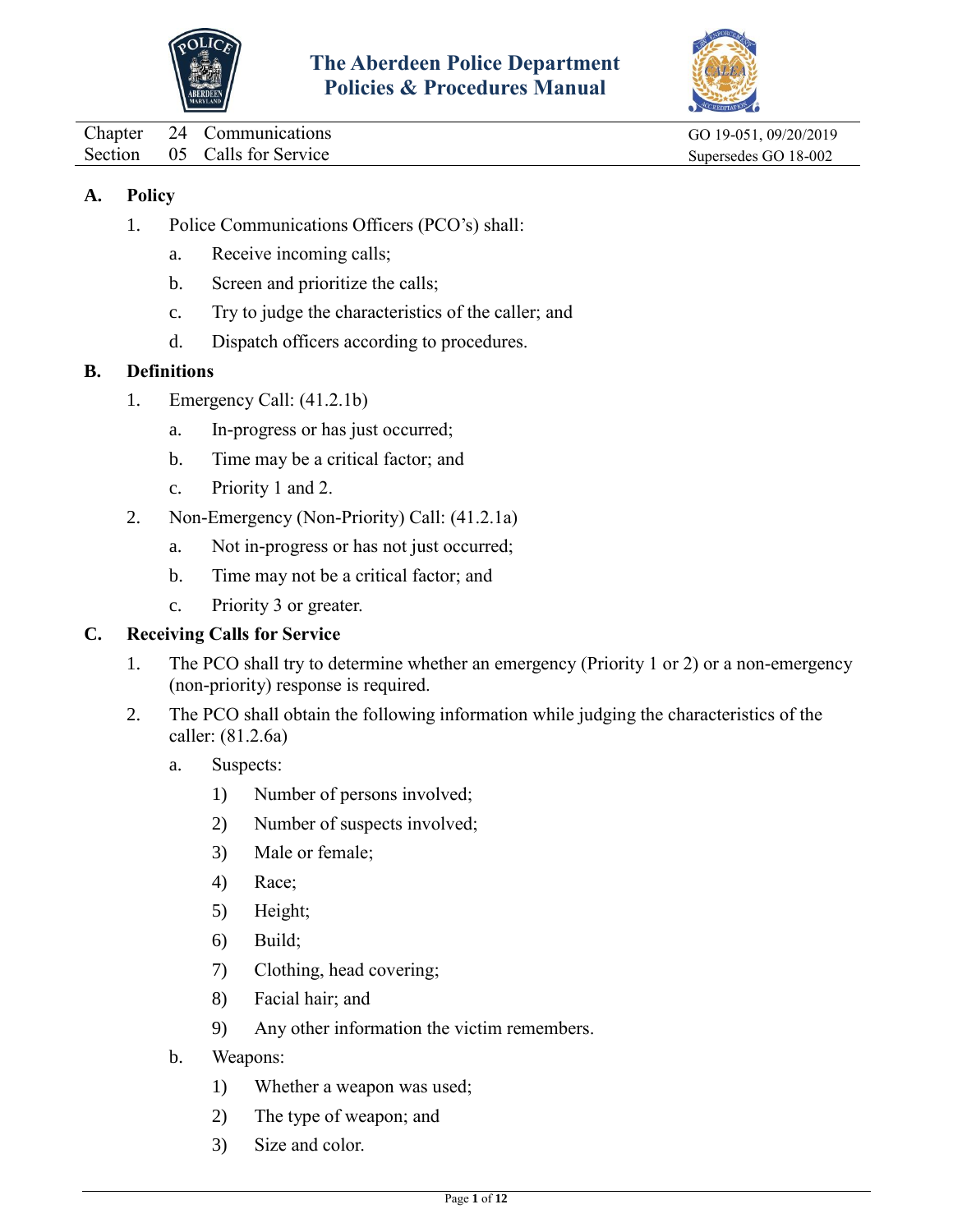



|             | Chapter 24 Communications                                  | GO 19-051, 09/20/2019 |
|-------------|------------------------------------------------------------|-----------------------|
|             | Section 05 Calls for Service                               | Supersedes GO 18-002  |
| $C_{\star}$ | Vehicle <sup>.</sup><br>Type, Make, Model;<br>$\mathbf{L}$ |                       |

- 2) Color;
- 3) Body style (2-door, 4-door, hatchback, station wagon, van, truck, etc.);
- 4) New or older model;
- 5) State of license plate (MD, DE, VA, etc.);
- 6) License plate number; and
- **7)** Damage, dents or markings.

#### **D. Dispatch of Two or More Officers** (81.2.4e)

- 1. A PCO shall dispatch two officers to these types of calls, unless otherwise directed by the Patrol Supervisor:
	- a. Any in-progress crime; b. Alarm calls; i. Trespassing; j. Cross burnings;
	- c. Fights or riots; k. Robberies;
	- d. Intoxicated persons; l. Disorderly subjects;
	- e. "Man down" calls; m. CDS use/distribution calls;
	- f. Sound of shots; n. Suspicious person/vehicle/act;
	- g. Homicide; o. Mental subject;
	- h. Spousal abuse; p. Accidents with injuries/ fatalities;
- q. Loud party/music;
- r. Assault and battery;
- s. Wanted person(s);
- t. Sexual offenses;
- u. Cardiac arrests;
- v. Dwelling/structure fires; and
- w. Hold-ups.
- 2. PCOs may dispatch two officers to any other call where the circumstances may appear to need the presence of a second officer.

## **E. Supervisor Needed at the Scene** (81.2.4f)

- 1. Officers shall direct the PCO to dispatch a patrol supervisor to the scene when a supervisor is needed to assume command.
- 2. Circumstances that require the presence of a supervisor to assume command may include but will not be limited to:
	- a. Officer's requesting the supervisor be called to the scene;
	- b. Complainant's or victim's requesting the supervisor be present;
	- c. Serious bodily injury incidents or threats; and
	- d. Certain life-threatening incidents or situations.

## **F. Procedures for Selected Calls**

- 1. For Motor Vehicle Accidents the PCO shall obtain the following information:
	- a. Exact location of the accident;
	- b. Any possible injuries (if any, contact the EOC); and,
	- c. The number of vehicles involved and descriptions.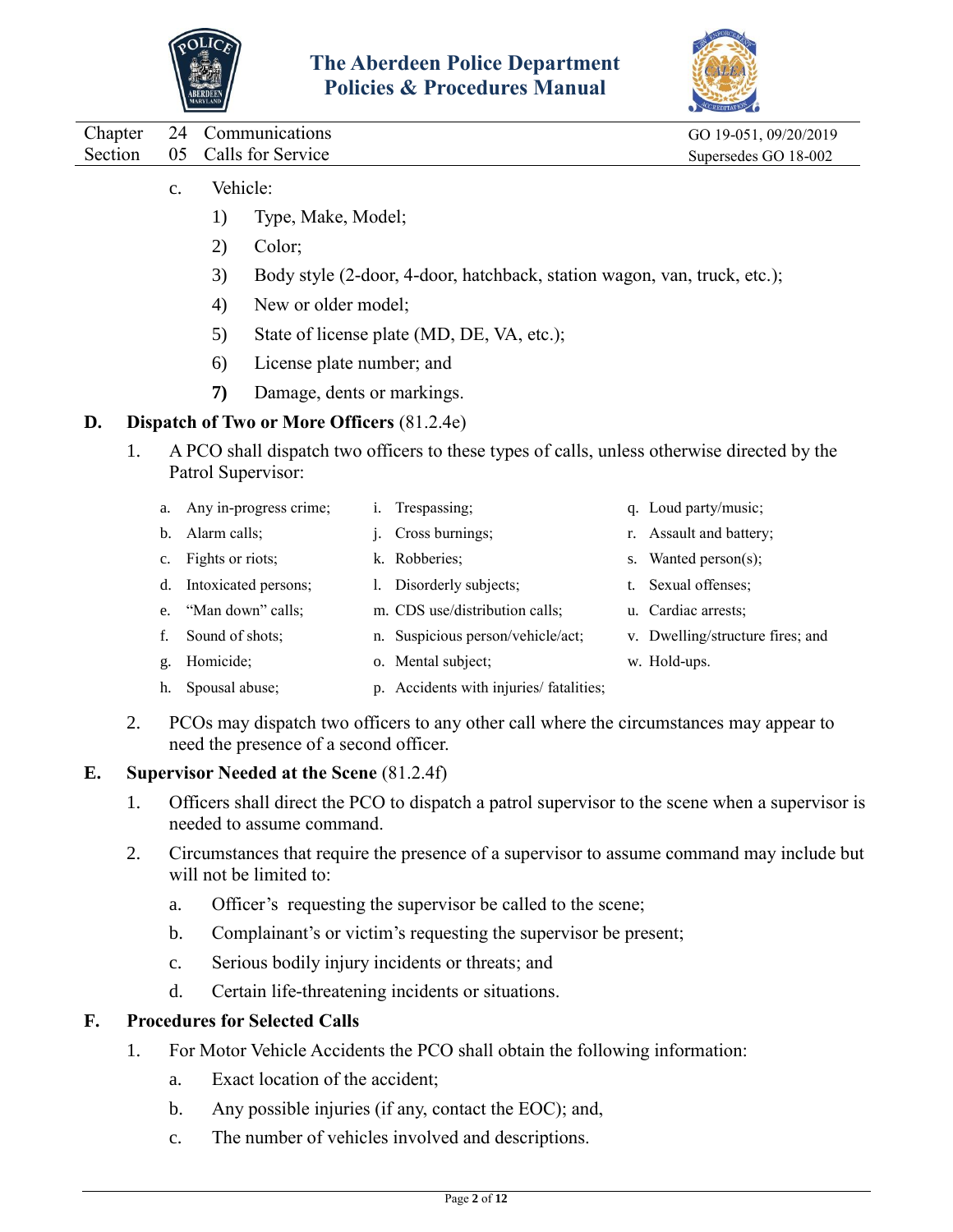



Chapter 24 Communications GO 19-051, 09/20/2019

Section 05 Calls for Service Supersedes GO 18-002

- 2. For a Hit and Run the PCO shall:
	- a. Obtain a description and direction of travel of the striking vehicle; and
	- b. Advise the victim not to move the struck vehicle.
- 3. For Alarms the PCO shall:
	- a. Obtain location of the Alarm:
		- 1) Name;
		- 2) Address; and
		- 3) Phone number.
	- b. Obtain type of alarm:
		- 1) Hold-up;
		- 2) Exterior;
		- 3) Interior; and
		- 4) Other type of alarm.
	- c. Obtain alarm company information and enter into appropriate CAD entry:
		- 1) Name;
		- 2) Phone number; and
		- 3) Reporting person.
	- d. Ask caller to check all alarms.
	- e. Ask caller if an alarm is accidentally set off.
	- f. Advise responding officers about the type of alarm.
	- g. The first officer on the scene shall decide whether to place the radio channel on a Stop Transmission status.
		- 1) If officer places the radio channel on Stop Transmission status, PCOs should not check the officers' welfare;
		- 2) Officers shall notify Communications if they need additional assistance.
	- h. The patrol supervisor shall decide whether officers will respond non-emergency call.
- 4. For Breaking and Entering/Burglary, in progress, the PCO shall: (81.2.4e)
	- a. Dispatch two officers;
	- b. Keep the complainant on the telephone;
	- c. If the complainant is in the building, tell the complainant to stay in that location;
	- d. Continue talking to the complainant and act as a calming influence; and
	- e. Obtain as much information as possible about:
		- 1) The suspect;
		- 2) The driver and/or vehicle; and
		- 3) The direction of travel.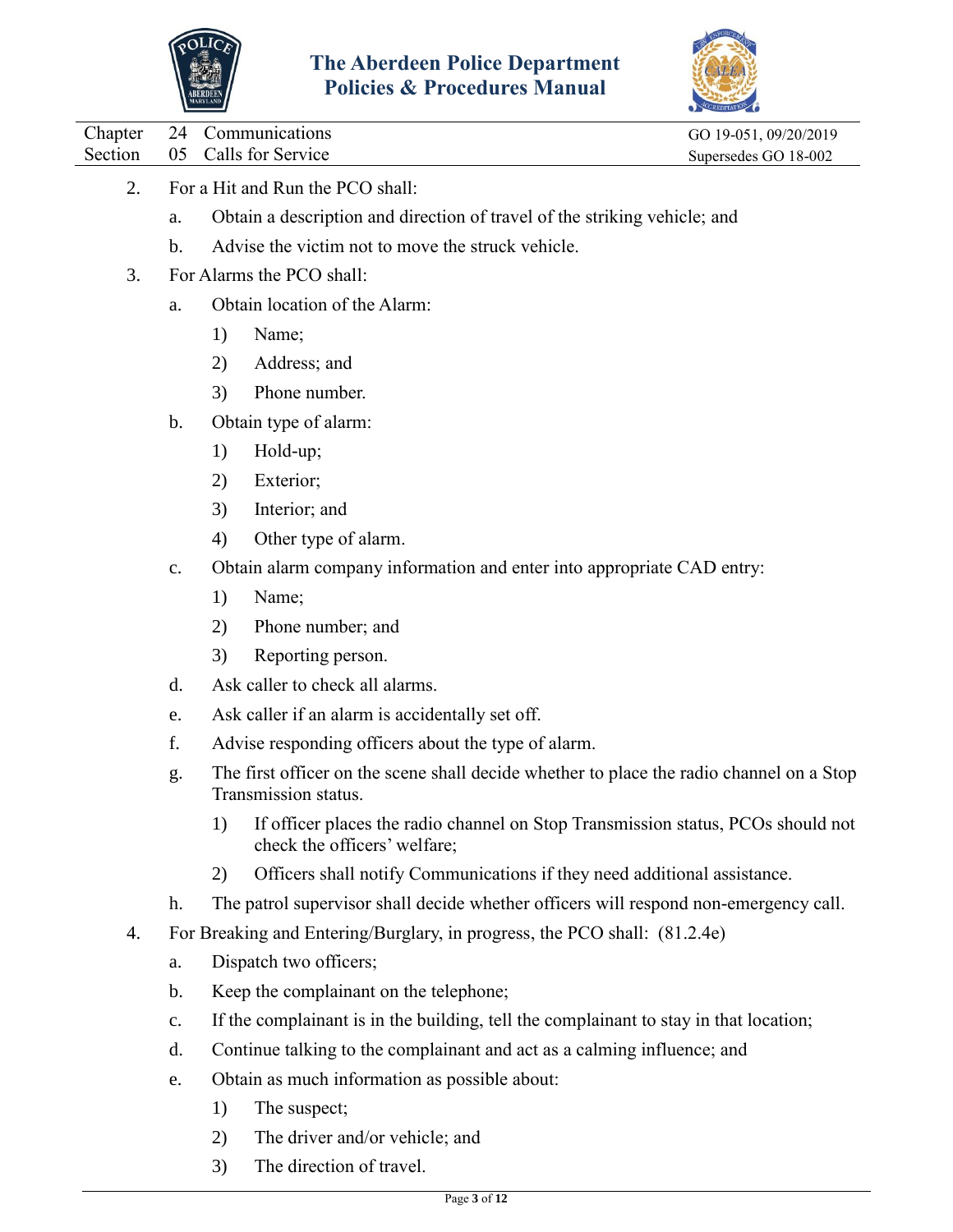



| Chapter | 24                                                                             | Communications                                                                              | GO 19-051, 09/20/2019 |  |  |
|---------|--------------------------------------------------------------------------------|---------------------------------------------------------------------------------------------|-----------------------|--|--|
| Section | 05                                                                             | Calls for Service                                                                           | Supersedes GO 18-002  |  |  |
| 5.      | For Breaking and Entering/Burglary (Occurred Earlier) the PCO shall: (81.2.4e) |                                                                                             |                       |  |  |
|         | a.                                                                             | Dispatch two officers;                                                                      |                       |  |  |
|         | b.                                                                             | Ask the caller if they have been inside the location;                                       |                       |  |  |
|         | c.                                                                             | If not inside, advise the caller to remain outside until an officer arrives; and            |                       |  |  |
|         | d.                                                                             | Enter all appropriate stolen property into METERS/NCIC.                                     |                       |  |  |
| 6.      |                                                                                | For CDS (Controlled Dangerous Substances) the PCO shall: (81.2.4e)                          |                       |  |  |
|         | a.                                                                             | Dispatch two officers;                                                                      |                       |  |  |
|         | b.                                                                             | Obtain the kind of drugs are being sold or used; and                                        |                       |  |  |
|         | c.                                                                             | Obtain the number and description of suspects.                                              |                       |  |  |
| 7.      |                                                                                | For Information Only the PCO shall: (43.1.1b)                                               |                       |  |  |
|         | a.                                                                             | Dispatch one officer; and                                                                   |                       |  |  |
|         | b.                                                                             | Record in CAD the words, "Tip Sheet", and any additional information about:                 |                       |  |  |
|         |                                                                                | Prostitution;<br>1)                                                                         |                       |  |  |
|         |                                                                                | Drugs;<br>2)                                                                                |                       |  |  |
|         |                                                                                | Illegal use/sale of alcoholic beverages;<br>3)                                              |                       |  |  |
|         |                                                                                | Pornographic materials; or<br>4)                                                            |                       |  |  |
|         |                                                                                | Organized criminal activities (extortion, fencing, loan sharking, etc.).<br>5)              |                       |  |  |
| 8.      |                                                                                | For Cross Burning the PCO shall:                                                            |                       |  |  |
|         | a.                                                                             | Dispatch two officers; and                                                                  |                       |  |  |
|         | $\mathbf b$ .                                                                  | Notify the on-duty supervisor and Fire Department. (81.2.4e)                                |                       |  |  |
| 9.      |                                                                                | For Domestics the PCO shall: (81.2.4e)                                                      |                       |  |  |
|         | a.                                                                             | Dispatch two officers;                                                                      |                       |  |  |
|         | $b$ .                                                                          | Obtain the following information:                                                           |                       |  |  |
|         |                                                                                | Whether the participants have been drinking or using drugs;<br>1)                           |                       |  |  |
|         |                                                                                | Whether weapons are involved or located in the residence, and locations;<br>2)              |                       |  |  |
|         |                                                                                | What the problem is; and<br>3)                                                              |                       |  |  |
|         |                                                                                | How many people are involved (including names if available).<br>4)                          |                       |  |  |
|         | $\mathbf{c}$ .                                                                 | As time permits, obtain a warrant check on the names;                                       |                       |  |  |
|         | d.                                                                             | Advise responding officers of any outstanding warrants or possible violent behavior;<br>and |                       |  |  |
|         | e.                                                                             | Check officer welfare every 2 minutes.                                                      |                       |  |  |
| 10.     |                                                                                | For High Speed Chase (Pursuits) the PCO shall: (41.2.2f)                                    |                       |  |  |
|         | ${\bf a}.$                                                                     | Obtain the location (with cross-street) and direction of travel;                            |                       |  |  |
|         | $b$ .                                                                          | Notify the patrol supervisor;                                                               |                       |  |  |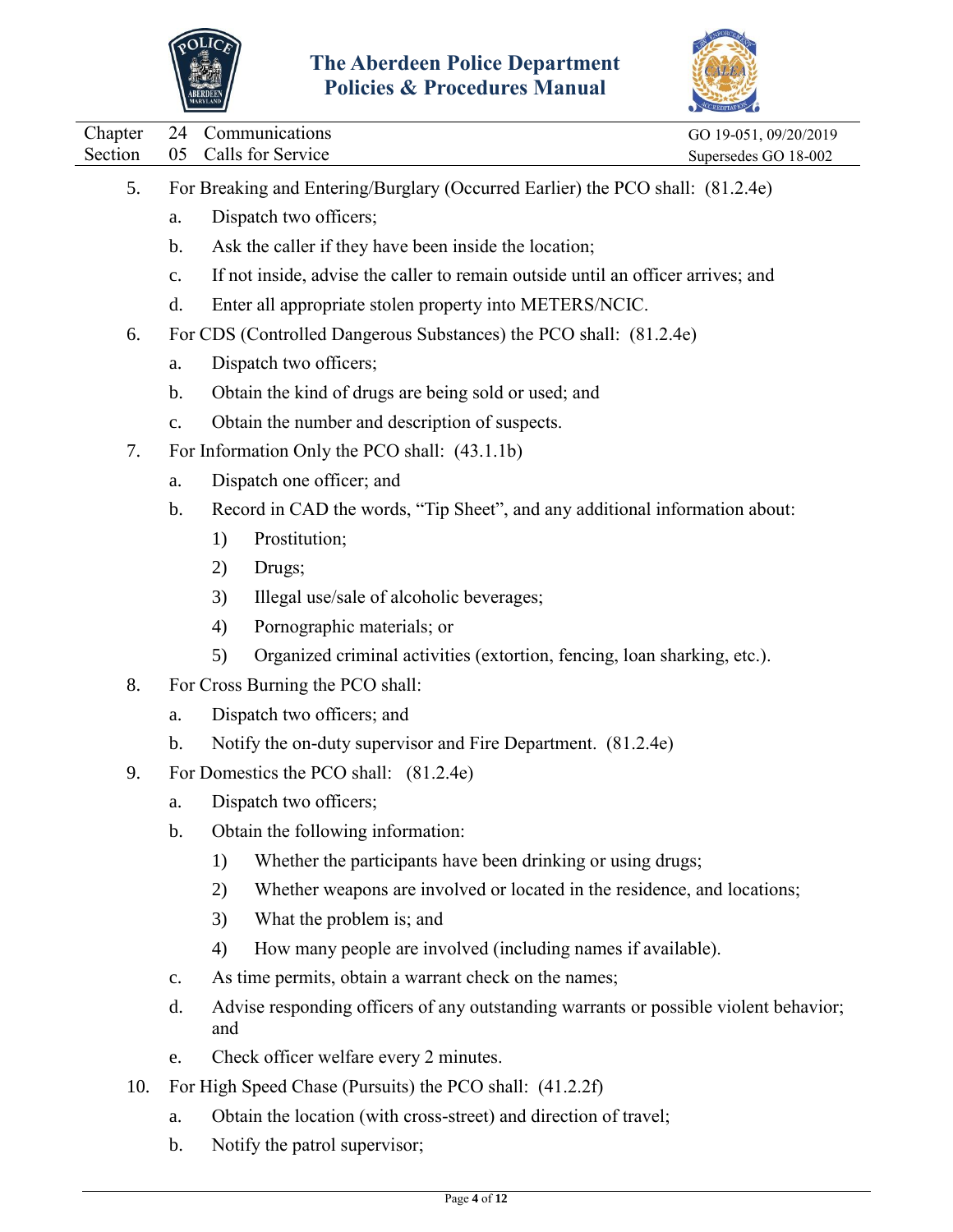



| Chapter | 24             |           |               | Communications                                                                                                                                     | GO 19-051, 09/20/2019 |
|---------|----------------|-----------|---------------|----------------------------------------------------------------------------------------------------------------------------------------------------|-----------------------|
| Section | 05             |           |               | Calls for Service                                                                                                                                  | Supersedes GO 18-002  |
|         | $\mathbf{c}$ . |           |               | Place the channel on Stop Transmission status;                                                                                                     |                       |
|         | d.             |           |               | Notify E.O.C. of the pursuit and the Stop Transmission status;                                                                                     |                       |
|         |                | 1)        |               | Request E.O.C. to place Alert tones on APD Channel 1;                                                                                              |                       |
|         | e.             |           |               | Notify all Aberdeen officers not directly involved with the pursuit to switch to<br>Aberdeen Channel 2 for all non-pursuit related communications; |                       |
|         | f.             | possible, |               | Have the pursuing officer update his or her location every 10 to 30 second; or if not                                                              |                       |
|         |                | 1)        |               | Ask his or her position every 10 to 20 seconds;                                                                                                    |                       |
|         | g.             |           |               | Repeat the location for other responding officers;                                                                                                 |                       |
|         | h.             |           |               | Notify adjoining jurisdictions of any chases coming in their direction:                                                                            |                       |
|         |                | 1)        |               | Relay the directions of the chase and actions to E.O.C. for dissemination to those<br>agencies;                                                    |                       |
|         | i.             |           |               | Hold the jurisdiction on the line, relaying the directions of the chase; and                                                                       |                       |
|         | j.             |           |               | Repeat important broadcasts to other responding officers:                                                                                          |                       |
|         |                | 1)        |               | Direction of Travel;                                                                                                                               |                       |
|         |                | 2)        |               | Vehicle/Suspect descriptions;                                                                                                                      |                       |
|         |                | 3)        |               | Suspect actions; and                                                                                                                               |                       |
|         |                | 4)        |               | Other pertinent information.                                                                                                                       |                       |
| 11.     |                |           |               | For pursuits that Travel Outside Aberdeen PD Jurisdiction:                                                                                         |                       |
|         | a.             |           |               | The PCO shall notify E.O.C., which shall then take over APD Channel 1 and run<br>communications for the pursuit.                                   |                       |
|         |                | 1)        |               | All other agencies assisting shall change to APD Channel 1 for communications.                                                                     |                       |
|         |                | 2)        | 2.            | All Aberdeen officers not involved with the pursuit shall remain on APD Channel                                                                    |                       |
|         |                | 3)        |               | The PCO shall:                                                                                                                                     |                       |
|         |                |           | a)            | Monitor the pursuit communications;                                                                                                                |                       |
|         |                |           | b)            | Run Channel 2; and                                                                                                                                 |                       |
|         |                |           | $\mathbf{c})$ | Make notifications as necessary                                                                                                                    |                       |
|         |                | 4)        |               | Personnel shall resume normal communications only at the conclusion of the<br>pursuit and request of the on-duty supervisor.                       |                       |
| 12.     |                |           |               | For a Hostage/Barricade Situation the PCO shall:                                                                                                   |                       |
|         | a.             |           |               | Notify the patrol supervisor immediately;                                                                                                          |                       |
|         |                | 1)        |               | The supervisor shall assign appropriate officers and persons;                                                                                      |                       |
|         | $\mathbf b$ .  |           |               | Obtain the following information:                                                                                                                  |                       |
|         |                |           |               |                                                                                                                                                    |                       |

- 1) The location of the hostages;
- 2) Whether anyone is injured;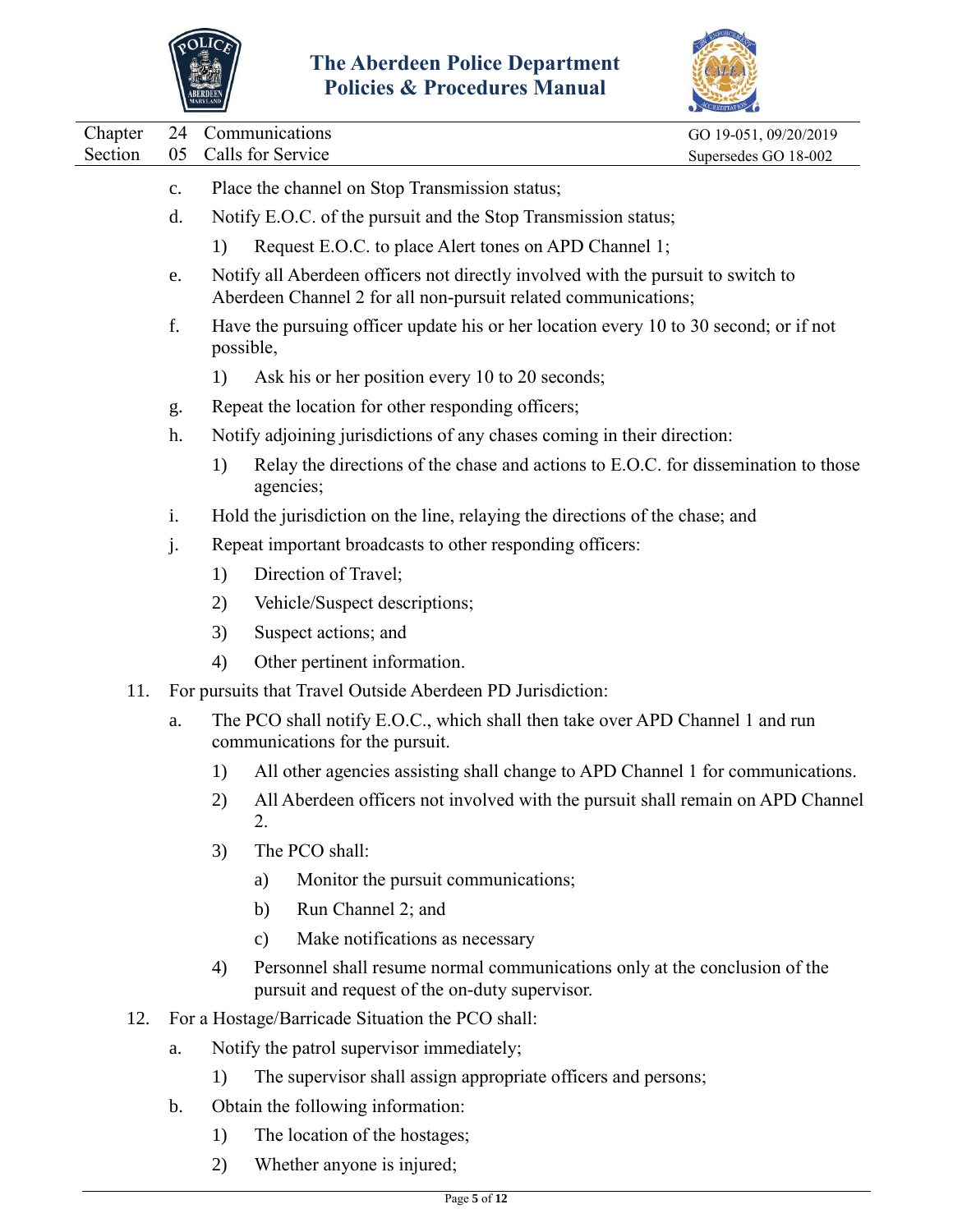



|  | Chapter 24 Communications    | GO 19-051, 09/20/2019 |
|--|------------------------------|-----------------------|
|  | Section 05 Calls for Service | Supersedes GO 18-002  |
|  |                              |                       |

- a) If someone is injured, alert EMS personnel, but do not request EMS deployment until advised by the on-scene supervisor;
- 3) A description of the hostage(s) and suspect(s);
- c. Log all information on the CAD System as accurately as possible;
- d. Give no information to the media; and
- e. Refer all media inquiries to the Public Information Officer (PIO).
- 13. For Impounds the PCO shall:
	- a. Check all property or vehicles with serial numbers through METERS/NCIC.
- 14. For Persons under the Influence of Drugs/Alcohol/Mental the PCO shall: (81.2.4e)
	- a. Dispatch two officers;
	- b. Obtain the following information:
		- 1) Whether the person(s) are violent toward themselves or others; and
		- 2) If known, what type of drugs the person may be taking;
	- c. Check the officer's welfare every 2 minutes.
- 15. For Rapes or Sex Assaults the PCO shall: (81.2.4e)
	- a. Dispatch two officers;
	- b. Try to keep the victim on the phone until the officers arrive on the scene, reassure and calm the victim;
	- c. Obtain the following information:
		- 1) Current location of the victim and suspect;
		- 2) Whether anyone is injured;
		- 3) If injuries, request EMS personnel;
		- 4) The place of occurrence and approximate time of the offense;
		- 5) A description of the suspect, and whether the suspect is armed and, if known, type of weapons; and
		- 6) The last known location of the suspect, and direction of travel;
	- d. Ask the victim not to take a shower or bath or otherwise try to clean the bodily area that was the subject to the offense, not to drink anything, not to touch anything in the area where the offense took place, and not to change clothes; and
	- e. Transmit the lookout to neighboring jurisdictions.
- 16. For a Recovered Stolen Auto the PCO shall: (81.2.4e)
	- a. If the vehicle is occupied, send two officers;
	- b. When a computer "hit" is obtained, advise the officer to "Clear for Warrant information;"
		- 1) Wait until the officer states "go ahead" before informing or giving the specifics of the "hit;"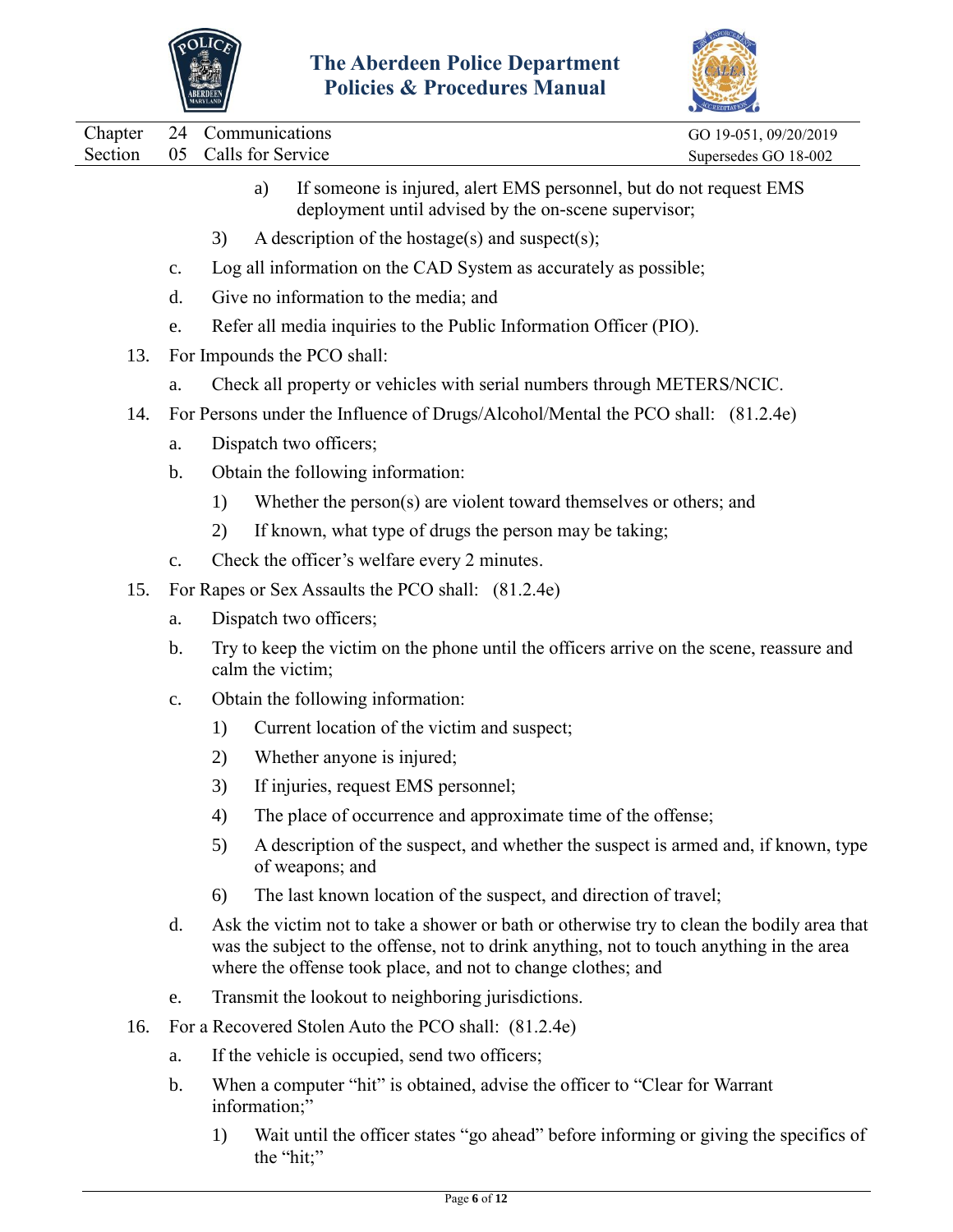



|                    |                |                                                                                                                                         | <b>COREDITATION</b>                           |
|--------------------|----------------|-----------------------------------------------------------------------------------------------------------------------------------------|-----------------------------------------------|
| Chapter<br>Section | 24<br>05       | Communications<br>Calls for Service                                                                                                     | GO 19-051, 09/20/2019<br>Supersedes GO 18-002 |
|                    | c.             | If the vehicle was reported stolen to this Department, remove the vehicle from<br>METERS/NCIC;                                          |                                               |
|                    | $\mathbf{d}$ . | If the vehicle was reported to another jurisdiction, send a "locate and recovery"<br>message;                                           |                                               |
|                    |                | That jurisdiction is responsible for removing the vehicle from METERS/NCIC;<br>1)<br>and                                                |                                               |
|                    |                | The recovering officer shall be responsible for contacting the vehicle owner with<br>2)<br>the recovery and retrieval information.      |                                               |
| 17.                |                | For a Robbery the PCO shall: (81.2.4e)                                                                                                  |                                               |
|                    | a.             | <b>Strong Armed:</b>                                                                                                                    |                                               |
|                    |                | Dispatch two officers;<br>1)                                                                                                            |                                               |
|                    |                | Find out the current location of the victim;<br>2)                                                                                      |                                               |
|                    |                | Get a description of the suspect and direction of travel;<br>3)                                                                         |                                               |
|                    |                | 4)<br>Establish whether the victim is injured;                                                                                          |                                               |
|                    |                | If yes, advise EMS personnel; and<br>a)                                                                                                 |                                               |
|                    |                | Give the lookout to adjoining jurisdictions.<br>5)                                                                                      |                                               |
|                    | $\mathbf b$ .  | Armed Robbery (any type of weapon):                                                                                                     |                                               |
|                    |                | Dispatch two officers;<br>1)                                                                                                            |                                               |
|                    |                | Get the same information as described in a. above; and<br>2)                                                                            |                                               |
|                    |                | 3)<br>Get a description of the weapon.                                                                                                  |                                               |
| 18.                |                | For Shots Fired the PCO shall: (81.2.4e)                                                                                                |                                               |
|                    | a.             | Dispatch two officers;                                                                                                                  |                                               |
|                    | b.             | Obtain the location of the complainant, and relative direction of the shots to that<br>address;                                         |                                               |
|                    | c.             | Ask the caller how many shots were heard and if they were loud, sharp, muffled, etc.;                                                   |                                               |
|                    |                | The first officer to arrive on the scene shall determine whether a Stop<br>1)<br>Transmission is needed and will notify Communications; |                                               |
|                    | $\mathbf{d}$ . | Not automatically place Stop Transmission upon arrival without the request of an<br>officer;                                            |                                               |
|                    | e.             | Place the channel Stop Transmission when the first officer arrives on the scene; and                                                    |                                               |
|                    | f.             | Advise officer of any additional complaints received.                                                                                   |                                               |
| 19.                |                | For Stolen Auto the PCO shall:                                                                                                          |                                               |
|                    | a.             | Find out where the vehicle was parked, the vehicle description (including the tag<br>number), and when it was last observed;            |                                               |
|                    | b.             | Check the impound book to see whether the vehicle was impounded by this<br>Department;                                                  |                                               |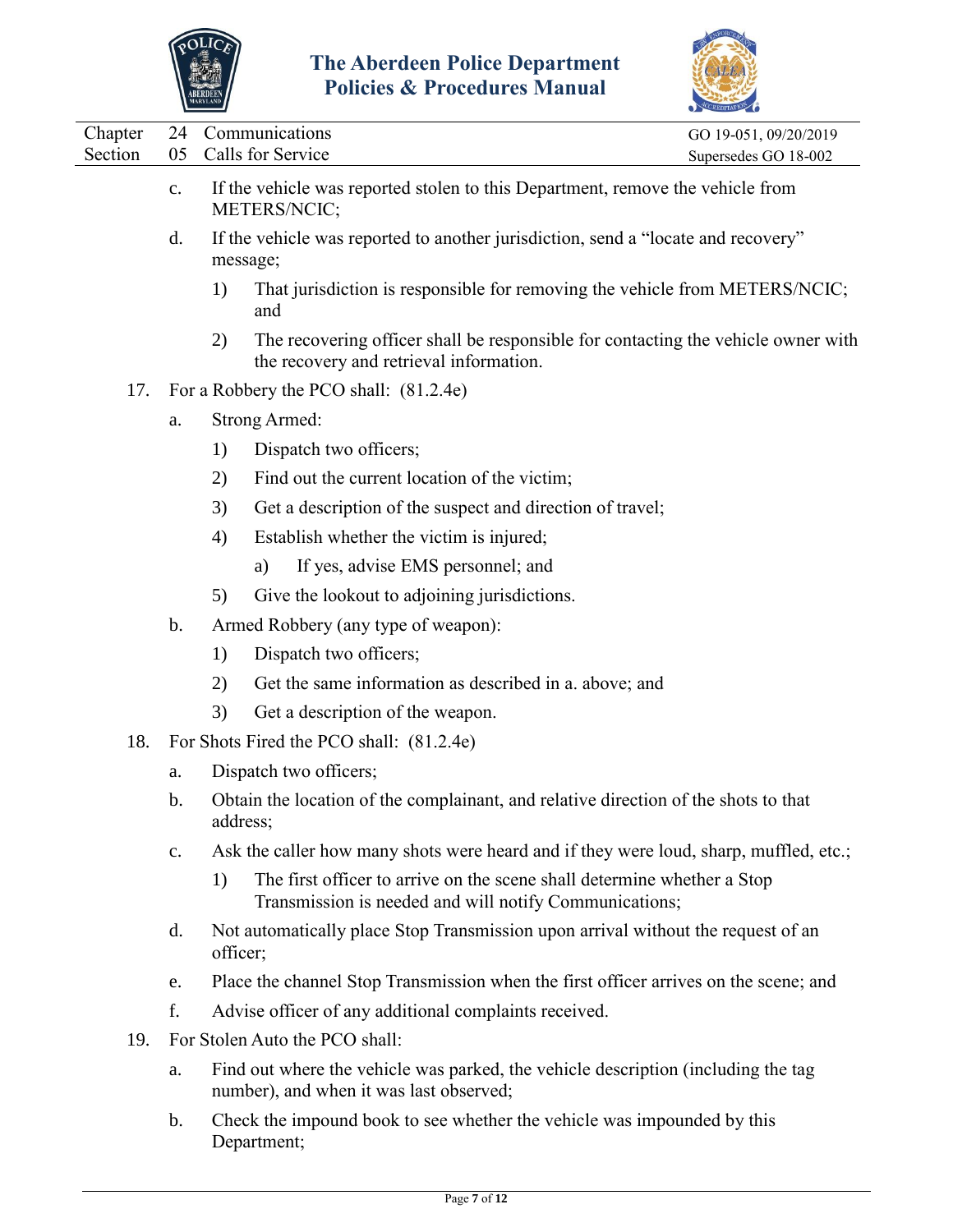



|                    |                | ABERDEEN<br>maryland     | I UNCRS & I TUCCUUTES MIANUAI                                                                                                                                  |                                               |
|--------------------|----------------|--------------------------|----------------------------------------------------------------------------------------------------------------------------------------------------------------|-----------------------------------------------|
| Chapter<br>Section | 24<br>05       |                          | Communications<br>Calls for Service                                                                                                                            | GO 19-051, 09/20/2019<br>Supersedes GO 18-002 |
|                    | $\mathbf{c}$ . |                          | Check the wrecker log through CAD to see whether the vehicle was reported<br>impounded, repossessed, or towed by a private company; and                        |                                               |
|                    | d.             |                          | Enter into METERS/NCIC all reported stolen vehicles during his or her tour of duty<br>upon receiving required documentation from the officers.                 |                                               |
| 20.                |                |                          | For Traffic Stops the PCO shall: (81.2.4e)                                                                                                                     |                                               |
|                    | a.             | Obtain:                  |                                                                                                                                                                |                                               |
|                    |                | 1)                       | Exact location of the traffic stop;                                                                                                                            |                                               |
|                    |                | 2)                       | Tag number and state of the stopped vehicle;                                                                                                                   |                                               |
|                    |                | 3)                       | Type, make, and color of the stopped vehicle; and                                                                                                              |                                               |
|                    |                | 4)                       | Number of occupants in the vehicle;                                                                                                                            |                                               |
|                    | $\mathbf{b}$ . |                          | If more than two occupants, dispatch a second officer.;                                                                                                        |                                               |
|                    | $C_{\bullet}$  |                          | Immediately check to determine whether the vehicle has been reported stolen and<br>obtain registration information;                                            |                                               |
|                    | d.             |                          | If there is a "hit" on the vehicle or occupants, ask officer if his or her radio is secured;<br>(81.2.4e)                                                      |                                               |
|                    |                | 1)                       | Wait for the officer to state "go ahead;"                                                                                                                      |                                               |
|                    |                | 2)                       | Then, transmit the information; and                                                                                                                            |                                               |
|                    |                | 3)                       | If the initial stop was made by a single officer, dispatch backup; and                                                                                         |                                               |
|                    | e.             |                          | Check officer welfare every 2 minutes.                                                                                                                         |                                               |
| 21.                |                |                          | For Notifications (Requests received from another police or government agency asking the<br>Department to make an emergency or other notification) PCOs shall: |                                               |
|                    | a.             |                          | Record these requests as a call for service;                                                                                                                   |                                               |
|                    | $b$ .          |                          | Immediately forward emergency, death or serious injury notifications to the patrol<br>supervisor for assignment and any special instructions; and (81.2.11)    |                                               |
|                    | c.             |                          | Notify the requesting agency of the disposition of its request.                                                                                                |                                               |
| G.                 |                | <b>Stop Transmission</b> |                                                                                                                                                                |                                               |
| 1.                 |                |                          | The first officer who arrives at the scene shall determine:                                                                                                    |                                               |
|                    |                | a.                       | Whether a Stop Transmission is necessary; and                                                                                                                  |                                               |
|                    |                | b.                       | How a Stop Transmission will be broadcast.                                                                                                                     |                                               |
| 2.                 |                |                          | The officer may request backup.                                                                                                                                |                                               |
| 3.                 |                |                          | The officer may wait for backup before broadcasting Stop Transmission.                                                                                         |                                               |
| 4.                 |                |                          | When the officer has broadcasted Stop Transmission:                                                                                                            |                                               |
|                    | a.             |                          | All officers not involved in the incident shall switch radios and operate on channel A-2;                                                                      |                                               |
|                    |                |                          |                                                                                                                                                                |                                               |

- b. The PCO shall notify E.O.C. of the Stop Transmission and alert tones requested on the affected channel; and
- c. The PCO shall monitor both channels A-1 and A-2.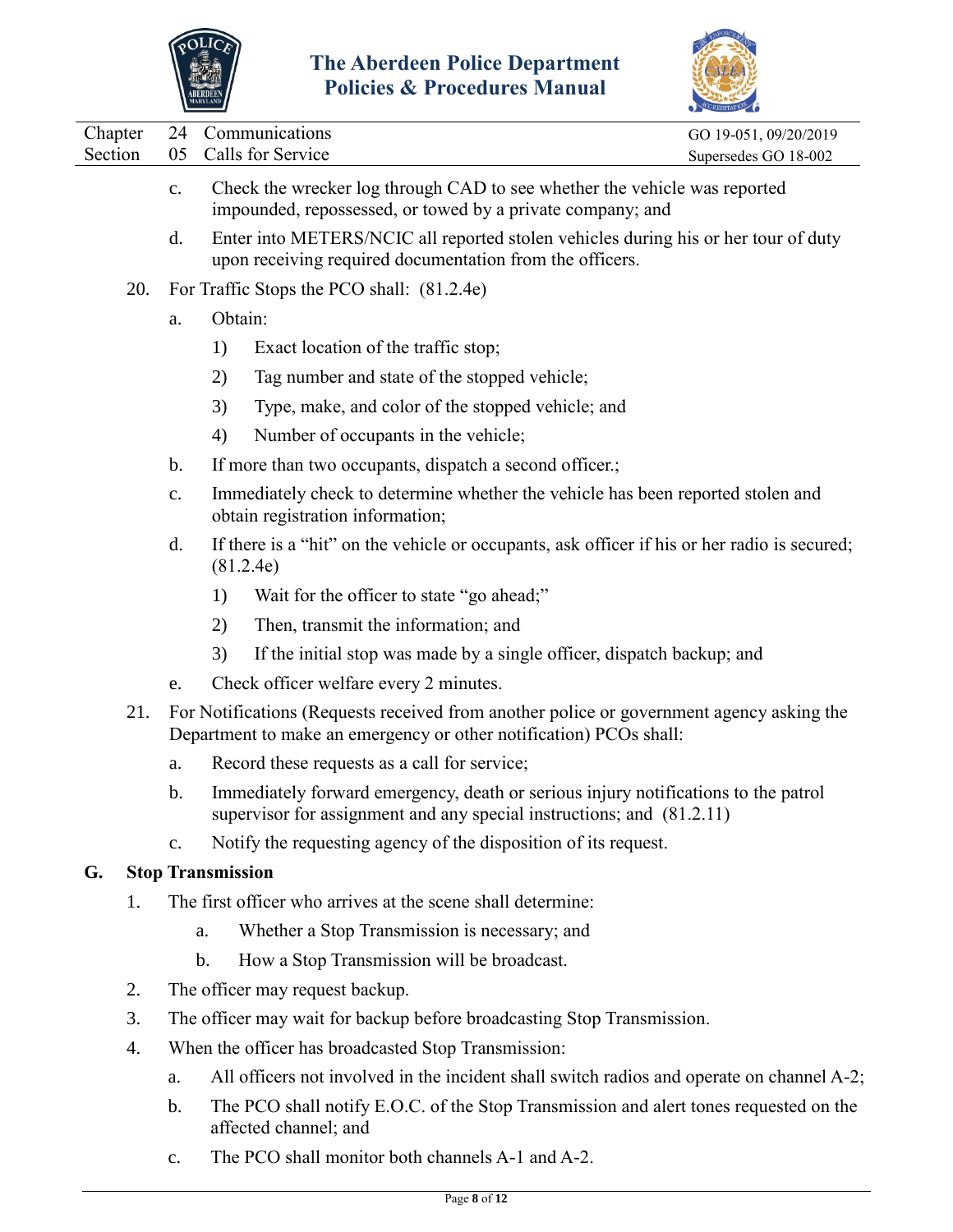



|         |    | MARYLAND                                                                                                        | ACCREDITATION         |
|---------|----|-----------------------------------------------------------------------------------------------------------------|-----------------------|
| Chapter |    | 24 Communications                                                                                               | GO 19-051, 09/20/2019 |
| Section |    | 05 Calls for Service                                                                                            | Supersedes GO 18-002  |
|         | 5. | If further assistance is required, the PCO will receive instructions to notify the officers that<br>are on A-2. |                       |
|         | 6. | The first officer is responsible to direct the PCO to lift the Stop Transmission.                               |                       |
|         | 7. | The PCO shall notify all officers to return to channel A-1 after receiving direction from the<br>first officer. |                       |
| Н.      |    | <b>Patrol Supervisor Responsibilities</b>                                                                       |                       |

1. The patrol supervisor shall make the PCO aware of his or her location at all times, and be immediately accessible.

## **I. Access and Security Provisions** (81.3.1a)

- 1. Access to the Communications Office is limited to the following authorized personnel, except with the permission of the Administrative Supervisor:
	- a. Chief of Police;
	- b. Deputy Chief;
	- c. Commanders;
	- d. PCO and relief PCO or officer;
	- e. Patrol Supervisor;
	- f. Administrative office staff;
	- g. Equipment service technicians; and
	- h. Non-sworn observers authorized by the Chief of Police.
- 2. Authorized personnel shall limit the length and volume of their conversations in the Communications Section.
- 3. PCO will ensure that the METERS terminal screen cannot be observed by persons in the lobby, or by persons in the Communications Office who have no need to know.

## **J. Communications Section Operations**

- 1. All PCOs answering incoming telephone calls shall use the following response:
	- a. "Aberdeen Police. This line is recorded. What is the location of your emergency?"
	- b. All PCOs shall process all calls for service in a prompt and courteous manner.
- 2. The PCO shall maintain an orderly flow of communications on all channels, avoiding unnecessary or lengthy conversations.
	- a. The Administrative Commander shall ensure that PCOs have 24-hour access to:
		- 1) The Patrol Supervisor; (81.2.5a)
		- 2) All employee home telephone numbers; and (81.2.5c)
		- 3) Updated patrol schedules. (81.2.5b)
- 3. The Patrol Supervisor is ultimately responsible for overall shift operations and may overrule the PCO's decision. (81.2.4e)
- 4. The PCO shall perform the following functions, but not limited to: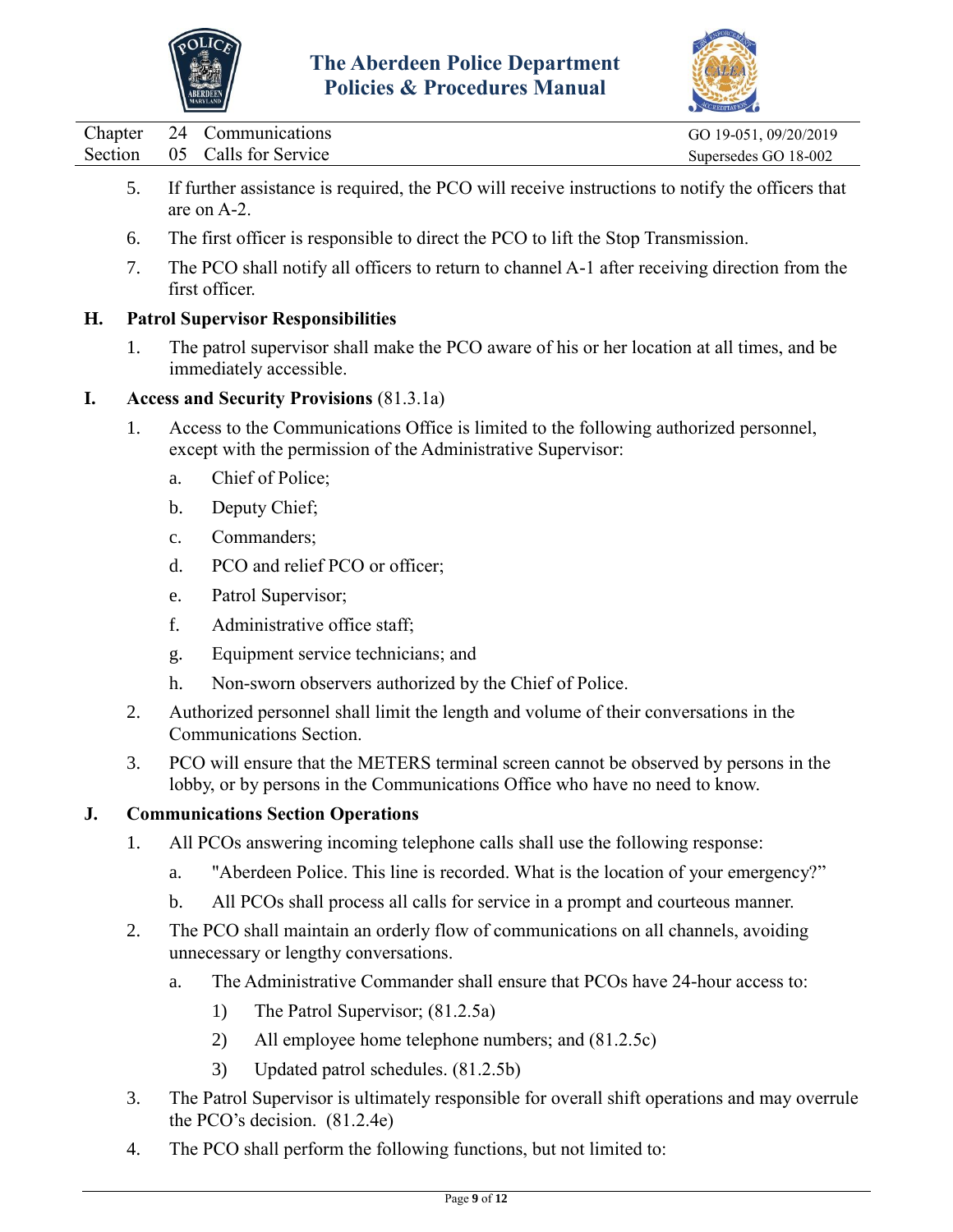



|                    |    |               |                                                                                                                                                                                                                       | $\sim$                                        |
|--------------------|----|---------------|-----------------------------------------------------------------------------------------------------------------------------------------------------------------------------------------------------------------------|-----------------------------------------------|
| Chapter<br>Section |    | 24<br>05      | Communications<br>Calls for Service                                                                                                                                                                                   | GO 19-051, 09/20/2019<br>Supersedes GO 18-002 |
|                    |    | a.            | Operating telecommunications equipment serving as the point of contact between the<br>public and the Police Department;                                                                                               |                                               |
|                    |    |               | This includes the operation of a multi-channel radio communications system and<br>1)<br>the METERS/NCIC data information system;                                                                                      |                                               |
|                    |    | $\mathbf b$ . | Recording the location and status in CAD of all officers (except for undercover<br>officers), whether in service or out of service; (81.2.4b)                                                                         |                                               |
|                    |    | $\mathbf{c}.$ | Using communications equipment to identify patrol officers during communications<br>and at other duty times: (81.2.4c)                                                                                                |                                               |
|                    |    |               | Note officers' verbal identification when they radio in or call in;<br>1)                                                                                                                                             |                                               |
|                    |    |               | Use radio monitor to identify officer and time of officer's call;<br>2)                                                                                                                                               |                                               |
|                    |    |               | 3)<br>Use radio map monitor to locate officer during communications; and                                                                                                                                              |                                               |
|                    |    |               | Use GPS monitor to locate officer on duty;<br>4)                                                                                                                                                                      |                                               |
|                    |    | d.            | Performing "welfare checks" on patrol officers that have not checked in (except for<br>undercover officers);                                                                                                          |                                               |
|                    |    | e.            | Acquiring a thorough knowledge of patrol boundaries, obtaining essential facts quickly<br>and accurately, and making prompt assignments of complaints and requests for service<br>in a courteous and helpful fashion; |                                               |
|                    |    | f.            | Maintaining proper records and required logs;                                                                                                                                                                         |                                               |
|                    |    | g.            | Acting as a calming influence on persons who are emotional and excited who contact<br>the station via telephone or in person;                                                                                         |                                               |
|                    |    | h.            | Providing information to the public, other police departments and City officials, with<br>tact, courtesy and competence;                                                                                              |                                               |
|                    |    | i.            | Handling telephone calls, recording information, determining priority assignments, and<br>relaying information and messages to the proper persons while remaining calm and<br>professional;                           |                                               |
|                    |    | j.            | Assisting citizens in the station lobby;                                                                                                                                                                              |                                               |
|                    |    | k.            | Ensuring that citizens are quickly and accurately transferred to the correct office for<br>assistance;                                                                                                                |                                               |
|                    |    | 1.            | Ensuring that all telephone messages are transferred to appropriate voice-mail or e-<br>mail; and                                                                                                                     |                                               |
|                    |    | m.            | Informing the caller of the Department's response, such as sending an officer or<br>referring the caller's information to another agency. (81.2.6b)                                                                   |                                               |
| Κ.                 |    |               | Dispatching an Emergency Priority 1 or 2 Call                                                                                                                                                                         |                                               |
|                    | 1. |               | The PCO shall call the primary patrol officer and/or back-up officer, and ask the officer to<br>"Copy a (type of call)".                                                                                              |                                               |
|                    | 2. |               | Wait for the officers to respond before providing the address and type of call, and any other                                                                                                                         |                                               |

- 2. Wait for the officers to respond before providing the address and type of call, and any other pertinent information about the incident.
	- a. Example: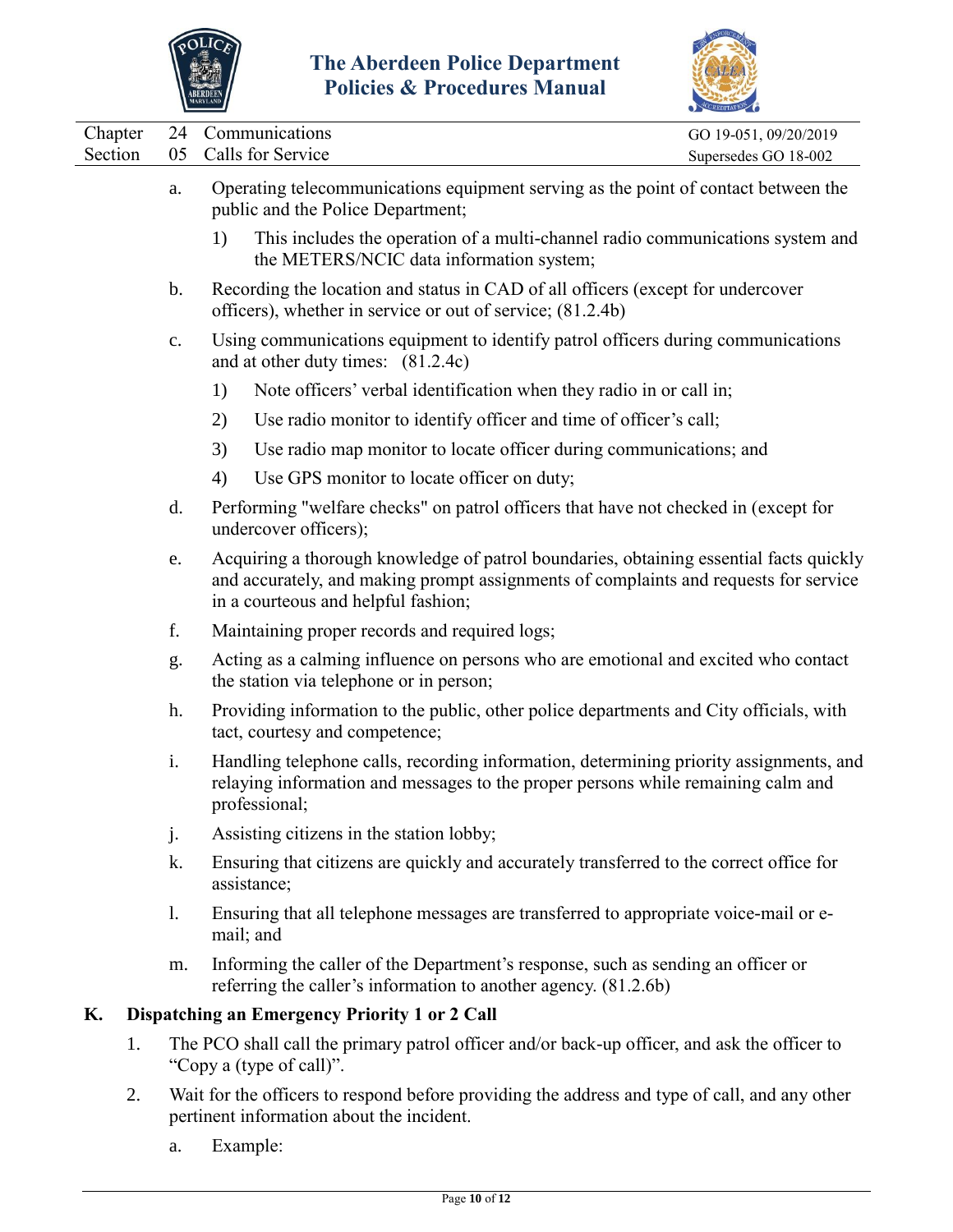



Chapter 24 Communications GO 19-051, 09/20/2019

Section 05 Calls for Service Supersedes GO 18-002

"Dispatch to A76 and A23 copy for a Physical Domestic" (wait for response). "A76 and A23, respond to the Knights Inn, 744 Old Philadelphia Blvd. Room 6 for a report of a physical domestic in progress."

b. Receive an acknowledgment from the primary and backup patrol officer.

# **L. Dispatching a Non-Emergency Priority 3+ Call**

- 1. Dispatch one officer;
- 2. Regardless of priority, PCOs shall dispatch all calls for service with the same radio cadence described below:
	- a. Call the primary patrol officer and/or back-up officer, and ask them to "Copy a (type of call)";
	- b. Wait for the officers to respond before providing the address and type of call, as well as any other pertinent information about the incident;
	- c. Example:

"Dispatch to A76 copy for a barking dog complaint" (wait for response). "A76 respond to 52 Liberty Street for a report of a barking dog in the back yard;"

- 3. Non-Priority calls include, but are not limited to, parking complaints, and report of calls for crimes which occurred earlier.
	- a. These calls may be held while officers are busy on other priority calls.
	- b. These calls should be dispatched to the appropriate patrol officer.
- 4. If the patrol officer is busy on another call and is going to remain busy, the PCO shall notify the patrol supervisor and request permission to hold or re-assign the call to another patrol officer.
- 5. PCOs shall dispatch a non-priority call for two or more officers in the same manner as a priority call;
	- a. Primary patrol officers identified by the PCO shall be responsible for clearing the call and submitting any reports (if required), regardless of who arrives on the scene first.
		- 1) Exception: the initial assignment of the call is amended by the patrol supervisor.
- 6. Emergencies that cause a need for extra assistance for a PCO;
	- a. Any Department employee is authorized, as requested by a PCO, to render assistance.
	- b. The caller is free to remain anonymous, but the PCO should always advise the caller that it would be beneficial to have a call-back number, or if possible, the name of the complainant.

# **M. Vehicle Towing**

- 1. When an officer requests that a vehicle be towed, the PCO shall:
	- a. Select the next towing service on the Tow List; and
	- b. Call that service to remove the vehicle as instructed by the officer at the scene.
- 2. When the officer requests multiple tows for a single incident, the PCO shall select the next towing service on the Tow List to tow all the vehicles.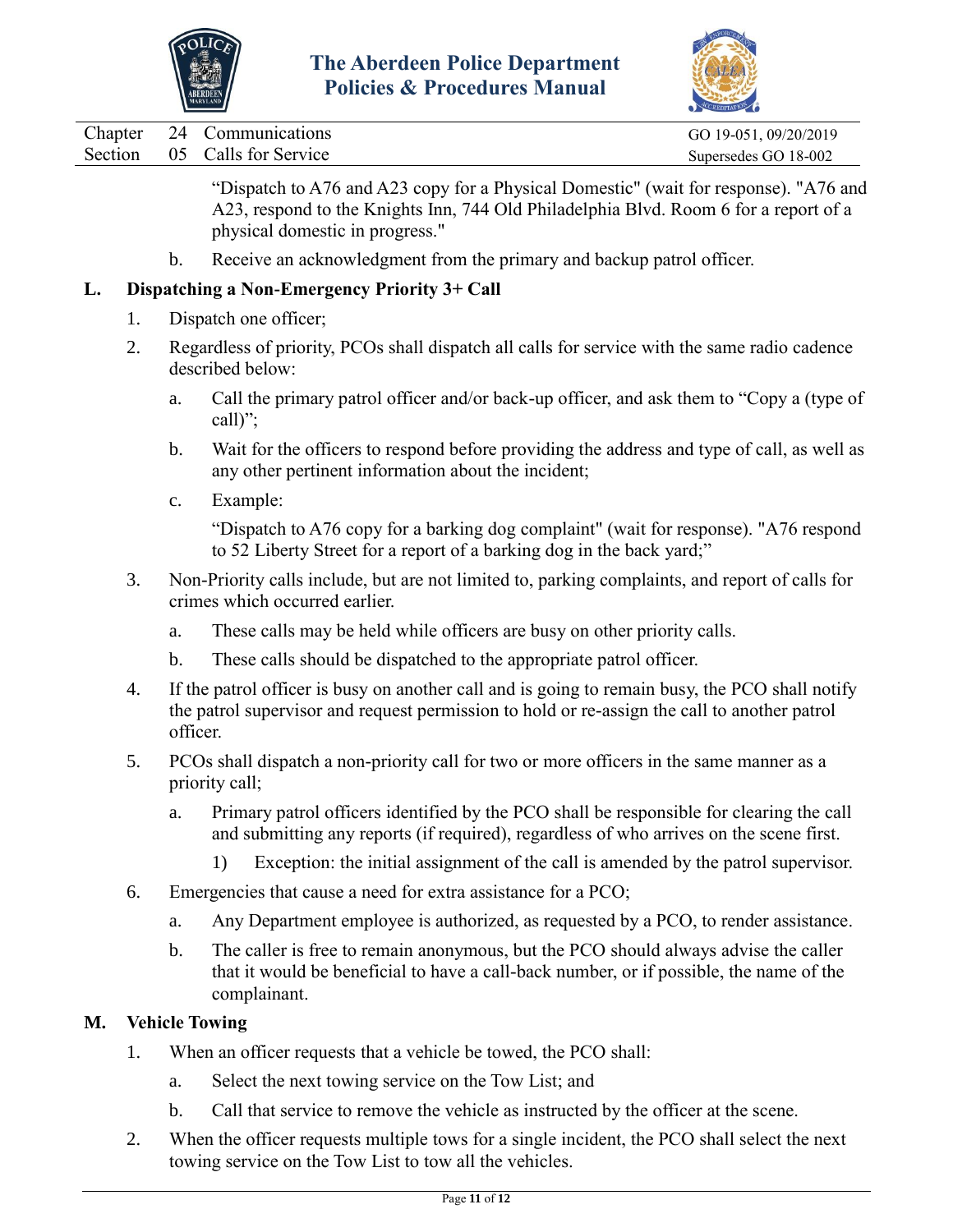



|  | Chapter 24 Communications    | GO 19-051, 09/20/2019 |
|--|------------------------------|-----------------------|
|  | Section 05 Calls for Service | Supersedes GO 18-002  |
|  |                              |                       |

3. When the officer reports that the tow service is unable to remove all vehicles from the single incident, the PCO shall select the next towing service on the Tow List to tow the remaining vehicle(s).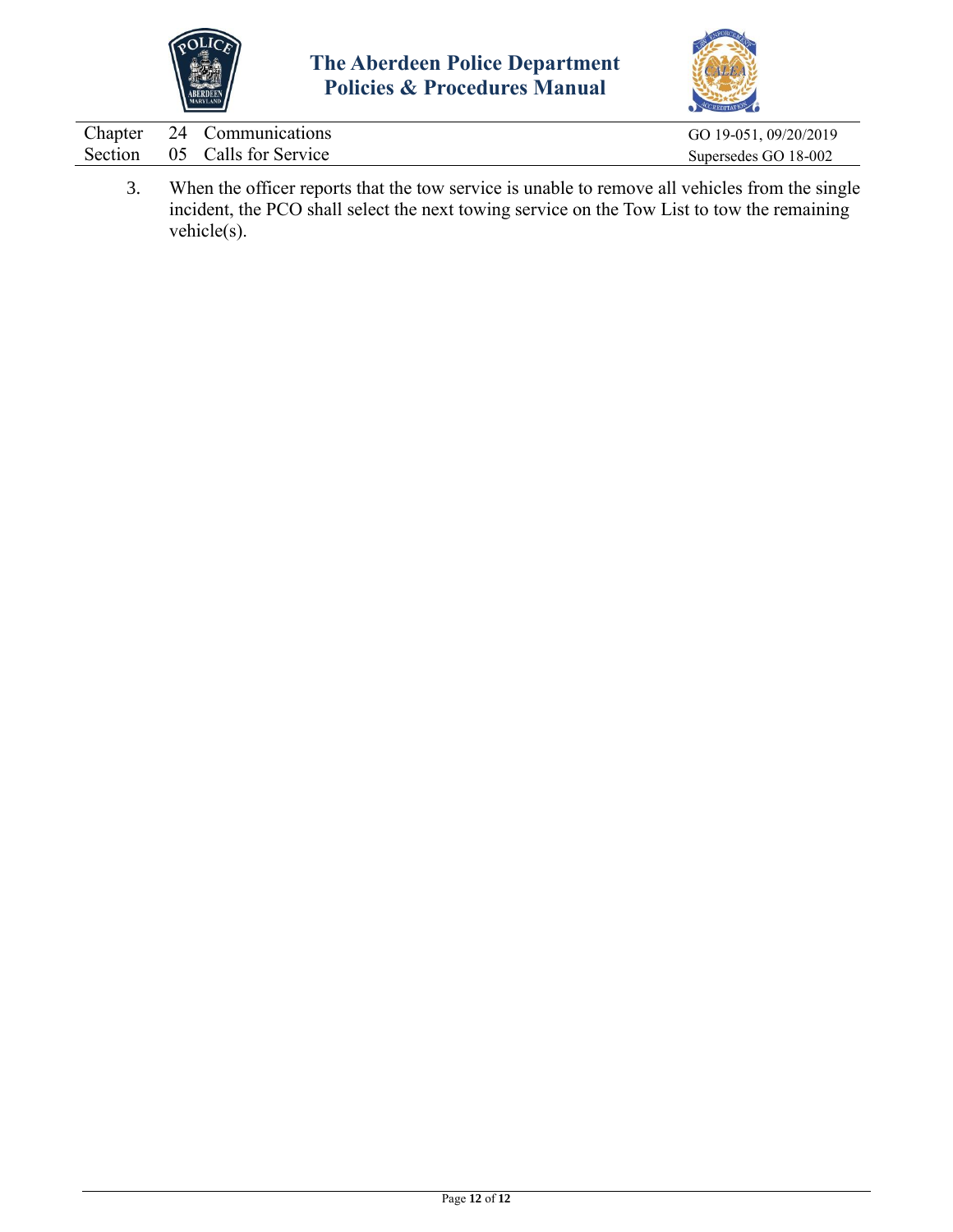



<span id="page-35-0"></span>Chapter 24 Communications GO 18-074, 10/12/2018 Section 06 Computer Aided Dispatch (CAD) Supersedes Original Policy

## **A. Policy**

1. This Department operates and maintains a Computer Aided Dispatch (CAD) system

## **B. Definition**

1. CAD (Computer Aided Dispatch) system – the primary source of information of reported incidents and activities, and the status of any reports that may be required in connection with those incidents and activities.

## **C. Computer Aided Dispatch (CAD)**

- 1. The CAD System controls the processing and flow of reported incidents or activities.
- 2. The CAD System identifies:
	- a. What incidents have been reported;
	- b. To whom they were assigned;
	- c. Type of reports that will be submitted with individual incidents or activities; and
	- d. Status of required reports.
- 3. The CAD System maintains a record of the receipt and disposition of required reports.
- 4. The CAD System records source data of reported incidents and activities.
	- a. It is the source document for data needed to generate information used in analyzing patrol-related activities.
	- b. It serves as a control document to ensure that all required activities are properly recorded and reported
	- c. It serves in many instances, when additional reports are not required, as a complete report of action taken in connection with a reported incident or activity.

## **D. CAD Report**

- 1. The CAD Report covers minor incidents and activities warrant no further investigation and require no additional reports. Examples of minor incidents include but are not limited to:
	- a. Disabled/unattended vehicles;
	- b. Minor complaints when the parties gone on arrival;
	- c. Relays;
	- d. Civil cases requiring no police action;
	- e. House checks; and
	- f. Security contacts.
- 2. Incident Report Numbers are automatically assigned in sequential order by the CAD System. (82.2.3)

## **E. PCO (Police Communications Officer) Procedures**

1. The PCO will complete a CAD Report for each complaint or police activity which is reported to the Department.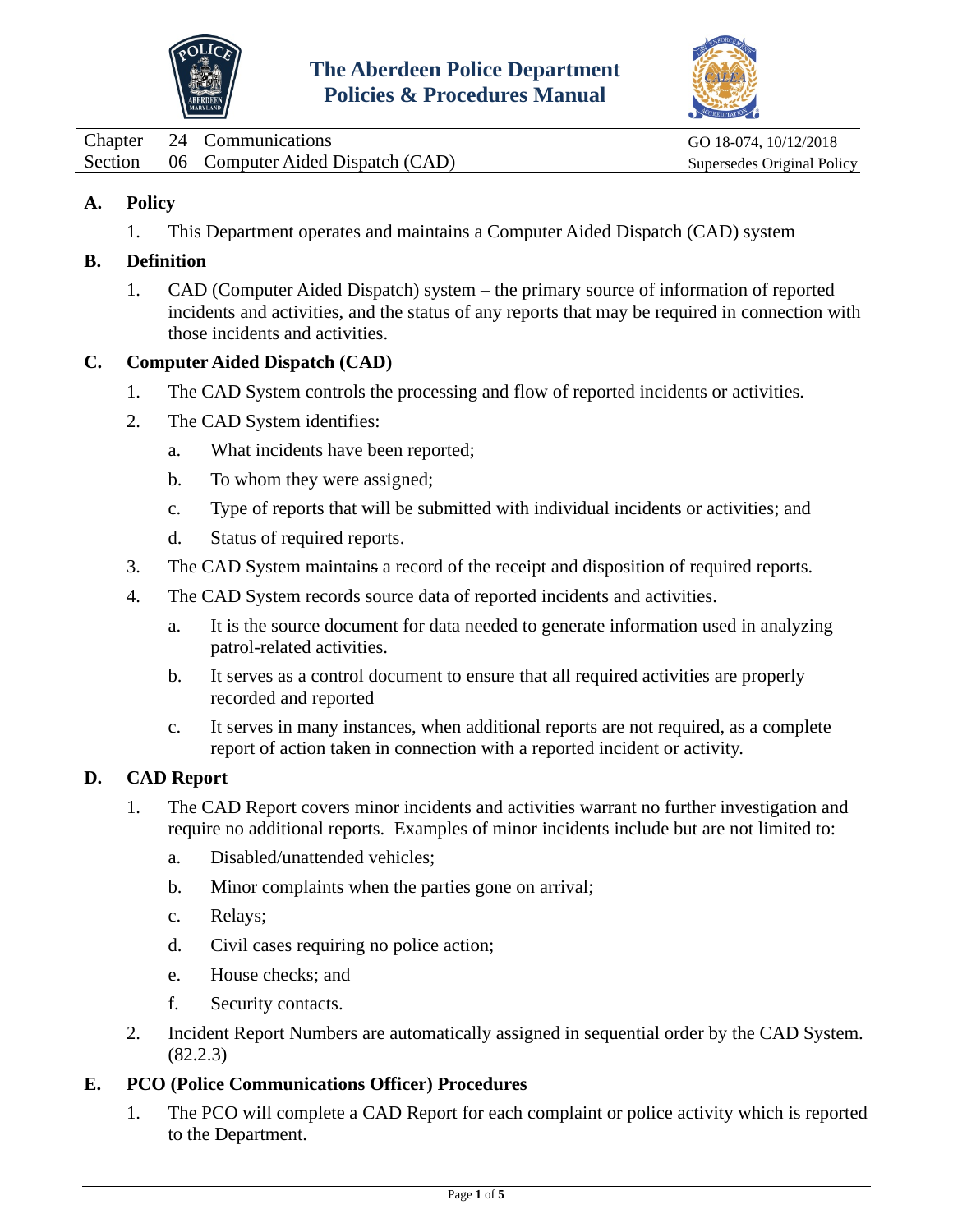



|                    |                                                                                                                                                                                                                          |                                                                                                      |                                                                                                                                                                                                | CREDITATION C                                       |  |  |  |
|--------------------|--------------------------------------------------------------------------------------------------------------------------------------------------------------------------------------------------------------------------|------------------------------------------------------------------------------------------------------|------------------------------------------------------------------------------------------------------------------------------------------------------------------------------------------------|-----------------------------------------------------|--|--|--|
| Chapter<br>Section | 24<br>06                                                                                                                                                                                                                 |                                                                                                      | Communications<br>Computer Aided Dispatch (CAD)                                                                                                                                                | GO 18-074, 10/12/2018<br>Supersedes Original Policy |  |  |  |
| 2.                 |                                                                                                                                                                                                                          | The PCO will enter into the CAD system incidents and activities which require an Incident<br>Report. |                                                                                                                                                                                                |                                                     |  |  |  |
| 3.                 | An officer who receives original information about an incident or police activity will<br>immediately notify Communications so that, when applicable, a CAD Report can be prepared<br>and a number assigned.             |                                                                                                      |                                                                                                                                                                                                |                                                     |  |  |  |
| 4.                 | Every incident report or activity covered by the CAD System shall be properly recorded to<br>protect the Department and the officer from unwarranted accusations that improper or<br>inadequate police action was taken. |                                                                                                      |                                                                                                                                                                                                |                                                     |  |  |  |
| 5.                 |                                                                                                                                                                                                                          |                                                                                                      | PCOs will not issue a CAD Report for activities not specifically covered in this chapter.                                                                                                      |                                                     |  |  |  |
| 6.                 |                                                                                                                                                                                                                          |                                                                                                      | If the PCO receives multiple calls for the same incident, the PCO will <i>not</i> utilize the "DUP"<br>feature in the command line.                                                            |                                                     |  |  |  |
|                    | a.                                                                                                                                                                                                                       |                                                                                                      | The PCO will:                                                                                                                                                                                  |                                                     |  |  |  |
|                    |                                                                                                                                                                                                                          | 1)                                                                                                   | Review each call to verify each call is truly a duplicate call with all pertinent<br>information documented on the designated Incident Report;                                                 |                                                     |  |  |  |
|                    |                                                                                                                                                                                                                          | 2)                                                                                                   | Refer all duplicate calls to the designated incident report number; and                                                                                                                        |                                                     |  |  |  |
|                    |                                                                                                                                                                                                                          | 3)                                                                                                   | Document, in the remarks of the duplicated calls, that the duplicate calls were<br>referred to the incident report number.                                                                     |                                                     |  |  |  |
|                    | b.                                                                                                                                                                                                                       |                                                                                                      | When the PCO has related and documented all the duplicate calls, the PCO will use the<br>"End CAD" function on the duplicate calls.                                                            |                                                     |  |  |  |
| F.                 | <b>Incidents</b>                                                                                                                                                                                                         |                                                                                                      |                                                                                                                                                                                                |                                                     |  |  |  |
| 1.                 | forms.                                                                                                                                                                                                                   |                                                                                                      | The assignment to or involvement of an officer in any of the incidents or activities listed here<br>will require the PCO to initiate a CAD Report and complete the appropriate incident report |                                                     |  |  |  |
| 2.                 |                                                                                                                                                                                                                          |                                                                                                      | Incidents and activities listed are grouped into three categories which generally relate to the<br>Federal Bureau of Investigation Uniform Crime Reporting system.                             |                                                     |  |  |  |
|                    | a.                                                                                                                                                                                                                       |                                                                                                      | <b>Part I Incidents</b>                                                                                                                                                                        |                                                     |  |  |  |
|                    |                                                                                                                                                                                                                          | 1)                                                                                                   | <b>Criminal Homicide</b>                                                                                                                                                                       |                                                     |  |  |  |
|                    |                                                                                                                                                                                                                          | 2)                                                                                                   | Rape                                                                                                                                                                                           |                                                     |  |  |  |
|                    |                                                                                                                                                                                                                          | 3)                                                                                                   | Robbery                                                                                                                                                                                        |                                                     |  |  |  |
|                    |                                                                                                                                                                                                                          | 4)                                                                                                   | Aggravated & Non-Aggravated Assault                                                                                                                                                            |                                                     |  |  |  |
|                    |                                                                                                                                                                                                                          | 5)                                                                                                   | Burglary, Breaking and/or Entering                                                                                                                                                             |                                                     |  |  |  |
|                    |                                                                                                                                                                                                                          | 6)                                                                                                   | Theft (Except Auto Larceny)                                                                                                                                                                    |                                                     |  |  |  |

7) Auto Larceny

# b. **Part II Incidents**

- 1) Suicide
- 2) Attempted Suicide
- 3) Forgery and Counterfeiting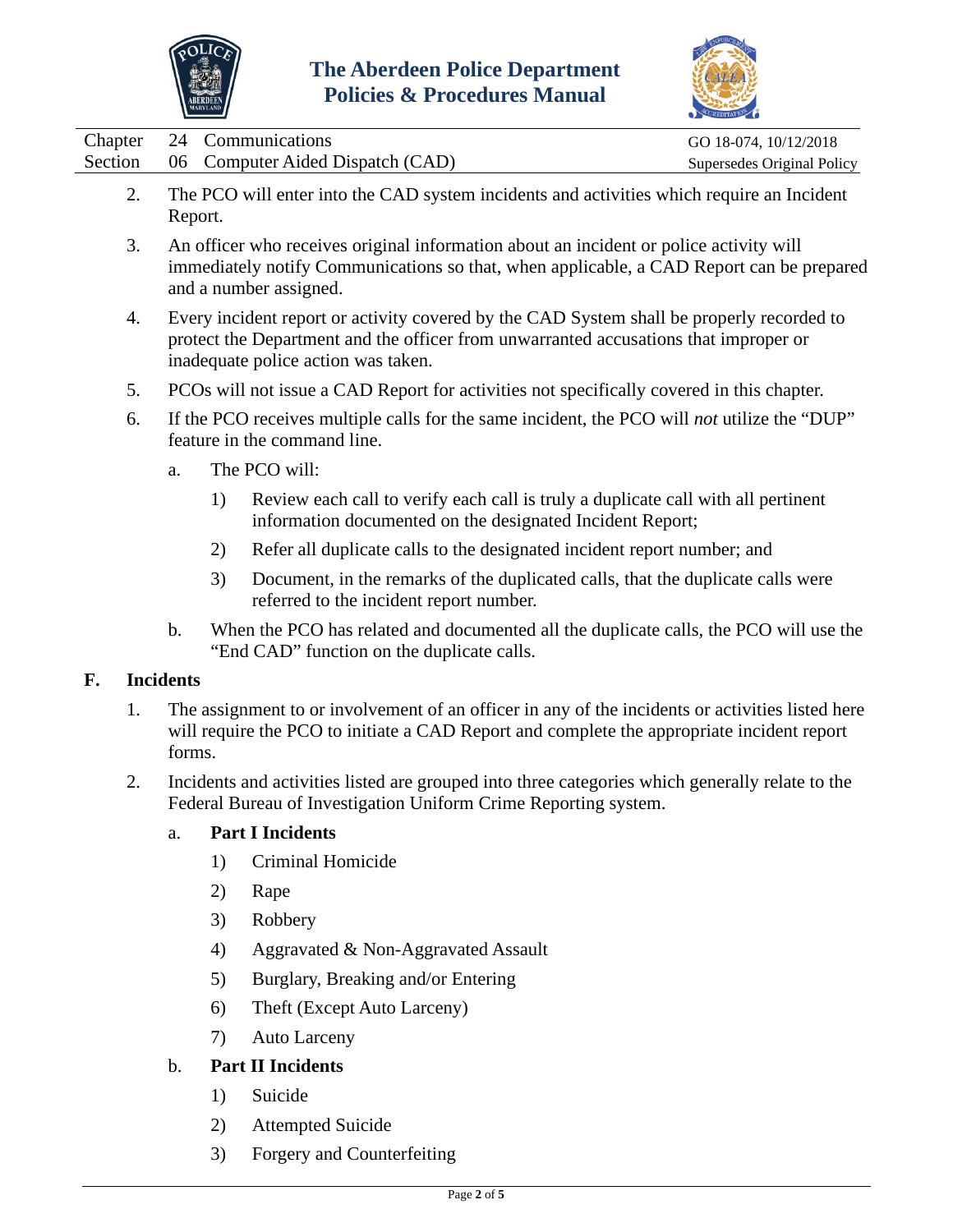



|         |                          |     |                                                                                                                                           | CCREDITATION               |
|---------|--------------------------|-----|-------------------------------------------------------------------------------------------------------------------------------------------|----------------------------|
| Chapter | 24                       |     | Communications                                                                                                                            | GO 18-074, 10/12/2018      |
| Section | 06                       |     | Computer Aided Dispatch (CAD)                                                                                                             | Supersedes Original Policy |
|         |                          | 4)  | Fraud                                                                                                                                     |                            |
|         |                          | 5)  | <b>Bad Checks</b>                                                                                                                         |                            |
|         |                          | 6)  | Weapons-Illegal (Carrying, Possession, etc.)                                                                                              |                            |
|         |                          | 7)  | <b>Handgun Permit Violations</b>                                                                                                          |                            |
|         |                          | 8)  | Sex Offenses (Except Rape)                                                                                                                |                            |
|         |                          | 9)  | Offenses Against Family and Children - any incident involving non-support and<br>neglect or abuse of family or children.                  |                            |
|         |                          | 10) | Drug Abuse Laws                                                                                                                           |                            |
|         |                          | 11) | Arson                                                                                                                                     |                            |
|         |                          | 12) | <b>Credit Card Offenses</b>                                                                                                               |                            |
|         |                          | 13) | Littering                                                                                                                                 |                            |
|         |                          | 14) | <b>Disorderly Conduct</b>                                                                                                                 |                            |
|         |                          | 15) | Malicious Destruction of Property                                                                                                         |                            |
|         |                          | 16) | <b>Fugitives</b>                                                                                                                          |                            |
|         |                          | 17) | Escapees (includes juvenile escapees reported on MPR)                                                                                     |                            |
|         |                          | 18) | <b>Bombing</b>                                                                                                                            |                            |
|         |                          | 19) | <b>Bomb Threats</b>                                                                                                                       |                            |
|         |                          | 20) | Misuse of Telephone                                                                                                                       |                            |
|         |                          | 21) | Unauthorized Use                                                                                                                          |                            |
|         |                          | 22) | Gambling                                                                                                                                  |                            |
|         |                          | 23) | <b>Untaxed Cigarette Violations</b>                                                                                                       |                            |
|         |                          | 24) | <b>Liquor Law Violations</b>                                                                                                              |                            |
|         |                          | 25) | Trespassing                                                                                                                               |                            |
|         |                          | 26) | Vagrancy                                                                                                                                  |                            |
|         |                          | 27) | Miscellaneous Fire Investigation                                                                                                          |                            |
|         |                          | 28) | All other offenses - any incident involving the investigation of a reported<br>violation of any criminal offense not specifically listed. |                            |
| G.      | <b>Part II Follow-Up</b> |     |                                                                                                                                           |                            |
|         | 1.                       |     | Follow-up investigation of a previously reported Part II incident.                                                                        |                            |
| Н.      |                          |     | <b>Part III Incidents and Activities</b>                                                                                                  |                            |
|         |                          |     |                                                                                                                                           |                            |

- 1. Abandoned Vehicles investigation or processing by an Officer of an abandoned vehicle as defined by the *Maryland Vehicle Law*
- 2. Accidents, Vehicles (MAARS Reported)
- 3. Animal Complaints Dog Bite, Injured, Barking, etc.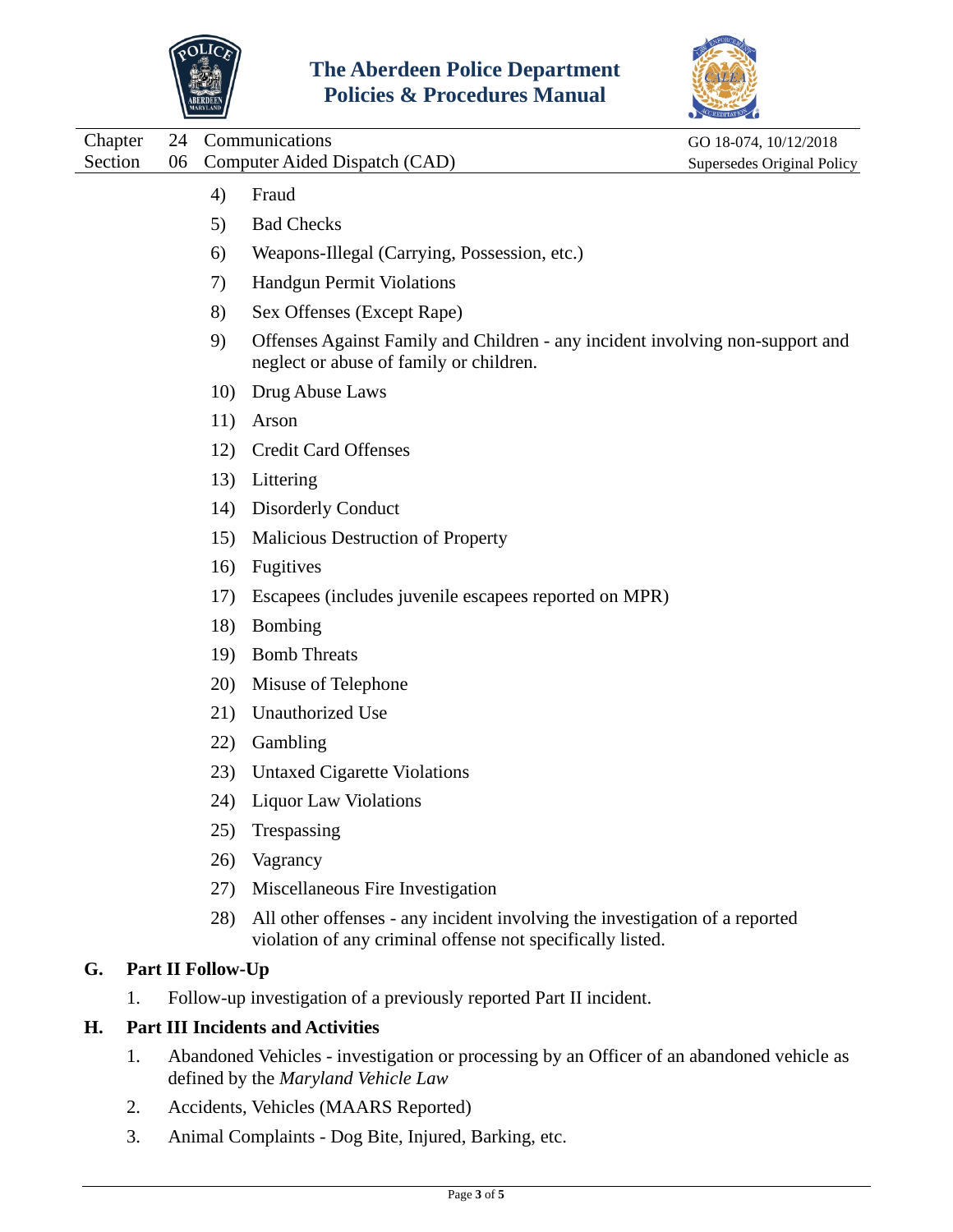



|                    |                                                                                                                                                                                                                                                                                                              | COREDITATION C                                      |  |
|--------------------|--------------------------------------------------------------------------------------------------------------------------------------------------------------------------------------------------------------------------------------------------------------------------------------------------------------|-----------------------------------------------------|--|
| Chapter<br>Section | Communications<br>24<br>06<br>Computer Aided Dispatch (CAD)                                                                                                                                                                                                                                                  | GO 18-074, 10/12/2018<br>Supersedes Original Policy |  |
| 4.                 | Assistance to Other P.D.'s - the activities of an officer assisting another police department in<br>their handling of any incident or activity specified in this Section                                                                                                                                     |                                                     |  |
| 5.                 | Attempt to Locate - assignment to a specific attempt to locate, where the officer will not be<br>normally available for other assignments or activities until he clears from the attempt to<br>locate                                                                                                        |                                                     |  |
| 6.                 | <b>Burglar Alarms</b>                                                                                                                                                                                                                                                                                        |                                                     |  |
| 7.                 | Crowd Control                                                                                                                                                                                                                                                                                                |                                                     |  |
| 8.                 | Deceased Person (Not Homicide or Suicide)                                                                                                                                                                                                                                                                    |                                                     |  |
| 9.                 | Disabled/Unattended Vehicle - routine disabled or unattended vehicles; does not include<br>abandoned vehicles                                                                                                                                                                                                |                                                     |  |
| 10.                | Disasters                                                                                                                                                                                                                                                                                                    |                                                     |  |
| 11.                | <b>Domestic Complaints</b>                                                                                                                                                                                                                                                                                   |                                                     |  |
| 12.                | Escort                                                                                                                                                                                                                                                                                                       |                                                     |  |
| 13.                | <b>Firearms Complaint</b>                                                                                                                                                                                                                                                                                    |                                                     |  |
| 14.                | Injuries (Accidental - Non-Traffic)                                                                                                                                                                                                                                                                          |                                                     |  |
| 15.                | <b>Lost and Recovered</b>                                                                                                                                                                                                                                                                                    |                                                     |  |
| 16.                | Manpower Assignment Other Areas - assignment or involvement of an officer in an incident<br>or activity in this Section outside of Aberdeen.                                                                                                                                                                 |                                                     |  |
|                    | It does not include assignments to administrative or special activities.<br>a.                                                                                                                                                                                                                               |                                                     |  |
| 17.                | Miscellaneous - activities of an officer not specifically covered in this Section but relate<br>directly to a call or demand for police services where the assigned officer will not normally<br>be available for other assignments or activities until he clears from the assigned incident or<br>activity. |                                                     |  |
| 18.                | Missing Person (not juvenile escapees)                                                                                                                                                                                                                                                                       |                                                     |  |
| 19.                | Notifications                                                                                                                                                                                                                                                                                                |                                                     |  |
| 20.                | Premise Checks - assignment to a specific residential or commercial premise check requested<br>by a citizen, and self-initiated checks where an officer has reason for leaving his vehicle and<br>would justify his being unavailable for other assignments.                                                 |                                                     |  |
| 21.                | Prowlers                                                                                                                                                                                                                                                                                                     |                                                     |  |
| 22.                | Recovered Stolen Auto (From other area and/or P.D.) - A vehicle recovered in the same area<br>will be coded 22- Part I Follow-up.                                                                                                                                                                            |                                                     |  |
| 23.                | Relays - assignment to a relay as requested by a citizen.                                                                                                                                                                                                                                                    |                                                     |  |
|                    | It does not include relays of an administrative nature such as relay of another officer.<br>a.                                                                                                                                                                                                               |                                                     |  |
| 24.                | Roadside/Roadway Hazards                                                                                                                                                                                                                                                                                     |                                                     |  |
| 25.                | Sick or Injured - Assistance To                                                                                                                                                                                                                                                                              |                                                     |  |

- 26. Suspicious Vehicle or Person
- 27. Talks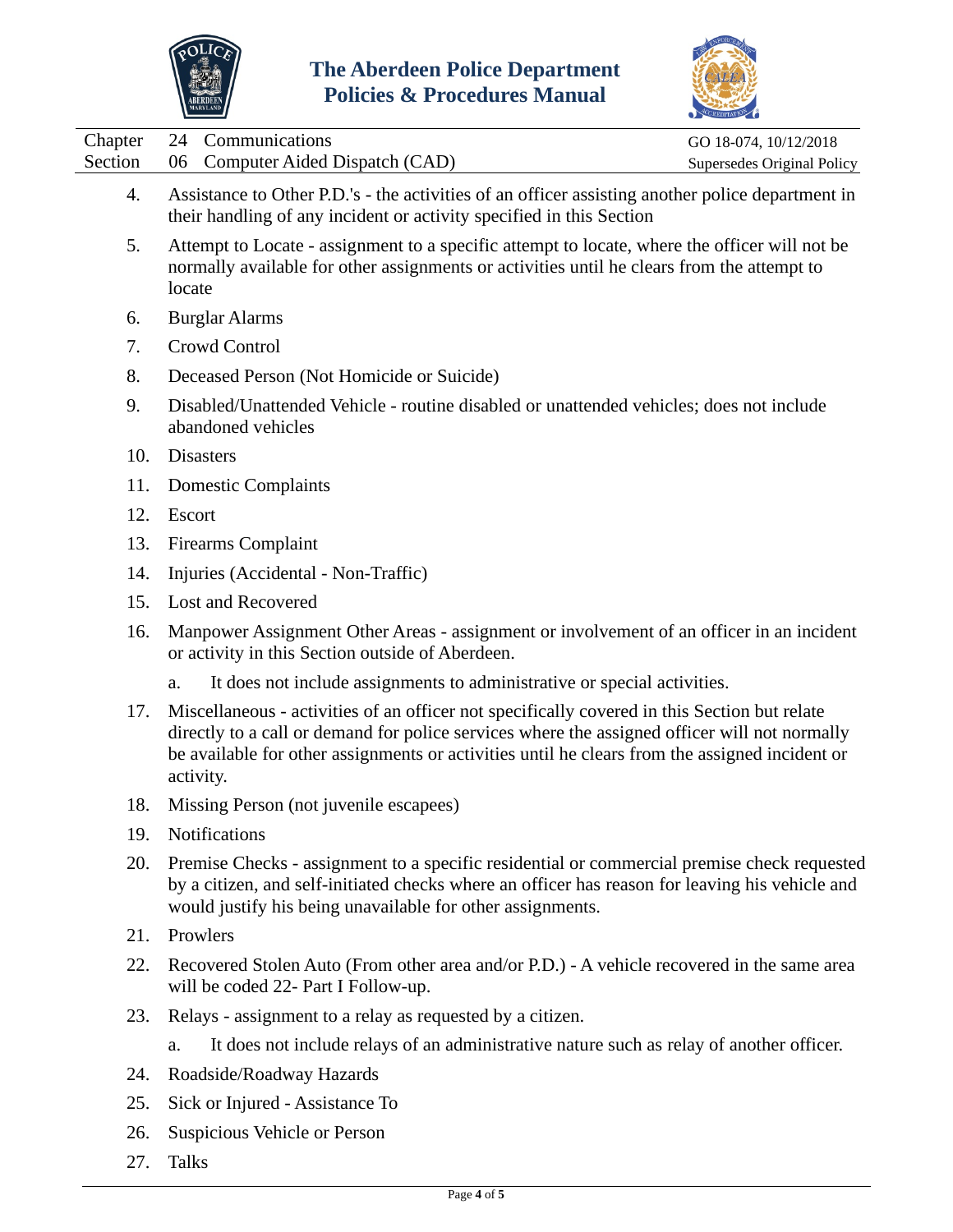



| Chapter | 24                                                                                                                                 | Communications                                                                                                                                                            | GO 18-074, 10/12/2018      |  |  |
|---------|------------------------------------------------------------------------------------------------------------------------------------|---------------------------------------------------------------------------------------------------------------------------------------------------------------------------|----------------------------|--|--|
| Section | 06                                                                                                                                 | Computer Aided Dispatch (CAD)                                                                                                                                             | Supersedes Original Policy |  |  |
| 28.     | Tampering with M/V                                                                                                                 |                                                                                                                                                                           |                            |  |  |
| 29.     | <b>Traffic Complaints</b>                                                                                                          |                                                                                                                                                                           |                            |  |  |
| 30.     | Traffic Details - Covers the assignment of an officer to a specific traffic detail as requested<br>by a citizen.                   |                                                                                                                                                                           |                            |  |  |
| 31.     | Unusual Occurrences (less than a disaster)                                                                                         |                                                                                                                                                                           |                            |  |  |
| 32.     | Vehicle Storage - Covers the storage of a vehicle when the activity is not otherwise captured.                                     |                                                                                                                                                                           |                            |  |  |
|         | a.                                                                                                                                 | When an incident involves the use of a Vehicle Impound Report (Form 7) to cover the<br>storage of a vehicle, this code should be used to cover that part of the incident. |                            |  |  |
|         | b.                                                                                                                                 | Examples would include the storage of a vehicle as a result of an accident investigation<br>or a criminal apprehension.                                                   |                            |  |  |
|         | $\mathbf{C}$ .                                                                                                                     | When an incident is initially covered by using a Vehicle Impound Report (abandoned or<br>recovered vehicle), this code should not be used.                                |                            |  |  |
| 33.     | DWI Arrests - Covers the activities of an officer involved in the arrest and processing of<br>persons operating while intoxicated. |                                                                                                                                                                           |                            |  |  |
|         |                                                                                                                                    |                                                                                                                                                                           |                            |  |  |

- a. If the arrest arises out of another incident such as an accident, a separate CAD Report covering the processing of the DWI operator will be initiated at the appropriate time.
- 34. Warrant/Summons Service Covers the activities involved in the service of warrants and summonses by officers.
- 35. Runaway Juvenile
- 36. Accidents, Vehicles (Not meeting criteria for MAARS reporting by Department policy)
- 37. Community Policing Foot Patrols Bike Patrols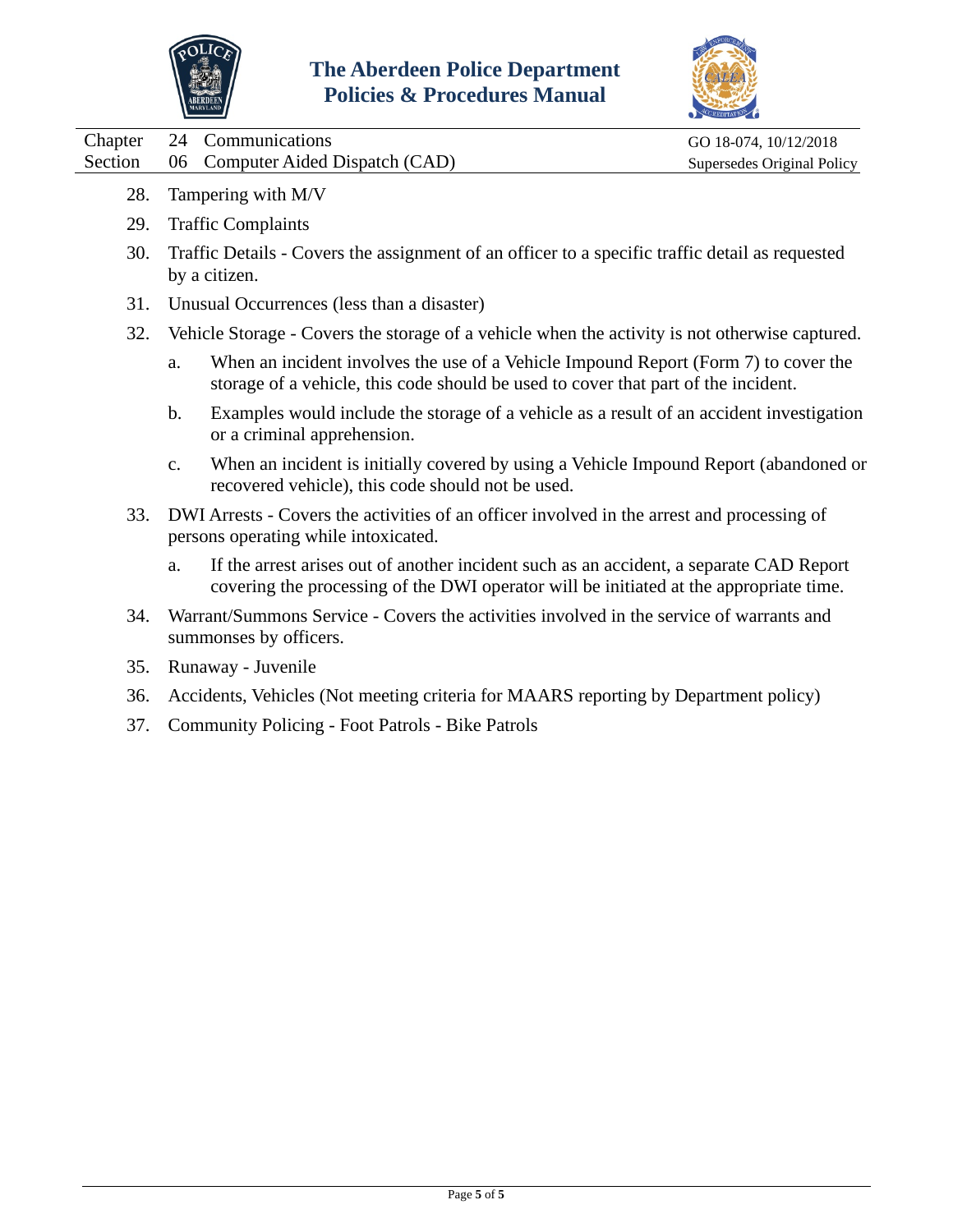



<span id="page-40-0"></span>

| Chapter | 24 Communications                  | GO 15-024, 02/26/2015 |
|---------|------------------------------------|-----------------------|
|         | Section 07 Notification Procedures | New Policy            |

## **A. Policy**

- 1. An On-Call Lieutenant is available to provide assistance and/or advice twenty-four hours a day.
- 2. If the On-Call Lieutenant/s presence is required on the scene of a major incident or if a need exists to consult, the On-Call Lieutenant can be reached by land line telephone or cell phone if not physically on-duty.
- 3. The Deputy Chief shall produce the Monthly On-Call Lieutenants schedule.
- 4. Supervisors may notify directly or may advise the PCO to make the notifications.

#### **B. During non-business hours**

1. The supervisor shall be responsible for making major incident notifications to the appropriate On-Call Lieutenant.

#### **C. During normal business hours**

1. The supervisor shall notify the Patrol Commander first.

#### **D. Notifying the On-Call Lieutenant** (61.2.2)

- 1. The supervisor shall notify On-Call Lieutenant immediately when the supervisor has determined the need and one (or more) of the following incidents takes place:
	- a. Any incident or action that may be of immediate or heightened interest to the media or community, or may expose the Department or its employees to civil and/or criminal liability; (11.45) (70.1.7)
	- b. Homicides;
	- c. Questionable deaths;
	- d. Any crime resulting in serious or life-threatening injuries;
	- e. Fatal or serious life-threatening motor vehicle collisions; (61.2.2a)
	- f. Major fires, including all fires involving City of Aberdeen buildings and property or involving related injuries;
	- g. Major narcotic seizures;
	- h. Civil disorders (riots, demonstrations, strikes);
	- i. Floods;
	- j. Hazardous material incidents; (61.2.2e)
	- k. Officer involved shootings;
	- l. Any incident where an on-duty APD employee is injured and receives medical treatment;
	- m. Any incident where an off- duty APD employee is seriously injured or requires hospitalization;
	- n. Any incident where someone is injured by actions of APD personnel or while in the custody of APD personnel;